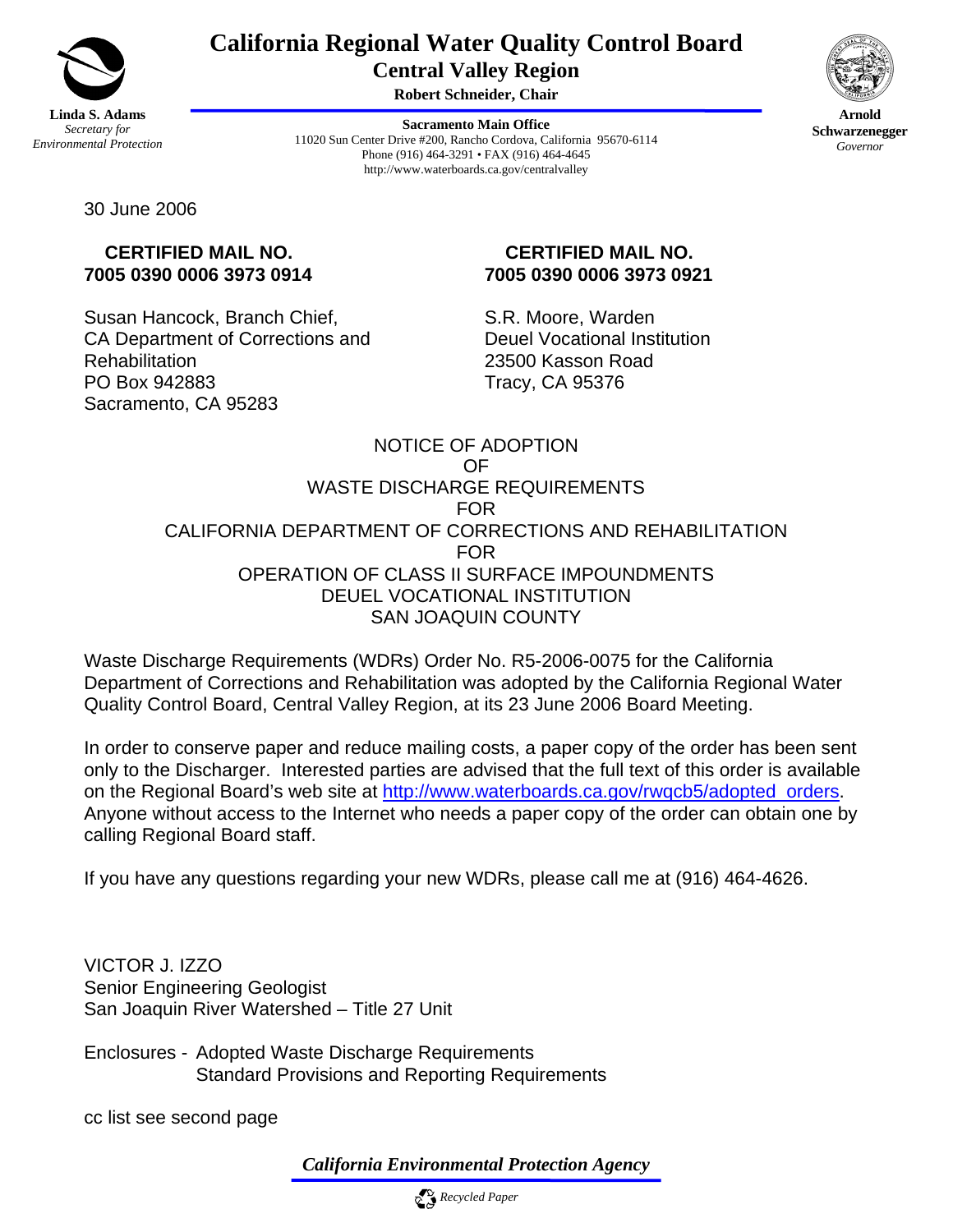cc w/o enc: Mr. Joe Mello , Division of Water Quality, SWRCB, Sacramento Ms. Frances McChesney, Office of the Chief Counsel, SWRCB, Sacramento Office of Drinking Water, Department of Health Services, Sacramento Environmental Mgmt. Branch, Department of Health Services, Sacramento Margaret Lagorio, San Joaquin County Environmental Health Department, **Stockton** 

Cher Daniels, Supervising Environmental Planner, Department of Corrections, **Sacramento** 

Susan Hancock, Branch Chief, CA Department of Corrections, Sacramento Mr. Jeffrey Palumbo, Correctional Plant Manager, Deuel Vocational Institution, **Tracy** 

Mr. Thomas Kalkman, Carollo Engineers, Walnut Creek

The Modesto Bee, Modesto

The Stockton Record, Stockton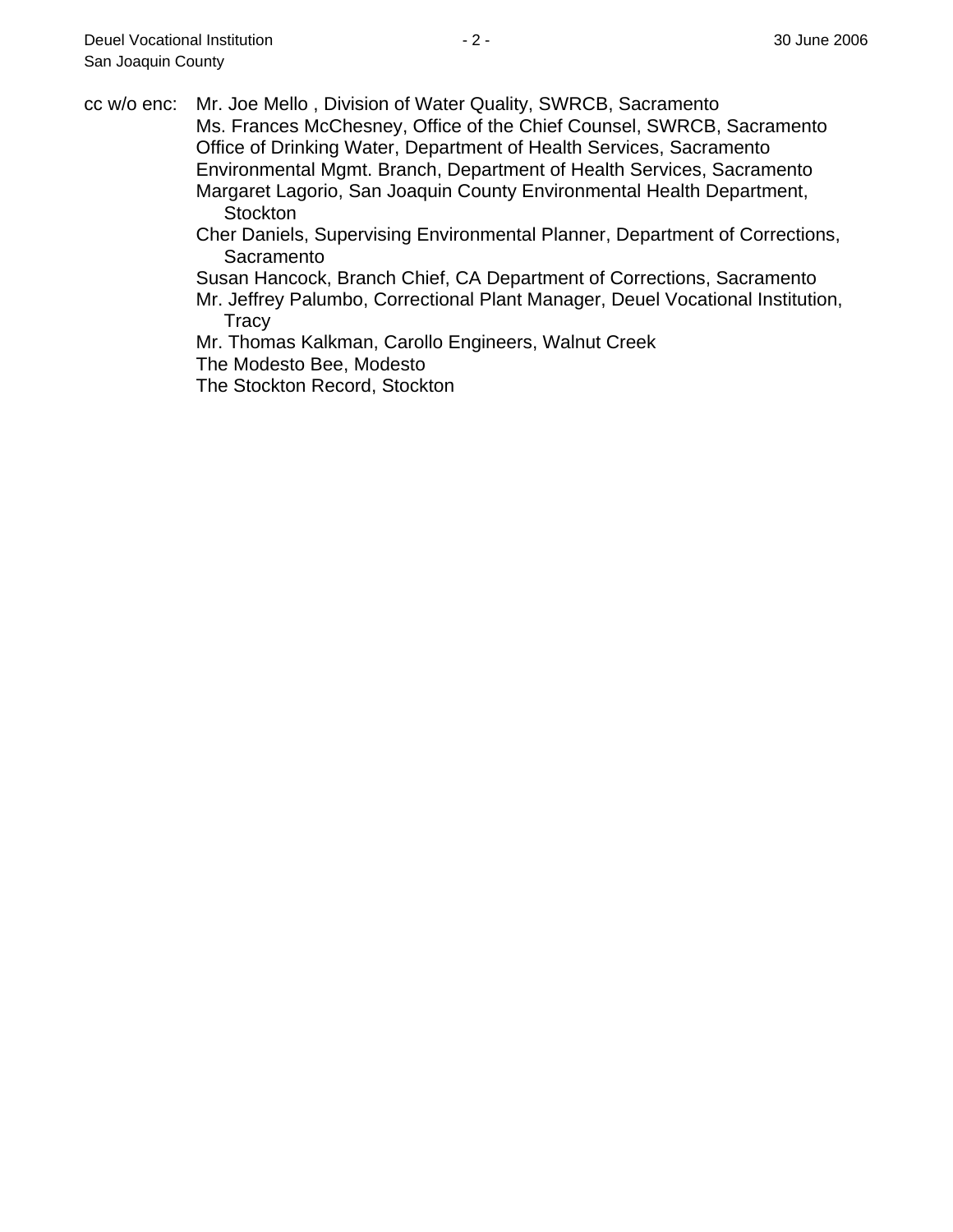# CALIFORNIA REGIONAL WATER QUALITY CONTROL BOARD CENTRAL VALLEY REGION

# ORDER NO. R5-2006-0075

# WASTE DISCHARGE REQUIREMENTS FOR CALIFORNIA DEPARTMENT OF CORRECTIONS AND REHABILITATION FOR OPERATION OF CLASS II SURFACE IMPOUNDMENTS DEUEL VOCATIONAL INSTITUTION SAN JOAQUIN COUNTY

The California Regional Water Quality Control Board, Central Valley Region, (hereafter Regional Board) finds that:

- 1. The California Department of Corrections and Rehabilitation (hereafter Discharger) proposes to construct and operate a reverse osmosis water treatment plant at the Deuel Vocational Institution. The facility is located east of the City of Tracy in San Joaquin County in Section 20, T2S, R6E, MDB&M, as shown in Attachment A, which is incorporated herein and made part of this Order by reference.
- 2. The proposed facility will treat groundwater at the Deuel Vocational Institution (DVI) with a reverse osmosis plant, brine concentrator and four evaporation basins to be used for brine discharge. The treatment facility and the evaporation ponds are shown in Attachment B, which is incorporated herein and made part of this Order by reference. The facility is comprised of Assessor's Parcel Number 239-120-01.
- 3. On 24 October 2005, the Discharger submitted a Report of Waste Discharge (RWD) for the brine evaporation basins. Revisions to the RWD were provided on 30 January 2006 and a final RWD was submitted on 11 April 2006. The information in the RWD has been used in writing these waste discharge requirements (WDRs). The RWD contains the applicable information required in Title 27, California Code of Regulations (CCR), Chapter 4, Subchapter 3, Article 4.
- 4. This Order classifies the four brine evaporation basins as Class II surface impoundments in accordance with Title 27, CCR Section 20005, et seq. (Title 27).
- 5. The average brine flow to the surface impoundments will be 4 gallons per minute or approximately 5,600 gallons per day (gpd) resulting in about 2 million gallons of wastewater per year. The approximate area of each surface impoundment is 0.85 acres. The maximum capacity of each surface impoundment while maintaining the required two-foot freeboard is approximately 1.0 million gallons. The Discharger submitted a water balance demonstrating adequate capacity at a flow of 5,600 gpd.
- 6. During scheduled maintenance and emergency situations, the reverse osmosis plant may be operated while bypassing the brine concentrator**.** The un-concentrated brine will be directly discharged to the evaporation basins. After the maintenance or emergency ends, this water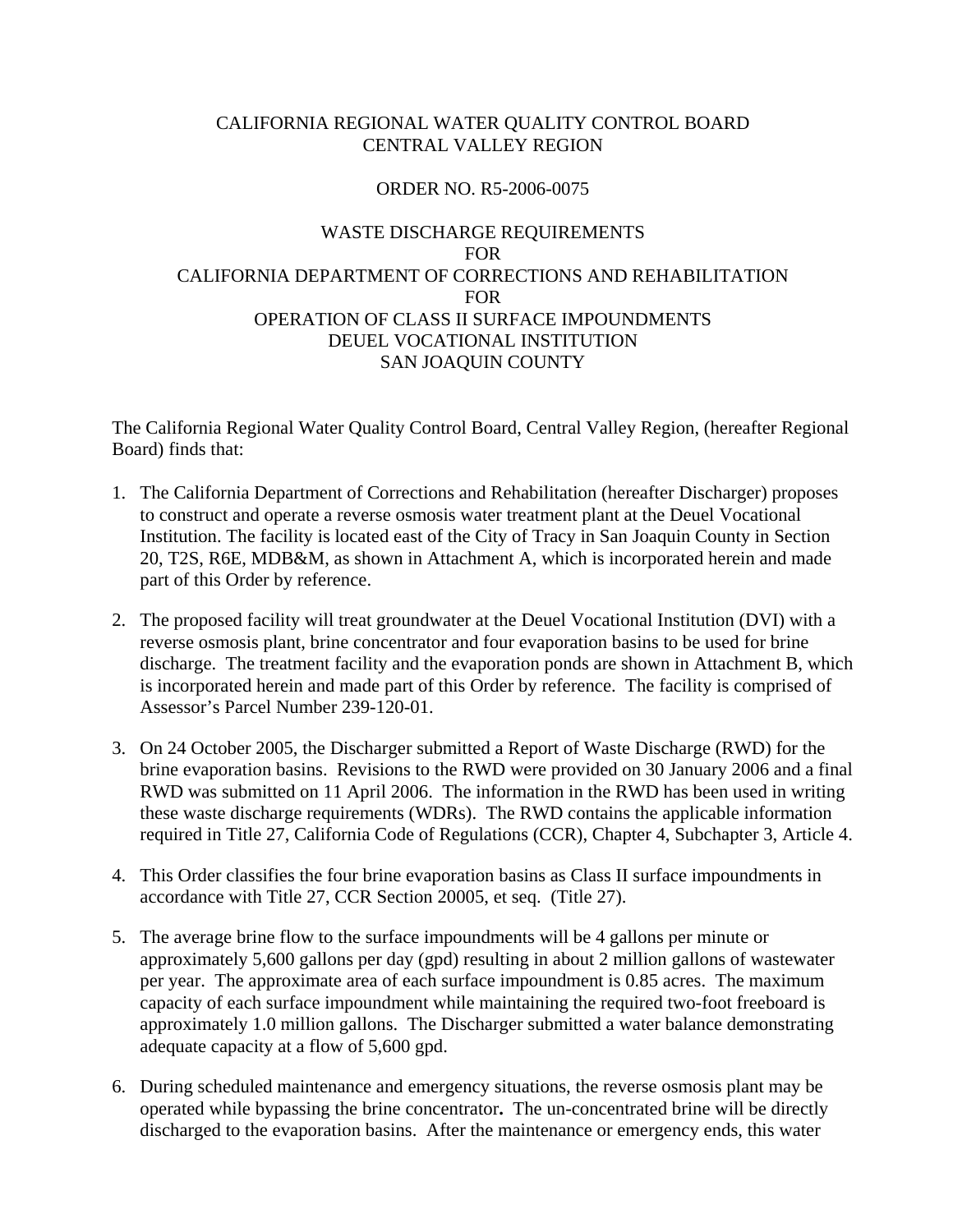will be removed from the evaporation basins, treated by the reverse osmosis plant or brine concentrator, and the brine returned to the basins, thus maintaining the 5,600 gpd monthly average flow rate..

## **WASTE AND UNIT CLASSIFICATIONS**

7. The wastewater consists of concentrated brine from the reverse osmosis water treatment plant. The brine waste characteristics were developed based on feed water quality, RO treatment removal, finished water quality goals and the resulting mass balance. The estimated concentrations are as follows:

| <b>Parameter</b>              | Concentration <sup>1</sup> | <b>Units</b> |
|-------------------------------|----------------------------|--------------|
| <b>Total Dissolved Solids</b> | 313,600                    | mg/L         |
| Aluminum                      | 7.56                       | mg/L         |
| <b>Iron</b>                   | 33.6                       | mg/L         |
| Manganese                     | 58.8                       | mg/L         |
| <b>Boron</b>                  | 84                         | mg/L         |
| Calcium                       | 33,600                     | mg/L         |
| Magnesium                     | 18,200                     | mg/L         |
| Sodium                        | 39,738                     | mg/L         |
| Potassium                     | 1,106                      | mg/L         |
| Barium                        | 21                         | mg/L         |
| Strontium                     | 1,092                      | mg/L         |
| Sulfate                       | 30,040                     | mg/L         |
| Chloride                      | 154,000                    | mg/L         |
| <b>Total Silica</b>           | 6,440                      | mg/L         |

<sup>1</sup> These are estimated concentrations and the Discharger is required to monitor the waste brine once the treatment plant is operational. Once additional data is received, the waste characteristics may change and the Monitoring and Reporting Program may be revised.

- 8. Designated waste is defined in Title 27, Section 20210, as a nonhazardous waste which consists of, or contains pollutants which, under ambient environmental conditions at the waste management unit, could be released at concentrations in excess of applicable water quality standards, or which could cause degradation of waters of the state.
- 9. The discharge poses a significant threat to water quality. Therefore, the discharge is a designated waste and, as such, must be discharged to a Class II surface impoundment as required by Title 27.

## **SITE DESCRIPTION**

10. The estimated hydraulic conductivity of the native soils underlying the surface impoundments is estimated at  $1x10^{-7}$  cm/sec.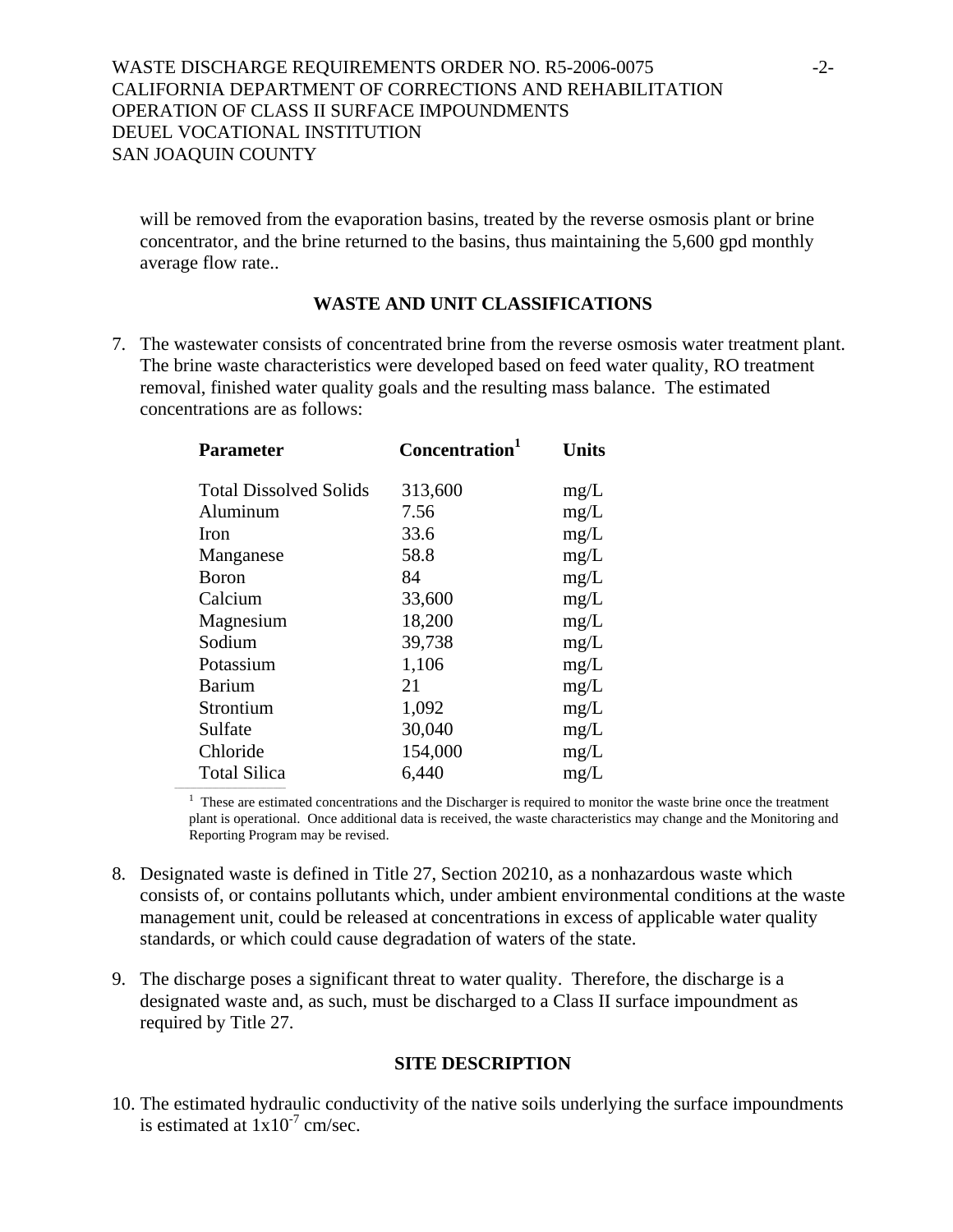- 11. Segment Number 7 of the Great Valley Fault is the closest Holocene fault and is located approximately 9.1 miles southwest of the facility. The maximum moment magnitude seismic event along this fault is 6.7 on the Richter scale. The peak ground acceleration on rock at the site for the maximum credible earthquake is 0.29 g.
- 12. Land use within 1,000 feet of the facility is predominantly agriculture.
- 13. The facility receives an average of 9.94 inches of precipitation per year as measured at the Tracy Carbona Station. The mean pan evaporation is 97.41 inches per year as measured at the Tracy Pumping Plant.
- 14. The 1000-year, 24-hour precipitation event is estimated to be 9.97 inches, based on the Department of Water Resources' bulletin entitled *Rainfall Depth-Duration-Frequency for California*, revised November 1982, updated August 1986.
- 15. The waste management facility is within a 100-year flood plain based on the Federal Emergency Management Agency's (FEMA) Flood Insurance Rate Map, Community-Panel Number 060299 0730 B. In order to mitigate potential washout of the surface impoundments in the event of a 100-year flood event, the ponds will be constructed within a 16-feet fill pad and the tops of the surface impoundment berms will be at an elevation 2-feet above the 100-year floodplain.

## **SURFACE AND GROUND WATER CONDITIONS**

- 16. The *Water Quality Control Plan for Sacramento and San Joaquin River Basins, Fourth Edition* (hereafter Basin Plan), designates beneficial uses, establishes water quality objectives, and contains implementation plans and policies for all waters of the Basin, and incorporates by reference plans and policies adopted by the State Water Resources Control Board (State Board). Pursuant to Section 13263(a) of the California Water Code, waste discharge requirements must implement the Basin Plan.
- 17. Surface drainage is toward the San Joaquin River in the Sacramento San Joaquin Delta Hydrologic Area (544.00).
- 18. The beneficial uses of the Sacramento- San Joaquin Delta are municipal and domestic supply; agricultural supply; industrial; industrial service supply, water contact recreation; non-contact water recreation; warm freshwater habitat; cold freshwater habitat; migration of aquatic organism; spawning, reproduction, and/or early development; wildlife habitat; and navigation.
- 19. The designated beneficial uses of the groundwater, as specified in the Basin Plan, are domestic and municipal supply, agricultural supply, industrial service supply and industrial process supply.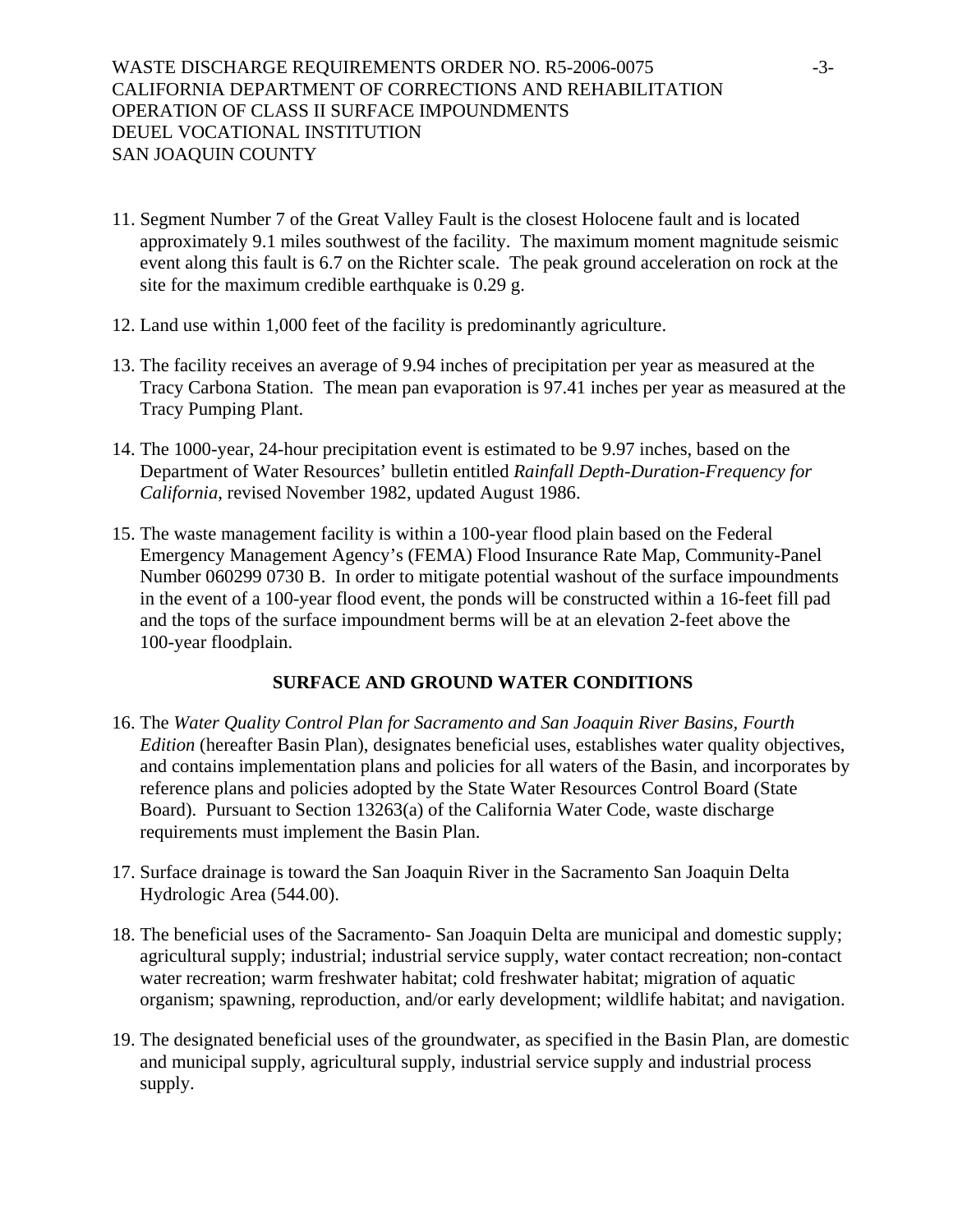- 20. In May 2005, a geotechnical investigation was performed in the proposed location of the surface impoundments. Four borings were drilled and first groundwater ranged from 3.4 to 5.0 feet below the native ground surface (bgs).
- 21. The Discharger has not collected any shallow groundwater data. Prior to the discharge of waste to the surface impoundments, the Discharger is required to install groundwater monitoring wells and provide water quality protection standards that are based upon a minimum of one year of groundwater data collection.
- 22. There are 94 municipal, domestic, industrial, or agricultural groundwater supply wells within one mile of the site. The Discharger operates three groundwater supply wells, Well No. 4, Well No. 5 and Well No. 6. Well No. 4 (State ID No. 3910800-002) is drilled to 490 feet bgs, Well No. 5 (State ID No. 3910900-003) is drilled to 500 feet bgs and Well No. 6 (State ID No. 3910800-004) is drilled to 615 feet bgs.
- 23. Monitoring data gathered for the onsite supply wells indicates groundwater quality has total dissolved solids (TDS) concentrations ranging between 840 to 2200 mg/l.
- 24. The predicted direction of groundwater flow is toward the east to northeast.
- 25. The Discharger proposes to install a minimum of three groundwater monitoring wells. Once a true groundwater gradient for the shallow groundwater zone is determined, the Discharger may be required to install additional groundwater monitoring wells such that the detection monitoring system is in compliance with Title 27.

## **WASTE MANAGEMENT DESIGN**

- 26. The Discharger proposes an engineered alternative to the prescriptive liner requirements of Title 27 for the Class II surface impoundments. The engineered alternative consists of the following from the top down:
	- a. A primary 60-mil thick high density polyethylene (HDPE) geomembrane.
	- b. A geonet drainage layer, as a leachate collection and removal system (LCRS).
	- c. A secondary 60-mil thick HDPE geomembrane in lieu of the clay liner.
	- d. A geonet drainage layer as a vadose zone monitoring system.
	- e. A tertiary 60-mil thick HDPE geomembrane.
- 27. Side slope liners are proposed to be constructed of the same materials and in the same sequence and manner as the bottom liner system. The liner subgrade will be prepared in an appropriate manner using accepted engineering and construction methods so as to provide a surface that is smooth and free from rocks, sticks, and other debris that could damage or otherwise limit the performance of the geomembrane, and certified in accordance with this Order and the approved CQA Plan.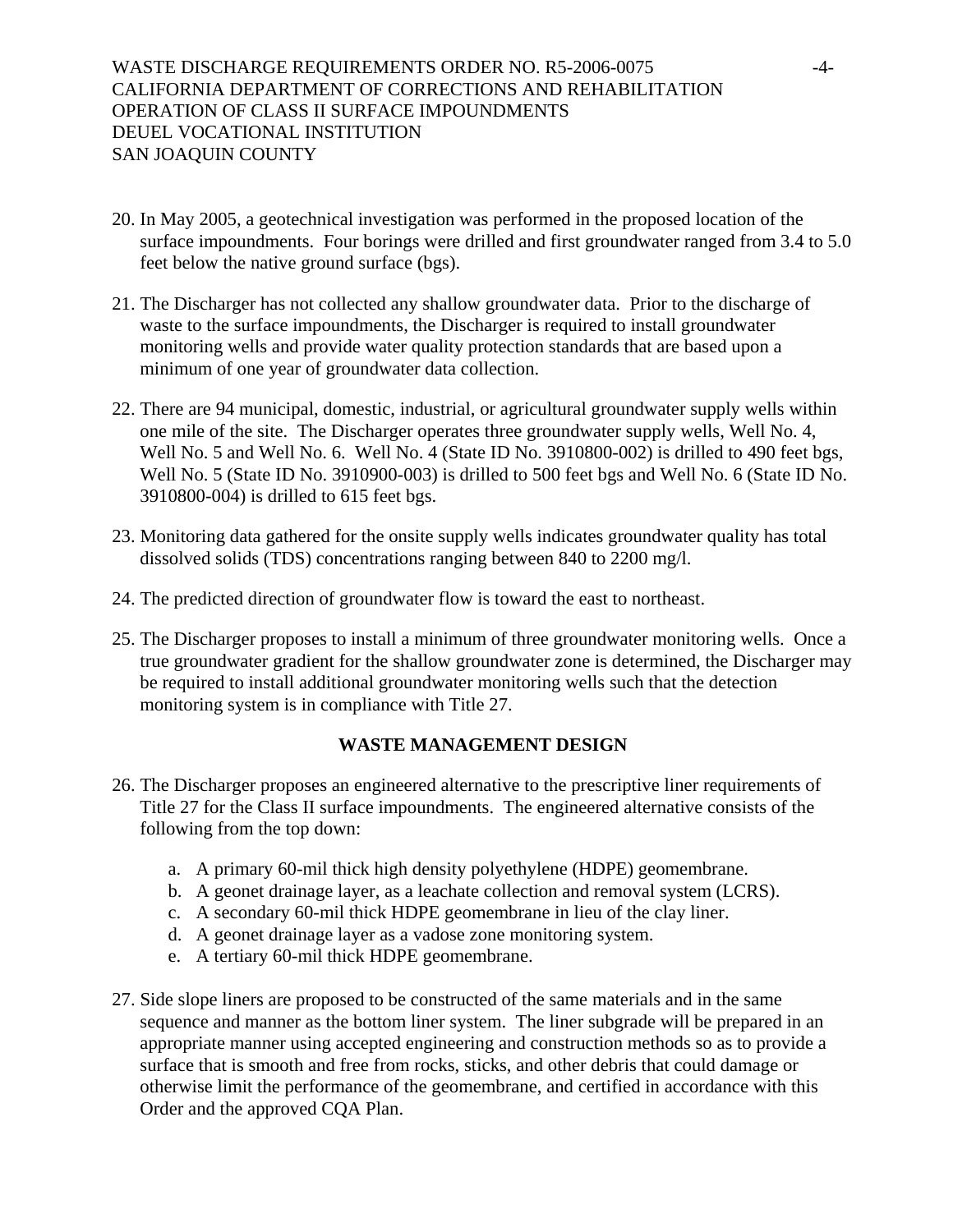- 28. The ponds will be constructed with an inboard slope of 3 to 4:1 and outboard slopes of 2:1. The berm width at the crest will be approximately 20 feet. To protect the liners, a soil layer approximately 2 to 4 foot thick will be placed over the liner system.
- 29. The depth to shallow groundwater ranges from 3.4 to 5.0 feet bgs, measured during the geotechnical study performed in May 2005. Title 27, CCR Section 20240(c) requires a minimum separation of five feet between waste and the highest anticipated groundwater elevation. To mitigate the five foot separation requirement, the Discharger has proposed to construct the surface impoundments within 16 feet of fill, with the bottom elevation of each surface impoundment five feet above natural grade.
- 30. Each surface impoundment will have a geonet LCRS blanket across the entire area of each base. Prior to construction the Discharger is required to submit additional design information for the LCRS sump design and a fail safe mechanism that will assure that the sumps will not overflow with leachate.
- 31. The Discharger proposes to install a pan lysimeter (geonet blanket) under the entire area of the base of each surface impoundment that will serve as an engineered alternative to the prescriptive unsaturated zone monitoring system requirements of Title 27, CCR Section 20415(d).
- 32. Title 27 CCR Section 20080(b) allows the Regional Board to consider the approval of an engineered alternative to the prescriptive standard. In order to approve an engineered alternative, the Discharger must demonstrate that the prescriptive design is unreasonably and unnecessarily burdensome and will cost substantially more than an alternative which will meet the criteria contained in Title 27 CCR Section 20080(b), or would be impractical and would not promote attainment of applicable performance standards. The Discharger must also demonstrate that the proposed engineered alternative liner system is consistent with the performance goal addressed by the particular prescriptive standard, and provides protection against water quality impairment equivalent to the prescriptive standard in accordance with Title 27 CCR Section 20080(b)(2). For this facility, the Discharger was not required to repeat the engineered alternative demonstration, which had been made for other facilities. There are no significant differences in the characteristics of already approved engineered alternative liners and the liner system proposed for the Deuel Vocational Institution.
- 33. Section 13360(a)(1) of the California Water Code allows the Regional Board to specify the design, type of construction, and/or particular manner in which compliance must be met in waste discharge requirement orders for the discharge of waste at solid waste disposal facilities.
- 34. Construction may proceed only after all applicable construction quality assurance plans have been approved.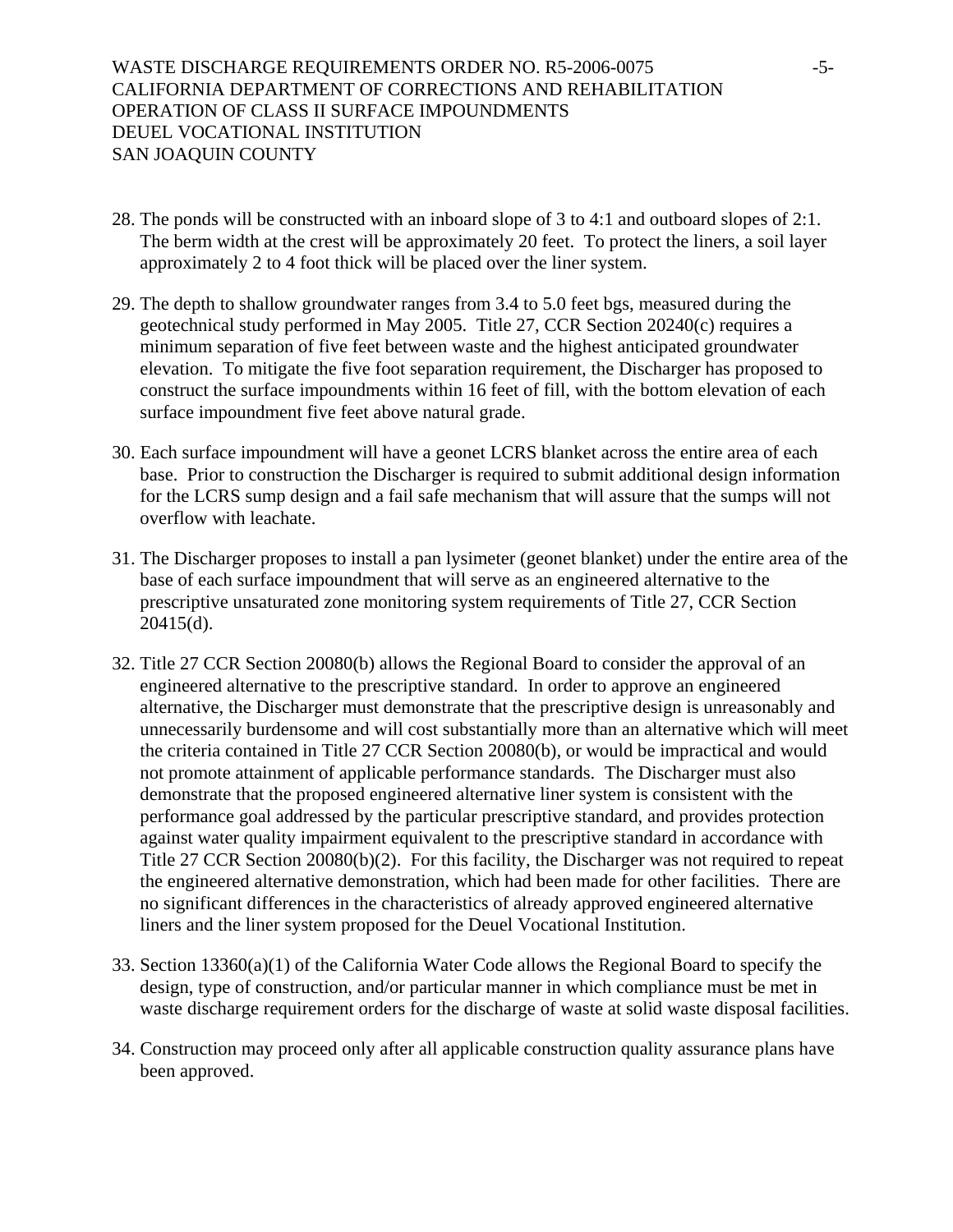## **CEQA AND OTHER CONSIDERATIONS**

- 35. The State of California Department of Corrections and Rehabilitation certified the final Negative Declaration for the reverse osmosis plant and evaporation basins on 4 May 2005 and filed a Notice of Determination on 5 May 2005 in accordance with the California Environmental Quality Act (Public Resources Code Section 21000 et seq.) and CEQA guidelines (Title 14 CCR Section 15000 et seq.).
- 36. This order implements:
	- a. *The Water Quality Control Plan for the Sacramento River and San Joaquin River Basins, Fourth Edition*; and
	- b. The prescriptive standards and performance goals of Chapters 1 through 7, Subdivision 1, Division 2, Title 27, of the California Code of Regulations, effective 18 July 1997, and subsequent revisions.
- 37. Section 13267(b) of California Water Code provides that: "In conducting an investigation specified in subdivision (a), the Regional Board may require that any person who has discharged, discharges, or is suspected of discharging, or who proposed to discharge within its region, or any citizen or domiciliary, or political agency or entity of this state who had discharged, discharges, or is suspected of discharging, or who proposed to discharge waste outside of its region that could affect the quality of the waters of the state within its region shall furnish, under penalty of perjury, technical or monitoring program reports which the board requires. The burden, including costs of these reports, shall bear a reasonable relationship to the need for the reports and the benefits to be obtained from the reports. The monitoring and reporting program required by this Order and the attached "Monitoring and Reporting Program No. R5-2006-0075" are necessary to assure compliance with these waste discharge requirements. The Discharger owns and operates the facility that discharges the waste subject to this Order.

## **PROCEDURAL REQUIREMENTS**

- 38. All local agencies with jurisdiction to regulate land use, solid waste disposal, air pollution, and to protect public health have approved the use of this site for the discharges of waste to land stated herein.
- 39. The Regional Board notified the Discharger and interested agencies and persons of its intent to prescribe waste discharge requirements for this discharge, and has provided them with an opportunity for a public hearing and an opportunity to submit their written views and recommendations.
- 40. The Regional Board, in a public meeting, heard and considered all comments pertaining to the discharge.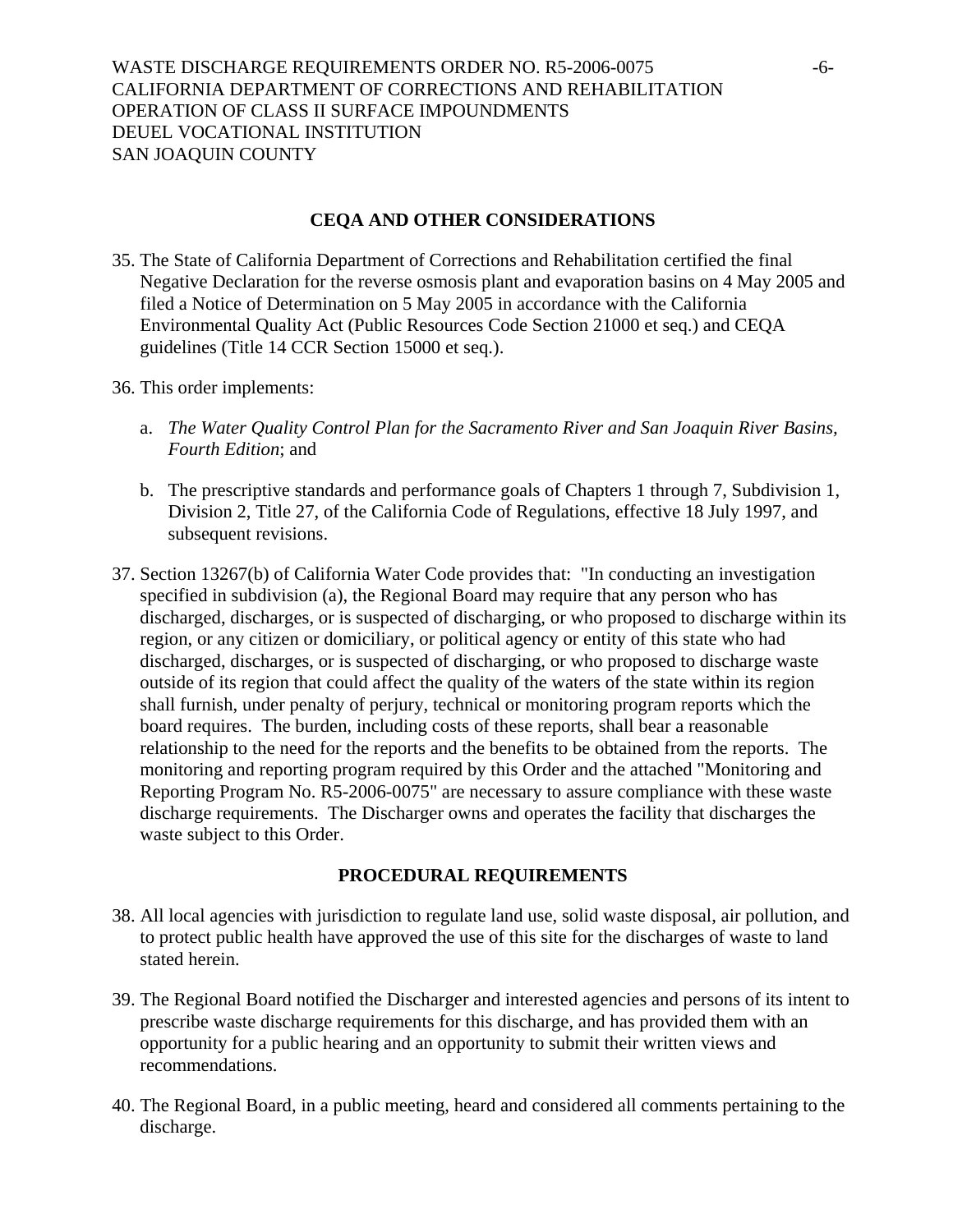WASTE DISCHARGE REQUIREMENTS ORDER NO. R5-2006-0075 -7-CALIFORNIA DEPARTMENT OF CORRECTIONS AND REHABILITATION OPERATION OF CLASS II SURFACE IMPOUNDMENTS DEUEL VOCATIONAL INSTITUTION SAN JOAQUIN COUNTY

**IT IS HEREBY ORDERED**, pursuant to Sections 13263 and 13267 of the California Water Code, that the California Department of Corrections and Rehabilitation, its agents, successors, and assigns, in order to meet the provisions of Division 7 of the California Water Code and the regulations adopted thereunder, shall comply with the following:

# **A. PROHIBITIONS**

- 1. The discharge of 'hazardous waste' is prohibited. For the purposes of this Order, the term 'hazardous waste' is as defined in Title 23, California Code of Regulations, Section 2510 et seq.
- 2. The discharge of solid or liquid waste or leachate to surface waters, surface water drainage courses, or groundwater is prohibited.
- 3. The discharge of wastes outside of a waste management unit or portions of a waste management unit specifically designed for their containment is prohibited.
- 2. Discharge of waste to any Class II surface impoundment is prohibited until the following tasks are completed and approved by Regional Board staff:
	- a. Installation of a background groundwater monitoring system.
	- b. Establishment of background groundwater quality through at least one year of monitoring (a minimum of 8 samples is required to develop statistical values for inorganic monitoring parameters).
	- c. Submittal of a Water Quality Protection Standard Report.
	- d. Submittal of a plan for a groundwater quality monitoring system.
	- e. Installation of an approved groundwater quality monitoring system.
	- f. Establishment of Financial Assurance funds for corrective action, unit closure and postclosure maintenance.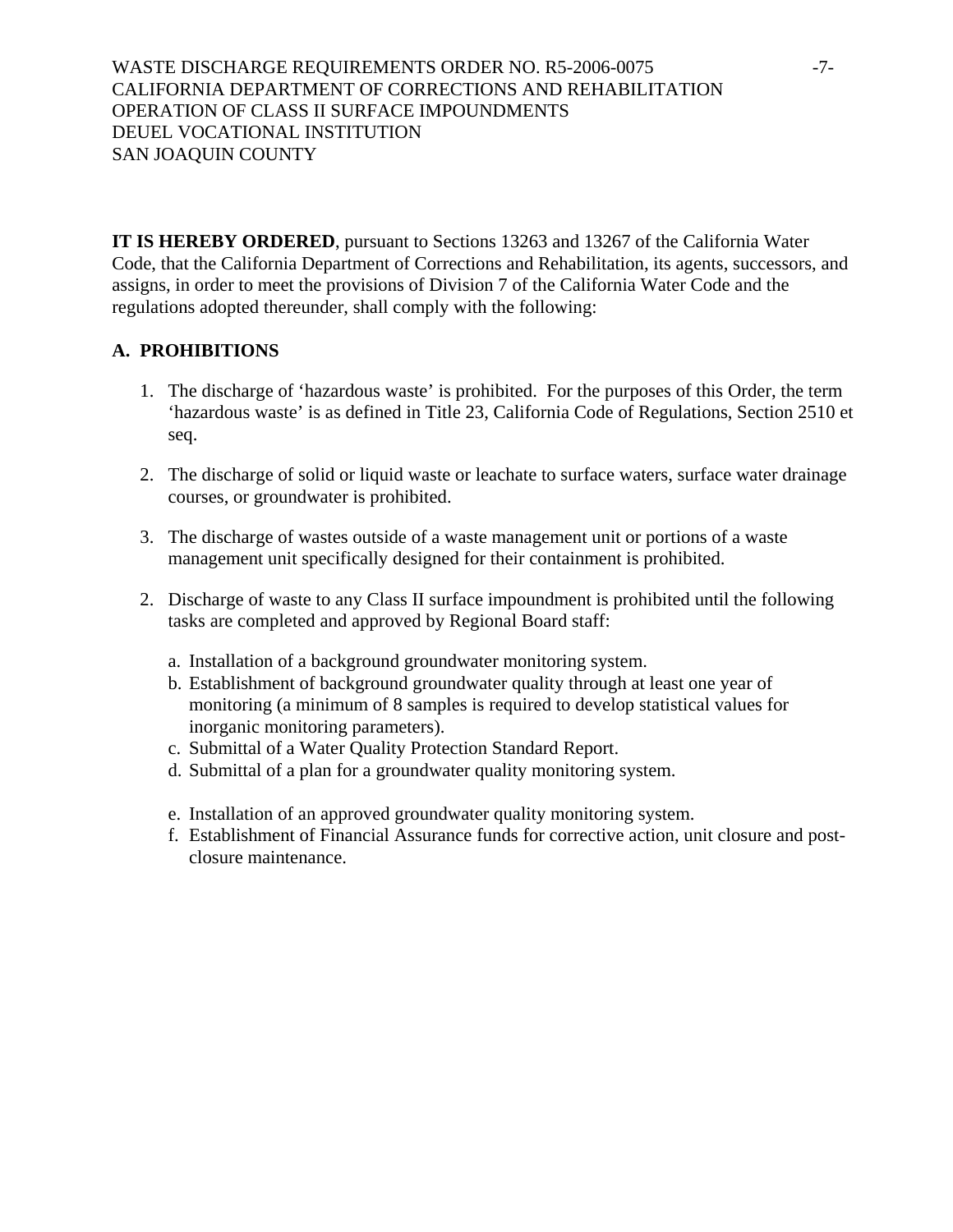# **B. DISCHARGE SPECIFICATIONS**

#### **General Specifications**

- 1. Wastes shall only be discharged into, and shall be confined to, the waste management units (WMUs) specifically designed for their containment.
- 2. Prior to the discharge of waste to a WMU, all wells within 500 feet the WMUs shall have sanitary seals or shall be properly abandoned. A record of the sealing and/or abandonment of such wells shall be sent to the Regional Board and to the State Department of Water Resources.

#### **Protection From Storm Events**

- 3. Waste management units shall be designed, constructed and operated to prevent inundation or washout due to flooding events with a 100-year return period.
- 4. Precipitation and drainage control systems shall be designed, constructed and maintained to accommodate the anticipated volume of precipitation and peak flows from surface runoff under 100-year, 24-hour precipitation conditions.
- 5. Annually, prior to the anticipated rainy season, any necessary erosion control measures shall be implemented, and any necessary construction, maintenance, or repairs of precipitation and drainage control facilities shall be completed to prevent erosion or flooding of the site.

## **Class II Surface Impoundment**

- 6. The monthly average flow to the Class II Surface Impoundments shall not exceed 5,600 gpd.
- 7. Both the bottom liner and side slope liners of the Class II surface impoundments shall be constructed in accordance with the following engineered alternative that is comprised, in ascending order, of the following:
	- a. A primary 60-mil thick high density polyethylene (HDPE) geomembrane.
	- b. A geonet drainage layer, as a leachate collection and removal system (LCRS).
	- c. A secondary 60-mil thick HDPE geomembrane in lieu of the clay liner.
	- d. A geonet drainage layer as a vadose zone monitoring system.
	- e. A tertiary 60-mil thick HDPE geomembrane.
- 8. The Discharger may propose changes to the liner system design prior to construction, provided that approved components are not eliminated, the engineering properties of the components are not substantially reduced, and the proposed liner system results in the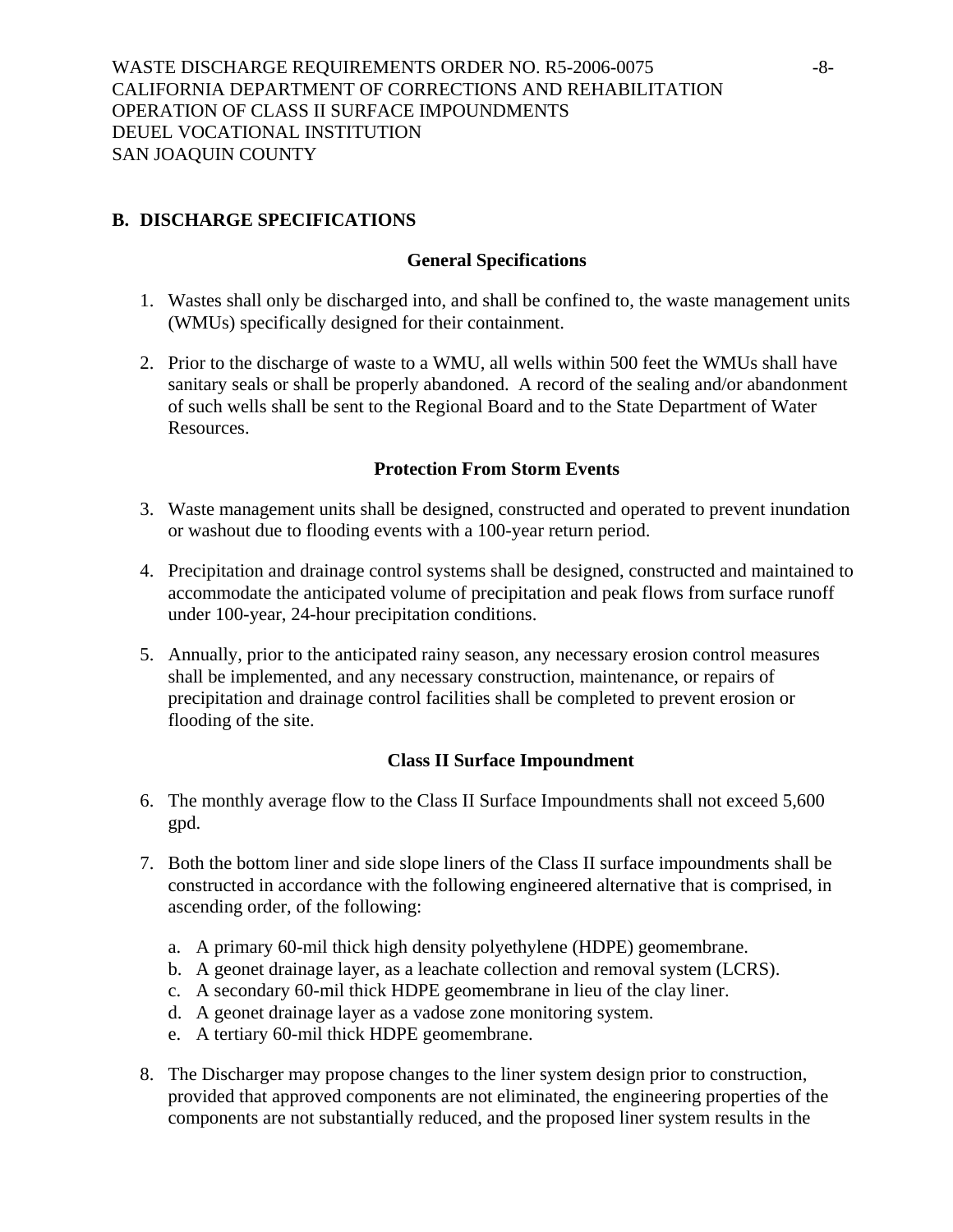protection of water quality equal to or greater than the design prescribed by Title 27 and this Order. The proposed changes may be made following approval by the Executive Officer. Substantive changes to the design require reevaluation as an engineered alternative and approval by the Regional Board.

- 9. The unsaturated zone monitoring system shall be capable of measuring both saturated and unsaturated flows that may occur as a result of a release from the WMU.
- 10. Each surface impoundment and related containment structures shall be constructed and maintained to prevent inundation, erosion, slope failure, washout, and overtopping under 1,000-year, 24-hour precipitation conditions, and shall be designed to contain the 100-year annual wet season precipitation without using the required two feet of freeboard.
- 11. Materials used to construct liners shall have appropriate physical and chemical properties to ensure containment of discharged wastes over the operating life, closure, and postclosure maintenance period of the surface impoundments.
- 12. Materials used to construct the LCRSs shall have appropriate physical and chemical properties to ensure the required transmission of leachate over the life of the surface impoundments and the post-closure maintenance period.
- 13. Each LCRS shall be designed, constructed, and maintained to collect twice the anticipated daily volume of leachate generated by each surface impoundment and to prevent the buildup of hydraulic head on the underlying liner at any time. The depth of the fluid in any LCRS sump shall be kept at the minimum needed for safe pump operation.
- 14. Any direct-line discharge to a surface impoundment shall have fail-safe equipment or operating procedures to prevent overfilling.
- 15. The surface impoundment(s) shall be designed, constructed and maintained to prevent scouring and/or erosion of the liners and other containment features at points of discharge to the impoundments and by wave action at the water line.
- 16. Leachate removed from a surface impoundment's primary LCRS shall be discharged to the impoundment from which it originated.
- 17. Leachate generation by each waste containment unit LCRS shall not exceed 85% of the design capacity of (a) the LCRS, or (b) the sump pump. If leachate generation exceeds this value and/or if the depth of the fluid in an LCRS exceeds the minimum needed for safe pump operation, then the Discharger shall immediately cease the discharge of waste, excluding leachate, to the waste management unit and shall notify the Regional Board in writing within **seven days**. Notification shall include a timetable for a remedial action to repair the containment structures or other action necessary to reduce leachate production.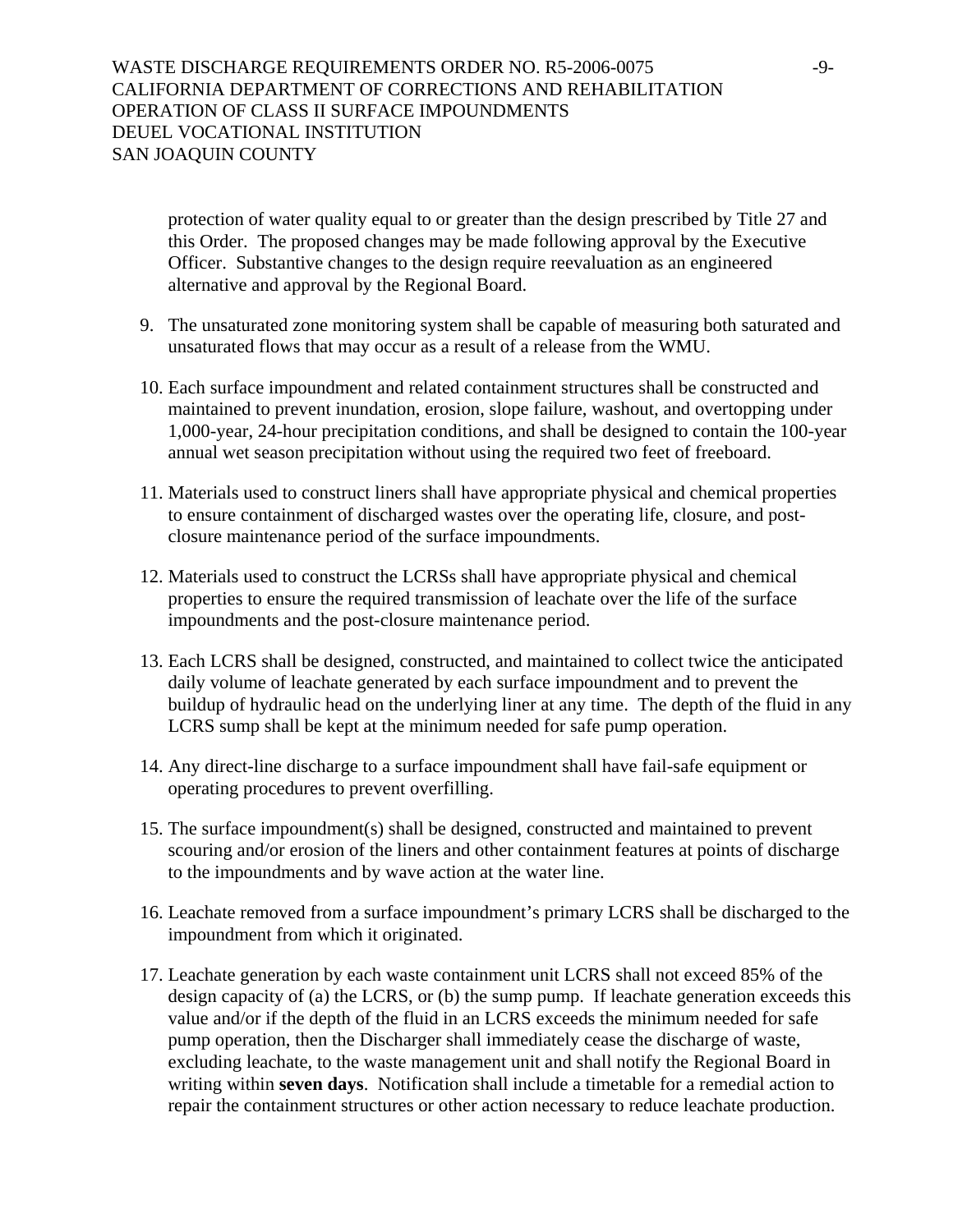- 18. If leachate is detected in the vadose zone monitoring system of a surface impoundment (indicating a leak in the containment structures) the Discharger shall:
	- a. Immediately cease discharge of waste, excluding leachate to the surface impoundment, until the leaks can be found and repaired.
	- b. Verbally notify the Regional Board that the containment structures have failed within 72 hours.
	- c. Submit written notification of the release to the Regional Board within seven days, the notification should include a time schedule to repair the containment structures.
	- d. The discharge of wastes to the surface impoundment shall not resume until the Regional Board has determined that repairs to the liners are complete and there is no further threat to water quality.
- 19. Solids that accumulate in the surface impoundments shall be periodically removed to maintain minimum freeboard requirements and to maintain sufficient capacity for surface impoundment leachate and for the discharge of wastes. Prior to removal of these solids, sufficient samples shall be taken for their characterization and classification pursuant to Article 2, Subchapter 2, Chapter 3, Division 2 of Title 27. The rationale for the sampling protocol used, the results of this sampling, and a rationale for classification of the solids shall be submitted to Regional Board staff for review. Before any disposal of this sediment, the Discharger must obtain concurrence on the disposal method from Regional Board staff.
- 20. Construction shall proceed only after all applicable construction quality assurance plans have been approved.

# **Class II Surface Impoundment Closure**

- 21. The closure of each surface impoundment shall be under the direct supervision of a California registered civil engineer or certified engineering geologist.
- 22. At closure of each surface impoundment, all residual wastes, including liquids, sludges, precipitates, settled solids, liner materials, and adjacent natural geologic materials contaminated by wastes, shall be completely removed and discharged to a waste management unit approved by Regional Board staff. If after reasonable attempts, the Discharger demonstrates the removal of all remaining contamination is infeasible, the surface impoundment shall be closed as a landfill.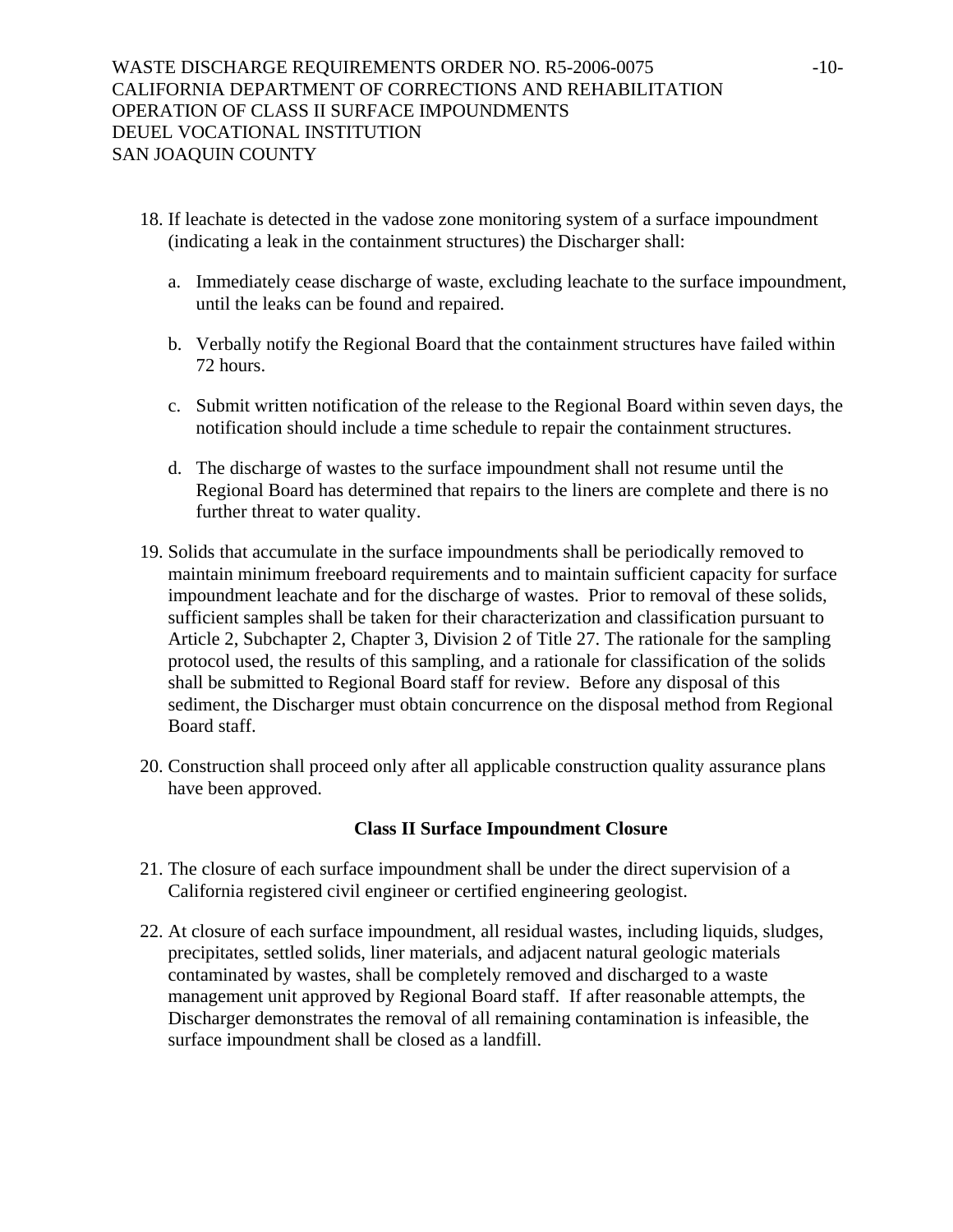# **C. RECEIVING WATER LIMITATIONS**

#### **Water Quality Protection Standards**

The concentrations of Constituents of Concern in waters passing through the Points of Compliance shall not exceed the Concentration Limits established pursuant to Monitoring and Reporting Program No. R5-2006-0075, which is attached to and made part of this Order.

# **D. FINANCIAL ASSURANCE**

- 1. The Discharger shall, by **30 April of each year**, submit for review and approval, plans with detailed cost estimates and a demonstration of assurances of financial responsibility for initiating and completing corrective action for all known or reasonably foreseeable releases from the waste management unit. The Discharger shall provide the assurances of financial responsibility to the Regional Board as required by Title 27 CCR, Division 2, Subdivision 1, Chapter 6. The assurances of financial responsibility shall provide that funds for corrective action shall be available to the Regional Board upon the issuance of any order under California Water Code, Division 7, Chapter 5. The Discharger shall adjust the cost annually to account for inflation and any changes in facility design, construction, or operation. The financial assurance fund for corrective action shall be established **prior to discharging waste to the surface impoundment**.
- 2. The Discharger shall, by **30 April of each year**, submit for review and approval, plans with detailed cost estimates and a demonstration of assurances of financial responsibility to ensure closure and post-closure maintenance of each waste management unit in accordance with its approved closure and post-closure maintenance plans. The Discharger shall provide the assurances of financial responsibility to the Regional Board as required by Title 27 CCR, Division 2, Subdivision 1, Chapter 6. The assurances of financial responsibility shall provide that funds for corrective action shall be available to the Regional Board upon the issuance of any order under California Water Code, Division 7, Chapter 5. The Discharger shall adjust the cost annually to account for inflation and any changes in facility design, construction, or operation. The financial assurance fund for closure and post-closure maintenance shall be established **prior to discharging waste to the surface impoundment.**

## **E. PROVISIONS**

1. The Discharger shall comply with the Standard Provisions and Reporting Requirements, dated September 2003, which are hereby incorporated into this Order. The Standard Provisions and Reporting Requirements contain important provisions and requirements with which the Discharger must comply. A violation of any of the Standard Provisions and Reporting Requirements is a violation of these waste discharge requirements.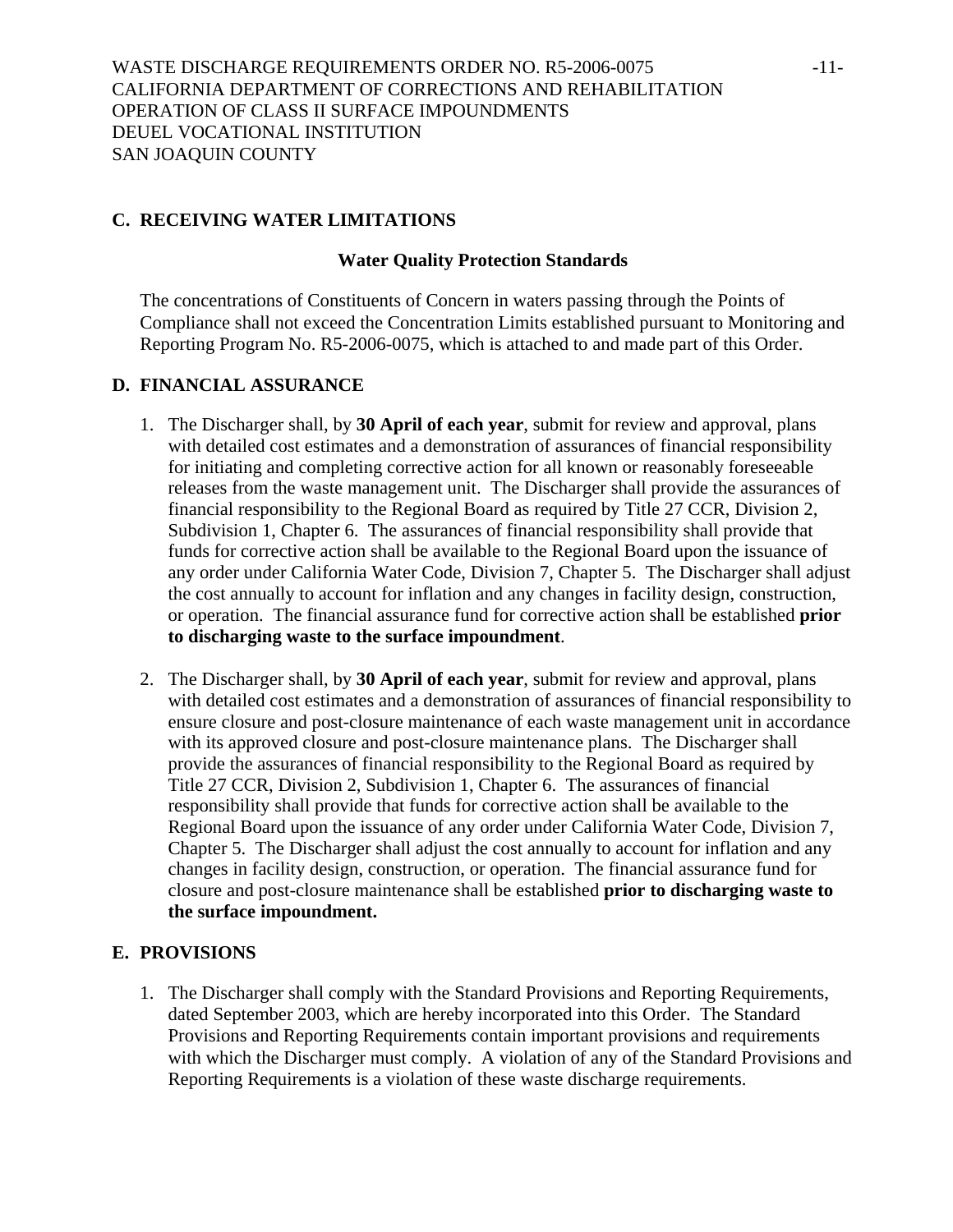WASTE DISCHARGE REQUIREMENTS ORDER NO. R5-2006-0075 -12-CALIFORNIA DEPARTMENT OF CORRECTIONS AND REHABILITATION OPERATION OF CLASS II SURFACE IMPOUNDMENTS DEUEL VOCATIONAL INSTITUTION SAN JOAQUIN COUNTY

- 2. The Discharger shall comply with Monitoring and Reporting Program No. R5-2006-0075, which is attached to and made part of this Order. This compliance includes, but is not limited to, maintenance of waste containment facilities and precipitation and drainage controls and monitoring groundwater, the unsaturated zone, and surface waters throughout the active life of the waste management units and the post-closure maintenance period. A violation of Monitoring and Reporting Program No. R5-2006-0075 is a violation of these waste discharge requirements.
- 3. The Discharger shall maintain legible records of the volume and type of waste discharged to the surface impoundments and the manner and location of the discharge. Such records shall be maintained at the facility until the beginning of the post-closure maintenance period. These records shall be available for review by representatives of the Board and of the State Water Board, copies of these records shall be sent to the Regional Board.
- 4. The Discharger shall provide proof to the Regional Board **within sixty days after completing final closure** that the deed to the surface impoundment facility property, or some other instrument that is normally examined during title search, has been modified to include, in perpetuity, a notation to any potential purchaser of the property stating that:
	- a. The parcel has been used for disposal of liquid wastes.
	- b. Land use options for the parcel are restricted in accordance with the post-closure land uses set forth in the post-closure plan and in WDRs for the surface impoundment.
	- c. In the event that the Discharger defaults on carrying out either the post-closure maintenance plan or any corrective action needed to address a release, then the responsibility for carrying out such work falls to the property owner.
- 5. The Regional Board will review this Order periodically and may revise requirements when necessary.
- 6. In the event of any change in ownership of this waste management facility, the Discharger shall notify the succeeding owner or operator in writing of the existence of this Order. A copy of that notification shall be sent to the Regional Board.
- 7. The following reports shall be submitted pursuant to Section 13267 of the California Water Code and shall be prepared by a registered professional:
	- a. By **1 August 2006** the Discharger shall submit a Groundwater Monitoring Well Installation Workplan. The Workplan shall describe the proposed background and detection monitoring well locations. At a minimum, the Workplan shall include all items as listed on Attachment C, *Requirements for Monitoring Well Installation Workplans and Monitoring Well Installation Reports.* Attachment C is attached hereto and made part of this Order by reference.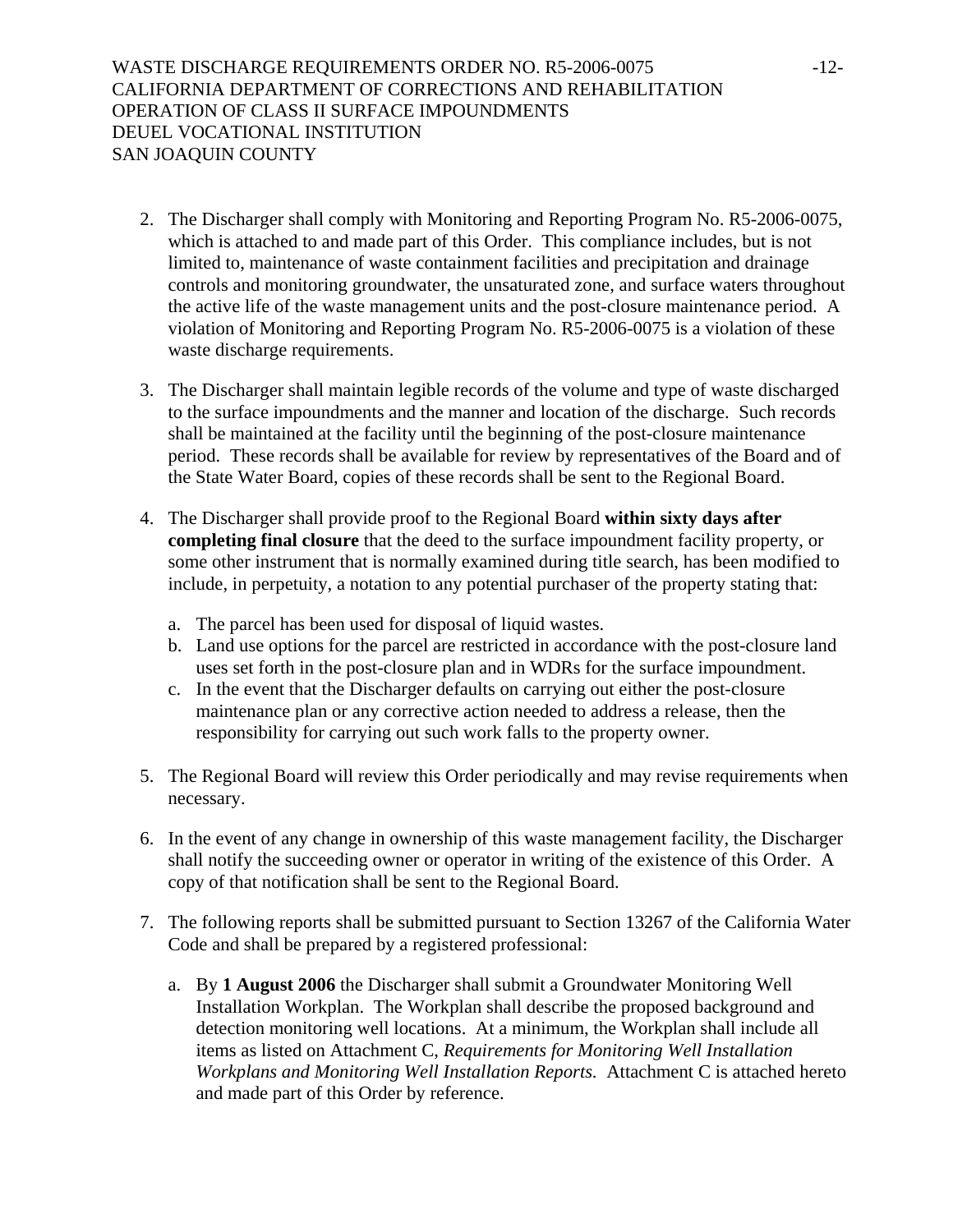- b. By **1 November 2006**, the Discharger shall submit a *Sampling and Analysis Plan and a Groundwater Monitoring Well Installation Report* that includes all items listed in Section 2 of Attachment C.
- c. Within **60 days** before the construction of the surface impoundments, the Discharger shall submit final construction and design plans for the surface impoundment.
- d. Within **45 days** of discharging waste into the surface impoundments, the Discharger shall submit a background groundwater characterization report and Water Quality Protection Standard (WQPS) report. The items that shall be included in the WQPS report are outlined in Section B of MRP Order No. R5-2006-0075.
- e. Within **60 days** after completing construction, a final Construction Quality Assurance Plan shall be submitted. The Plan shall be in accordance with Title 27 CCR Section 20324 and shall demonstrate that the surface impoundments were constructed in accordance with the approved construction plans.
- f. Within **60 days** after completing construction, the Discharger shall submit the professionally surveyed bottom elevations of the constructed surface impoundments.

I, PAMELA C. CREEDON, Executive Officer, do hereby certify that the foregoing is a full, true, and correct copy of an Order adopted by the California Regional Water Quality Control Board, Central Valley Region, on 23 June 2006.

> \_\_\_\_\_\_\_\_\_\_\_\_\_\_\_\_\_\_\_\_\_\_\_\_\_\_\_\_\_\_\_\_\_\_\_\_ PAMELA C. CREEDON, Executive Officer

VJI: 4/25/2006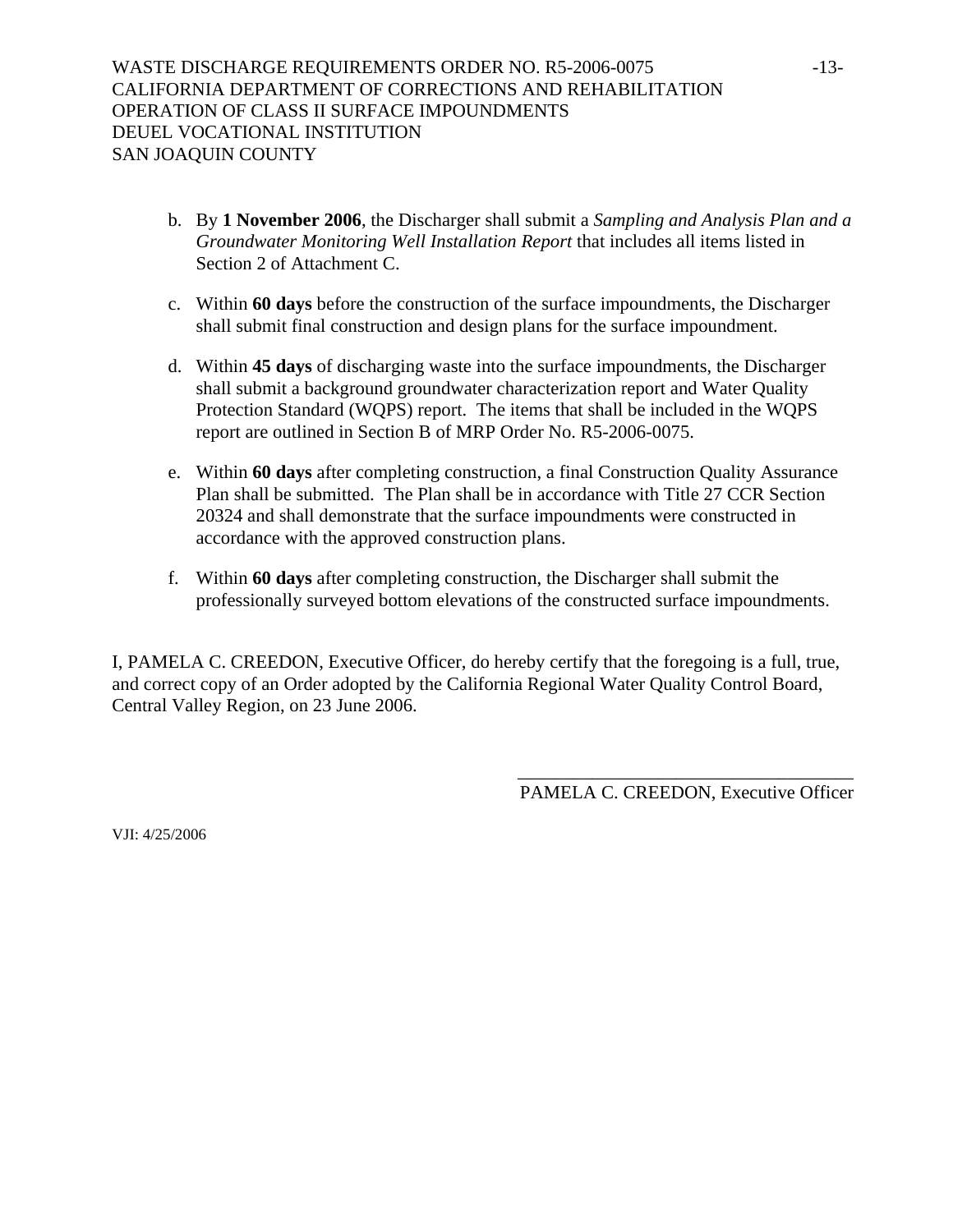# CALIFORNIA REGIONAL WATER QUALITY CONTROL BOARD CENTRAL VALLEY REGION

# MONITORING AND REPORTING PROGRAM NO. R5-2006-0075 FOR CALIFORNIA DEPARTMENT OF CORRECTIONS AND REHABILITATION FOR OPERATION OF CLASS II SURFACE IMPOUNDMENTS DEUEL VOCATIONAL INSTITUTION SAN JOAQUIN COUNTY

Compliance with this Monitoring and Reporting Program, and with the companion Standard Provisions and Reporting Requirements, is ordered by Waste Discharge Requirements Order No. R5-2006-0075. Failure to comply with this Program, or with the Standard Provisions and Reporting Requirements dated September 2003, constitutes noncompliance with the WDRs and with the Water Code, which can result in the imposition of civil monetary liability.

## **A. REPORTING**

The Discharger shall report monitoring data and information as required in this Monitoring and Reporting Program and as required in the Standard Provisions and Reporting Requirements. Reports which do not comply with the required format will be **REJECTED** and the Discharger shall be deemed to be in noncompliance with the WDRs. In reporting the monitoring data required by this program, the Discharger shall arrange the data in tabular form so that the date, the constituents, the concentrations, and the units are readily discernible. The data shall be summarized in such a manner so as to illustrate clearly the compliance with waste discharge requirements or the lack thereof. Historical and current monitoring data shall be graphed at least once annually. Graphs for the same constituent shall be plotted at the same scale to facilitate visual comparison of monitoring data. A short discussion of the monitoring results, including notations of any water quality violations shall precede the tabular summaries. Data shall also be submitted in a digital format.

Method detection limits and practical quantitation limits shall be reported. All peaks shall be reported, including those which cannot be quantified and/or specifically identified. Field and laboratory tests shall be reported in the quarterly monitoring reports. The results of any monitoring done more frequently than required at the locations specified herein shall be reported to the Regional Board.

# **B. REQUIRED MONITORING REPORTS AND SUBMITTAL DATES**

## **1. Semiannual Groundwater, Vadose Zone and Leachate Monitoring Reports**

Each Semiannual monitoring report shall include all water quality data and observation collected during the reporting period and submitted per the **Reporting Due Dates** in Section B.6. of this Monitoring and Reporting Program. At a minimum, the sampling and data collection in Tables 1 through 4 of this Monitoring and Reporting Program,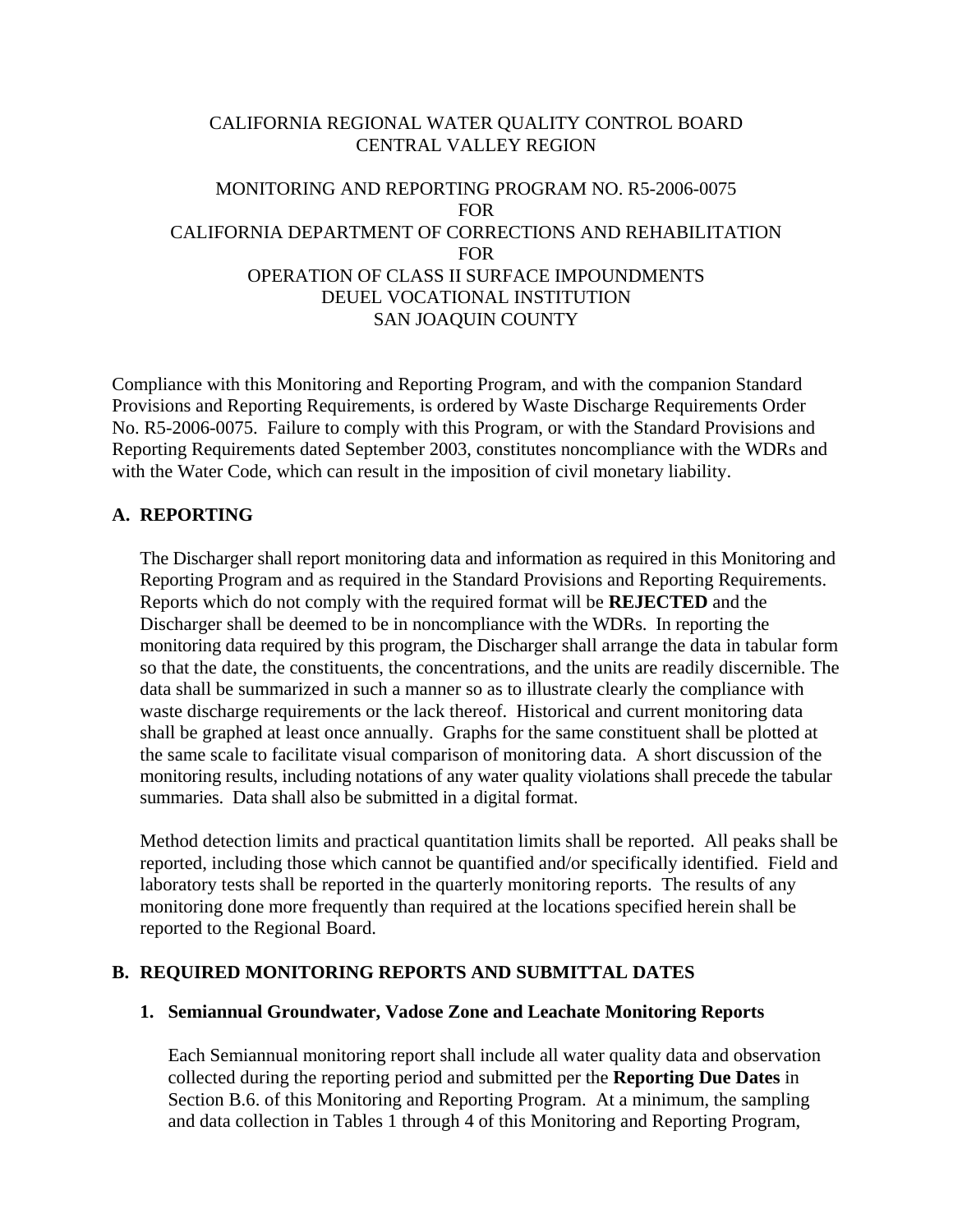Standard Provisions and Reporting Requirements (2003), and Waste Discharge Requirements shall be reported.

# **2. Annual Monitoring Summary Report**

The Discharger shall submit an Annual Monitoring Summary Report to the Board covering the previous monitoring year. The annual report shall contain the information specified in Standard Provisions and Reporting Requirements (2003), Section VIII.B. of the "*Reports to be Filed with the Board*."

# **3. Facility Monitoring Report**

Annually, prior to the anticipated rainy season, but no later than **30 September**, the Discharger shall conduct an inspection of the facility. The inspection shall assess damage to the drainage control system, groundwater monitoring equipment (including wells, etc.), and shall include the Standard Observations contained in Section XII.S. of Standard Provisions and Reporting Requirements (2003).

## **4. Response to a Release**

If the Discharger determines that there is significant statistical evidence of a release (i.e. the initial statistical comparison or non-statistical comparison indicates, for any Constituent of Concern or Monitoring Parameter, that a release is tentatively identified), the Discharger shall immediately notify the Board verbally as to the Monitoring Point(s) and constituent(s) or parameter(s) involved, shall provide written notification by certified mail within seven days of such determination and implement Response to Release section of the Standard Provisions and Reporting Requirements (2003).

## **5. Water Quality Protection Standard Report**

Any proposed changes in a statistical method or concentration limits for a constituent of concern or monitoring parameter a Water Quality Protection Standard Report shall be submitted and include the information required in Section C.1. of this Monitoring Reporting Program. Any changes to Water Quality Protection Standards shall be approved by the Executive Officer in a Revised Monitoring and Reporting Program.

| <b>Reporting Type</b> | <b>Sampling Frequency and</b>     | <b>Reporting Period</b> | <b>Report Date</b> |
|-----------------------|-----------------------------------|-------------------------|--------------------|
|                       | Data Reported                     |                         | Due                |
| Semiannually          | Daily, Weekly, Monthly,           | 1 January $-30$ June    | 31 July            |
|                       | <b>Quarterly and Semiannually</b> | $1$ July – 31 December  | 31 January         |

## **6. Submittal Dates**

#### **Semiannual Groundwater, Unsaturated Zone and Leachate Monitoring Reports**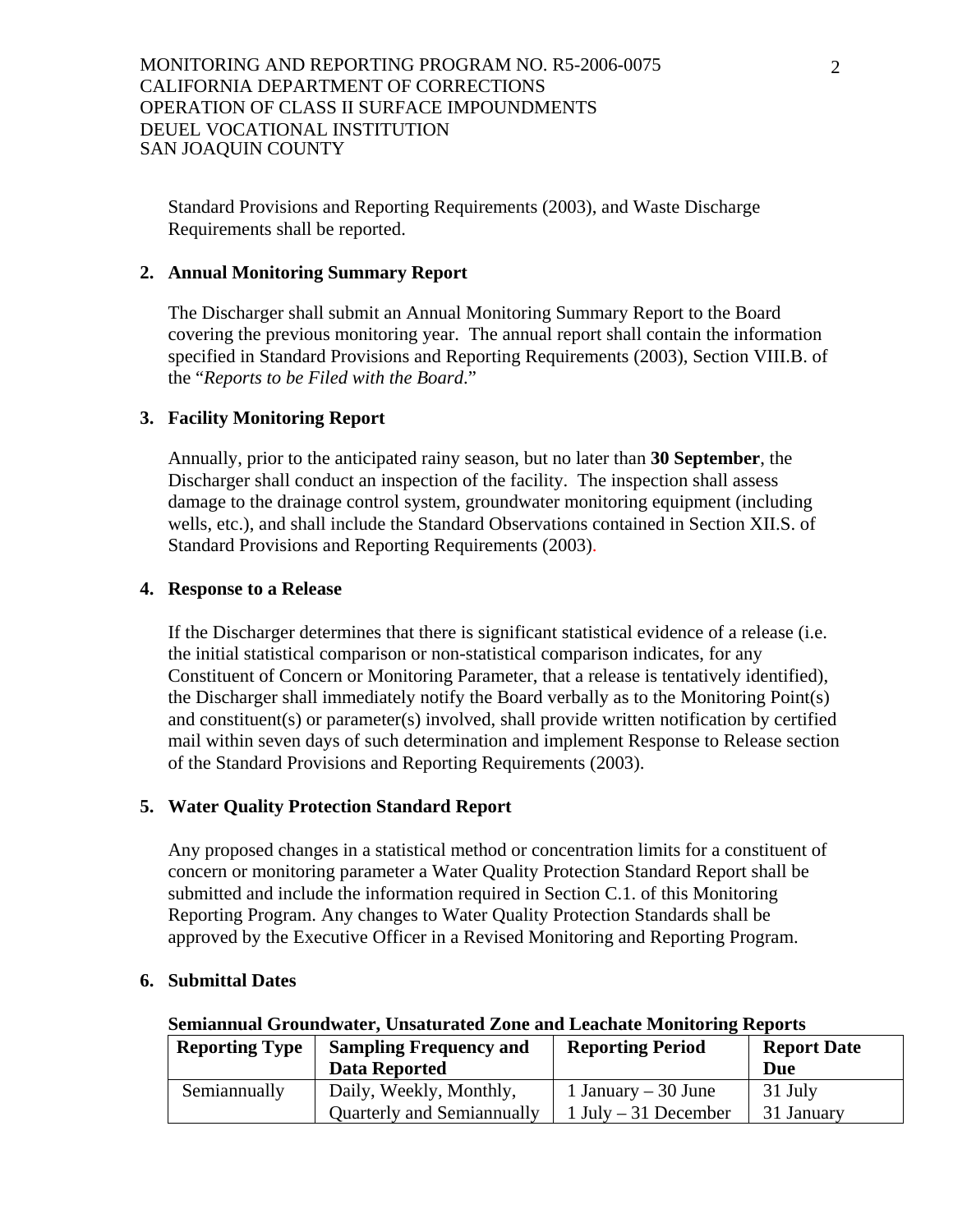| <b>Annual Monitoring Summary Report</b>         | 31 January               |
|-------------------------------------------------|--------------------------|
| <b>Facility Monitoring Report</b>               | <b>15 November</b>       |
| <b>Response to a Release</b>                    | as necessary             |
| <b>Water Quality Protection Standard Report</b> | as required in Order No. |

## **C. WATER QUALITY PROTECTION STANDARD AND COMPLIANCE PERIOD**

#### **1. Water Quality Protection Standard Report**

Prior to discharging waste to the Class II surface impoundments, the Discharger shall submit a Water Quality Protection Standard (WQPS) Report for review and approval. The WQPS Report shall include limits for all the parameters listed on Table I.

For each waste management unit (Unit), the WQPS shall consist of all constituents of concern (Title 27 Section 20395), the concentration limit for each constituent of concern (Title 27 Section 20400), the point of compliance (Title 27 Section 20405), and all water quality monitoring points (Title 27 Section 20164) for each monitored medium.

The water quality protection standard for naturally occurring waste constituents consists of the constituents of concern, the concentration limits, and the point of compliance and all monitoring points.

The WQPS Report shall:

- a. Identify all distinct bodies of surface and ground water that could be affected in the event of a release from a Unit or portion of a Unit. This list shall include at least the uppermost aquifer and any permanent or ephemeral zones of perched groundwater underlying the facility.
- b. Include a map showing the monitoring points and background monitoring points for the surface water monitoring program, groundwater monitoring program, and the unsaturated zone monitoring program. The map shall include the point of compliance in accordance with §20405 of Title 27.
- c. Evaluate the perennial direction(s) of groundwater movement within the uppermost groundwater zone(s).

The WQPS Report shall be certified by a California-registered civil engineer or geologist as meeting the requirements of Title 27. If subsequent sampling of the background monitoring point(s) indicates significant water quality changes due to either seasonal fluctuations or other reasons unrelated to waste management activities at the site, the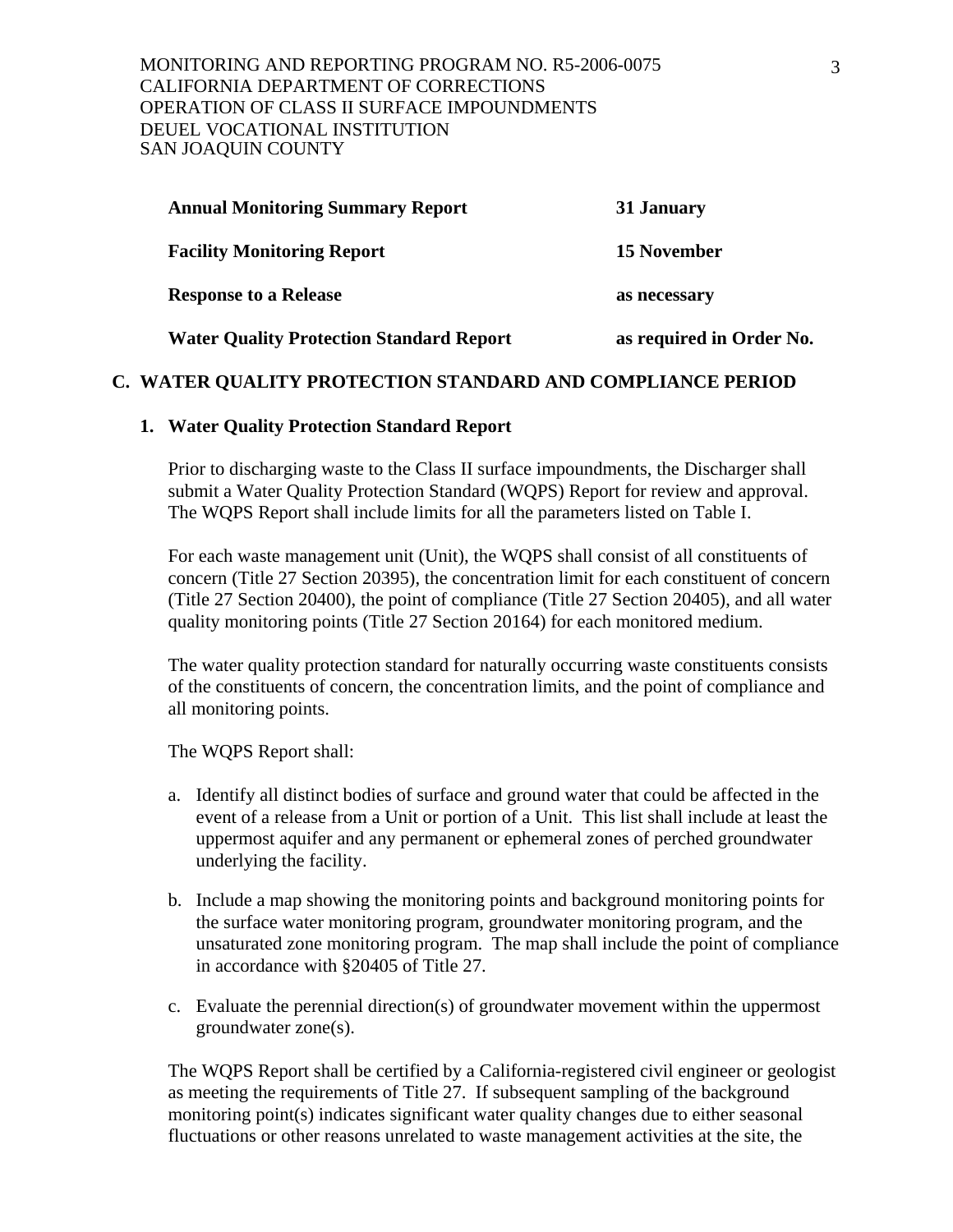Discharger may request modification of the water quality protection standard.

## **2. Constituents of Concern (COC)**

The COCs include all the waste constituents, their reaction products, and hazardous constituents that are reasonably expected to be in or derived from waste contained in the Unit.

## a. Monitoring Parameters

Monitoring parameters are COCs that are the waste constituents, reaction products, hazardous constituents, and physical parameters that provide a reliable indication of a release from a Unit. The monitoring parameters for all Units are those listed in Tables 1 through 5 for the specified monitored medium.

# **3. Concentration Limits**

For a naturally occurring COCs, the concentration limit for each shall be determined as follows:

- a. By calculation in accordance with a statistical method pursuant to §20415 of Title 27(e)(8), or
- b. By an alternate statistical method meeting the requirements of  $\S 20415(e)(8)(E)$  of Title 27.

## **4. Point of Compliance**

The point of compliance for the WQPS at each Unit is a vertical surface located at the hydraulically downgradient limit of the Unit that extends through the uppermost aquifer underlying the Unit.

# **5. Compliance Period**

The compliance period for each Unit shall be the number of years equal to the active life of the Unit plus the closure period. The compliance period is the minimum period during which the Discharger shall conduct a water quality monitoring program subsequent to a release from the Unit. The compliance period shall begin anew each time the Discharger initiates an evaluation monitoring program.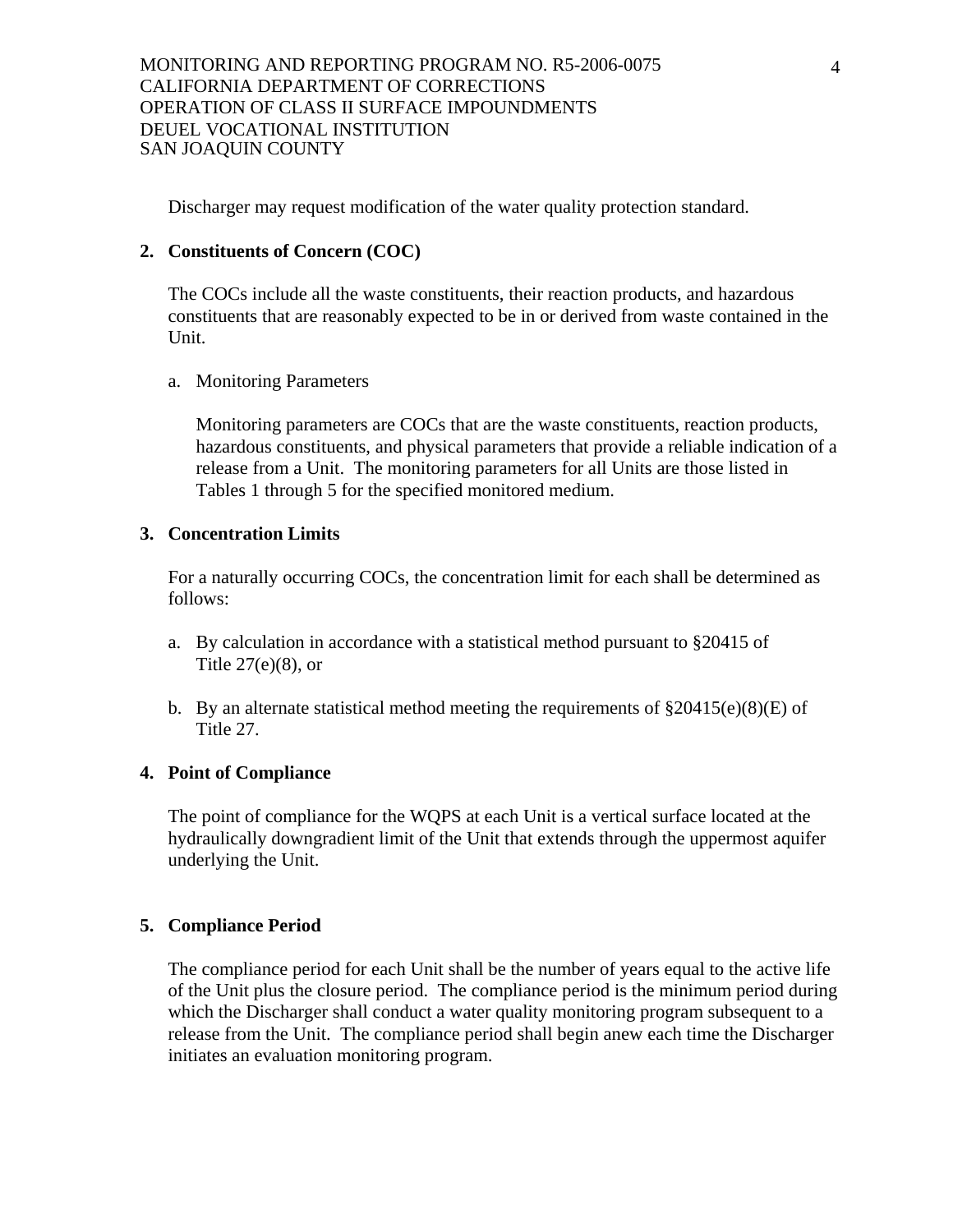# **D. MONITORING**

The Discharger shall comply with the monitoring program provisions of Title 27 for groundwater, surface water, and the unsaturated zone, in accordance with Monitoring Specifications in Standard Provisions and Reporting Requirements (2003). Detection monitoring for a new facility or a new Unit shall be installed, operational, and one year of monitoring data collected **prior to** the discharge of wastes. A minimum of 8 samples should be used to develop background concentrations for monitoring parameters. All monitoring shall be conducted in accordance with a Sample Collection and Analysis Plan, which includes quality assurance/quality control standards, that is acceptable to the Executive Officer.

All point of compliance monitoring wells established for the detection monitoring program shall constitute the monitoring points for the groundwater Water Quality Protection Standard. All detection monitoring program groundwater monitoring wells, unsaturated zone monitoring devices, leachate, and surface water monitoring points shall be sampled and analyzed for monitoring parameters and constituents of concern as indicated and listed in Tables 1 through 5.

Method detection limits and practical quantitation limits shall be reported. All peaks shall be reported, including those which cannot be quantified and/or specifically identified. Metals shall be analyzed in accordance with the methods listed in Table II.

The Discharger may, upon approval, use alternative analytical test methods, including new USEPA approved methods, provided the methods have method detection limits equal to or lower than the analytical methods specified in this Monitoring and Reporting Program.

#### **1. Surface Impoundments**

Surface impoundment samples shall be collected in a convenient location at least 50 feet from the influent structure. Liquids in the surface impoundments shall be monitored/sampled for the parameters as listed in Table 1.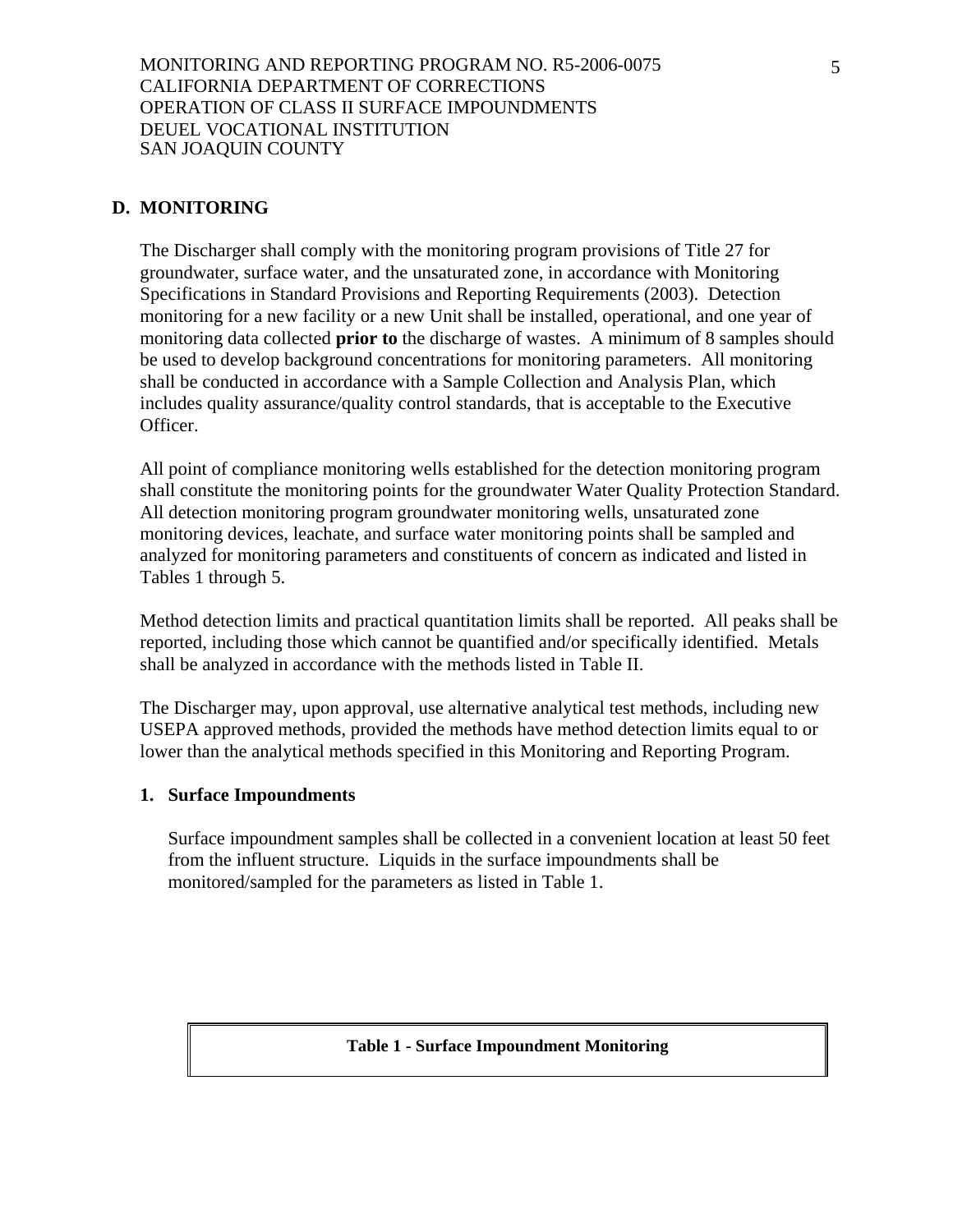| <b>Table 1 - Surface Impoundment Monitoring</b>                                                                               |                                                                                                                                                                                                                          |  |  |
|-------------------------------------------------------------------------------------------------------------------------------|--------------------------------------------------------------------------------------------------------------------------------------------------------------------------------------------------------------------------|--|--|
| <b>Units</b>                                                                                                                  | <b>Frequency</b>                                                                                                                                                                                                         |  |  |
| gallons per month<br>gallons<br>$+0.1$<br>$\rm ^{o}C$<br>$\mu$ mhos/cm<br>pH number                                           | Monthly<br>Monthly<br>Weekly<br>Quarterly<br>Quarterly<br>Quarterly                                                                                                                                                      |  |  |
|                                                                                                                               |                                                                                                                                                                                                                          |  |  |
| mg/L<br>mg/L<br>mg/L<br>mg/L<br>mg/L<br>mg/L<br>mg/L<br>mg/L<br>mg/L<br>mg/ L<br>mg/L<br>mg/L<br>mg/L<br>mg/L<br>mg/L<br>mg/L | Quarterly<br>Quarterly<br>Quarterly<br>Quarterly<br>Quarterly<br>Quarterly<br>Quarterly<br>Quarterly<br>Quarterly<br>Quarterly<br>Quarterly<br>Quarterly<br>Quarterly<br>Quarterly<br>Quarterly<br>Quarterly<br>Annually |  |  |
|                                                                                                                               | $\mu g/L$                                                                                                                                                                                                                |  |  |

## **2. Groundwater**

The Discharger shall operate and maintain a groundwater monitoring system that complies with the applicable provisions of §20415 of Title 27 in accordance with a Monitoring Program approved by the Executive Officer. The Discharger shall collect, preserve, and transport groundwater samples in accordance with the approved Sample Collection and Analysis Plan.

The Discharger shall determine the groundwater flow rate and direction in the uppermost aquifer and in any zones of perched water and in any additional zone of saturation monitored pursuant to this Monitoring and Reporting Program, and report the results semiannually, including the times of highest and lowest elevations of the water levels in the wells.

Hydrographs of each well shall be submitted showing the elevation of groundwater with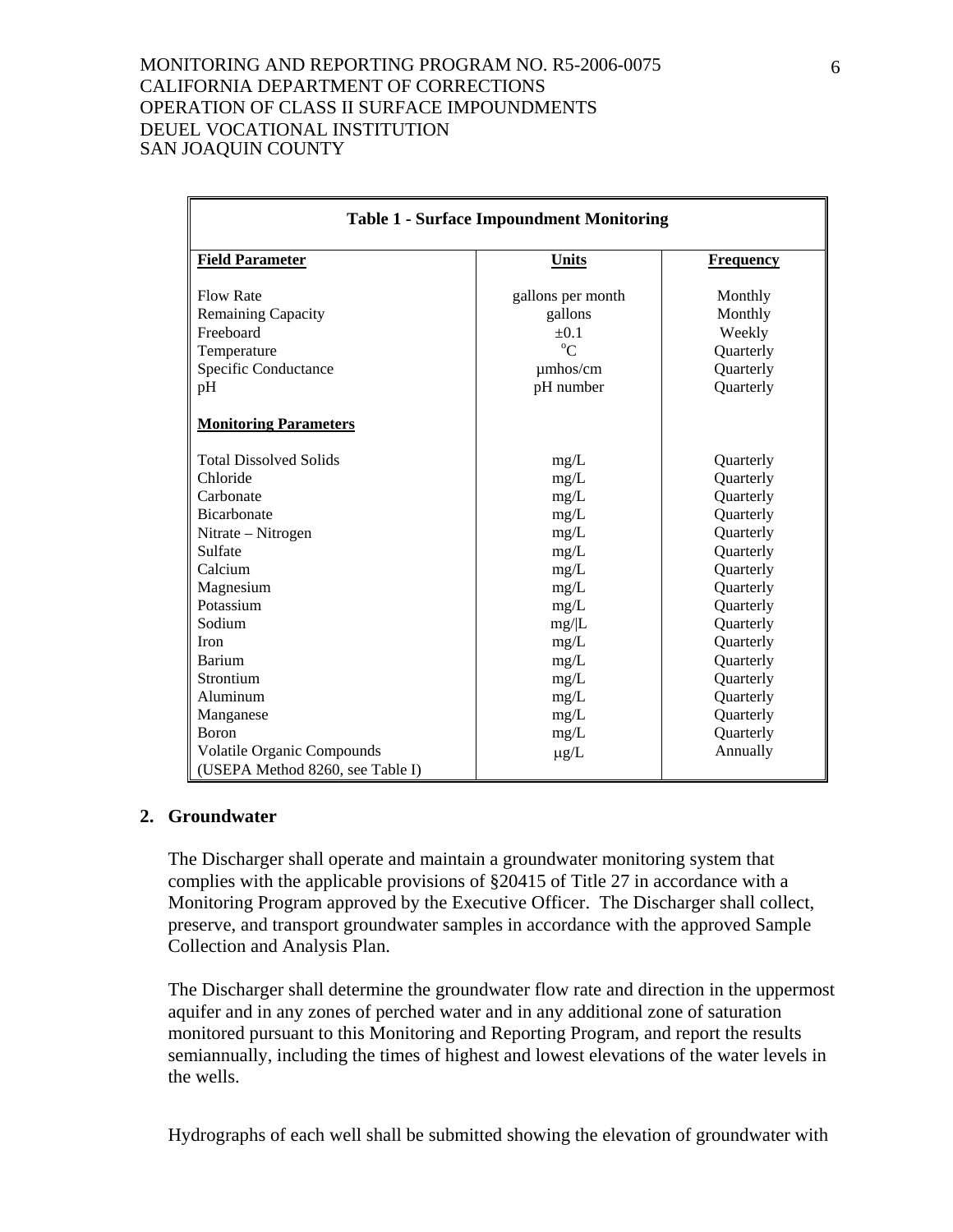respect to the elevations of the top and bottom of the screened interval and the elevation of the pump intake. Hydrographs of each well shall be prepared quarterly and submitted annually.

Groundwater samples shall be collected from the point-of-compliance wells, background wells, and any additional wells added as part of the approved groundwater monitoring system. Samples shall be collected and analyzed for the monitoring parameters in accordance with the methods and frequency specified in Table 2.

The monitoring parameters shall also be evaluated each reporting period with regards to the cation/anion balance, and the results shall be graphically presented using a Stiff diagram, a Piper graph, or a Schueller plot.

| <b>Table 2 - Groundwater Monitoring</b>                                                                                                                                                                                                     |                                                                                                                                           |                                                                                                                                                                                                                                                                          |  |
|---------------------------------------------------------------------------------------------------------------------------------------------------------------------------------------------------------------------------------------------|-------------------------------------------------------------------------------------------------------------------------------------------|--------------------------------------------------------------------------------------------------------------------------------------------------------------------------------------------------------------------------------------------------------------------------|--|
| <b>Field Parameter</b>                                                                                                                                                                                                                      | <b>Units</b>                                                                                                                              | <b>Frequency</b>                                                                                                                                                                                                                                                         |  |
| <b>Groundwater Elevation</b><br>Temperature<br>Specific Conductance<br>pH                                                                                                                                                                   | $\pm 0.01$ ft., MSL<br>$^{\rm o}$ C<br>$\mu$ mhos/cm<br>pH number                                                                         | Quarterly<br>Semiannually<br>Semiannually<br>Semiannually                                                                                                                                                                                                                |  |
| <b>Monitoring Parameters</b>                                                                                                                                                                                                                |                                                                                                                                           |                                                                                                                                                                                                                                                                          |  |
| <b>Total Dissolved Solids</b><br>Chloride<br>Carbonate<br><b>Bicarbonate</b><br>Nitrate - Nitrogen<br>Sulfate<br>Calcium<br>Magnesium<br>Potassium<br>Sodium<br><b>Iron</b><br>Barium<br>Strontium<br>Aluminum<br>Manganese<br><b>Boron</b> | mg/L<br>mg/L<br>mg/L<br>mg/L<br>mg/L<br>mg/L<br>mg/L<br>mg/L<br>mg/L<br>mg/L<br>mg/L<br>mg/L<br>mg/L<br>mg/L<br>mg/L<br>mg/L<br>$\mu$ g/L | Semiannually<br>Semiannually<br>Semiannually<br>Semiannually<br>Semiannually<br>Semiannually<br>Semiannually<br>Semiannually<br>Semiannually<br>Semiannually<br>Semiannually<br>Semiannually<br>Semiannually<br>Semiannually<br>Semiannually<br>Semiannually<br>Annually |  |
| <b>Volatile Organic Compounds</b><br>(USEPA Method 8260, see Table I)                                                                                                                                                                       |                                                                                                                                           |                                                                                                                                                                                                                                                                          |  |

## **3. Unsaturated Zone Monitoring**

The Discharger shall operate and maintain an unsaturated zone detection monitoring system that complies with the applicable provisions of §20415 of Title 27 in accordance with a monitoring plan approved by the Executive Officer. The Discharger shall collect,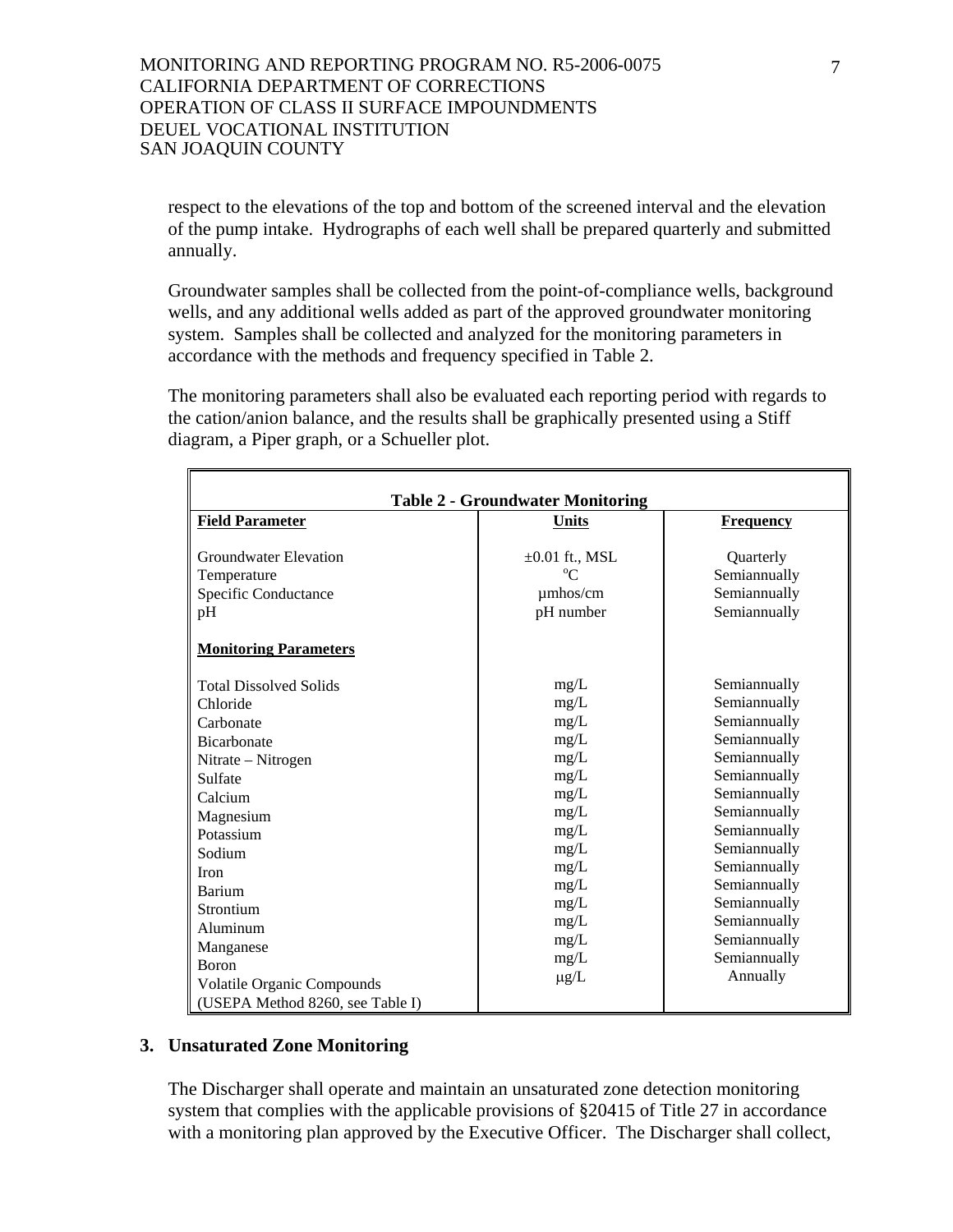preserve, and transport samples in accordance with the quality assurance/quality control standards contained in the approved Sample Collection and Analysis Plan.

Unsaturated zone samples shall be collected from the monitoring devices and background monitoring devices of the approved unsaturated zone monitoring system. The collected samples shall be analyzed for the listed constituents in accordance with the methods and frequency specified in Table 3. All monitoring parameters shall be graphed so as to show historical trends at each monitoring point.

The pan lysimeter shall be checked monthly for liquid and monitoring shall also include the total volume of liquid removed from the system. Unsaturated zone monitoring reports shall be included with the corresponding semiannual groundwater monitoring and shall include an evaluation of potential impacts of the facility on the unsaturated zone and compliance with the Water Quality Protection Standard.

| <b>Table 3- Unsaturated Zone Monitoring</b>                                                                                                                                                                                                 |                                                                                                                              |                                                                                                                                                                                                                                                              |  |
|---------------------------------------------------------------------------------------------------------------------------------------------------------------------------------------------------------------------------------------------|------------------------------------------------------------------------------------------------------------------------------|--------------------------------------------------------------------------------------------------------------------------------------------------------------------------------------------------------------------------------------------------------------|--|
| <b>Field Parameter</b>                                                                                                                                                                                                                      | <b>Units</b>                                                                                                                 | <b>Frequency</b>                                                                                                                                                                                                                                             |  |
| Flow rate<br>Temperature<br>Specific Conductance                                                                                                                                                                                            | gallons/month<br>umhos/cm                                                                                                    | Monthly<br>Semiannually<br>Semiannually                                                                                                                                                                                                                      |  |
| pH                                                                                                                                                                                                                                          | pH number                                                                                                                    | Semiannually                                                                                                                                                                                                                                                 |  |
| <b>Monitoring Parameters</b>                                                                                                                                                                                                                |                                                                                                                              |                                                                                                                                                                                                                                                              |  |
| <b>Total Dissolved Solids</b><br>Chloride<br>Carbonate<br><b>Bicarbonate</b><br>Nitrate - Nitrogen<br>Sulfate<br>Calcium<br>Magnesium<br>Potassium<br>Sodium<br><b>Iron</b><br>Barium<br>Strontium<br>Aluminum<br>Manganese<br><b>Boron</b> | mg/L<br>mg/L<br>mg/L<br>mg/L<br>mg/L<br>mg/L<br>mg/L<br>mg/L<br>mg/L<br>mg/L<br>mg/L<br>mg/L<br>mg/L<br>mg/L<br>mg/L<br>mg/L | Semiannually<br>Semiannually<br>Semiannually<br>Semiannually<br>Semiannually<br>Semiannually<br>Semiannually<br>Semiannually<br>Semiannually<br>Semiannually<br>Semiannually<br>Semiannually<br>Semiannually<br>Semiannually<br>Semiannually<br>Semiannually |  |
| <b>Volatile Organic Compounds</b><br>(USEPA Method 8260, see Table I)                                                                                                                                                                       | $\mu$ g/L                                                                                                                    | Annually                                                                                                                                                                                                                                                     |  |

#### **4. Leachate Monitoring**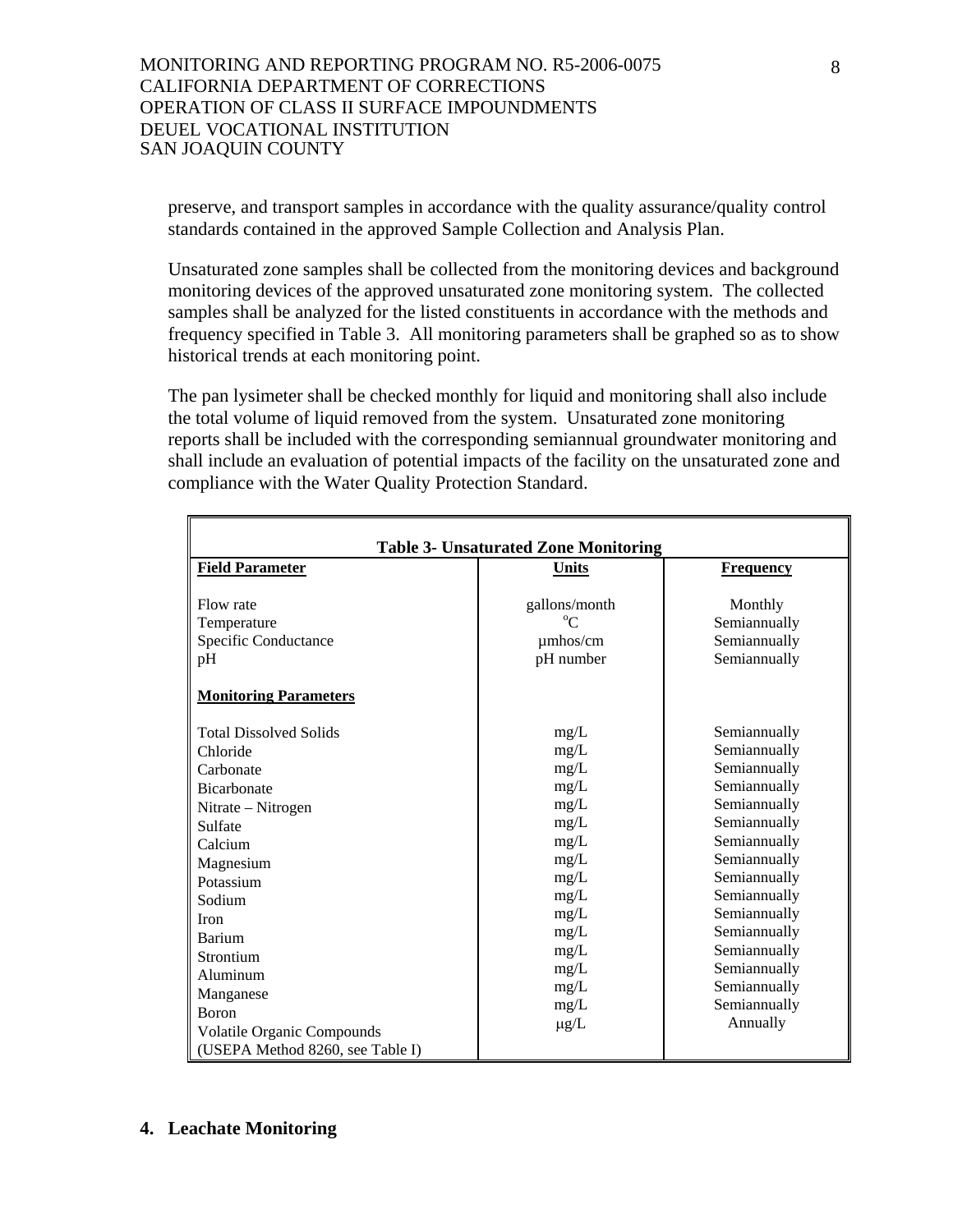The LCRS sump shall be inspected quarterly for leachate. Upon detection of leachate in a previously dry LCRS, the Discharger shall immediately collect a grab sample of the leachate and shall continue to collect grab samples of the leachate at the following frequencies thereafter. The LCRS shall be sampled and analyzed for the following:

| <b>Table 4 – LCRS Sampling</b>    |               |                  |  |
|-----------------------------------|---------------|------------------|--|
| <b>Field Parameter</b>            | <b>Units</b>  | <b>Frequency</b> |  |
| Flow rate                         | gallons/month | Monthly          |  |
| Temperature                       |               | Semiannually     |  |
| Specific Conductance              | umhos/cm      | Semiannually     |  |
| pH                                | pH number     | Semiannually     |  |
| <b>Monitoring Parameters</b>      |               |                  |  |
| <b>Total Dissolved Solids</b>     | mg/L          | Semiannually     |  |
| Chloride                          | mg/L          | Semiannually     |  |
| Carbonate                         | mg/L          | Semiannually     |  |
| <b>Bicarbonate</b>                | mg/L          | Semiannually     |  |
| Nitrate – Nitrogen                | mg/L          | Semiannually     |  |
| Sulfate                           | mg/L          | Semiannually     |  |
| Calcium                           | mg/L          | Semiannually     |  |
| Magnesium                         | mg/L          | Semiannually     |  |
| Potassium                         | mg/L          | Semiannually     |  |
| Sodium                            | mg/L          | Semiannually     |  |
| <b>Iron</b>                       | mg/L          | Semiannually     |  |
| Barium                            | mg/L          | Semiannually     |  |
| Strontium                         | mg/L          | Semiannually     |  |
| Aluminum                          | mg/L          | Semiannually     |  |
| Manganese                         | mg/L          | Semiannually     |  |
| <b>Boron</b>                      | mg/L          | Semiannually     |  |
| <b>Volatile Organic Compounds</b> | $\mu$ g/L     | Annually         |  |
| (USEPA Method 8260, see Table I)  |               |                  |  |

#### **5. Facility Monitoring**

#### **a. Facility Inspection**

Annually, prior to the anticipated rainy season, but no later than **30 September**, the Discharger shall conduct an inspection of the facility. The inspection shall assess damage to the drainage control system, groundwater monitoring equipment (including wells, etc.), and shall include the Standard Observations contained in section F.4.f. of Standard Provisions and Reporting Requirements. Any necessary construction, maintenance, or repairs shall be completed by **31 October**. By **15 November** of each year, the Discharger shall submit an annual report describing the results of the inspection and the repair measures implemented, including photographs of the problem and the repairs.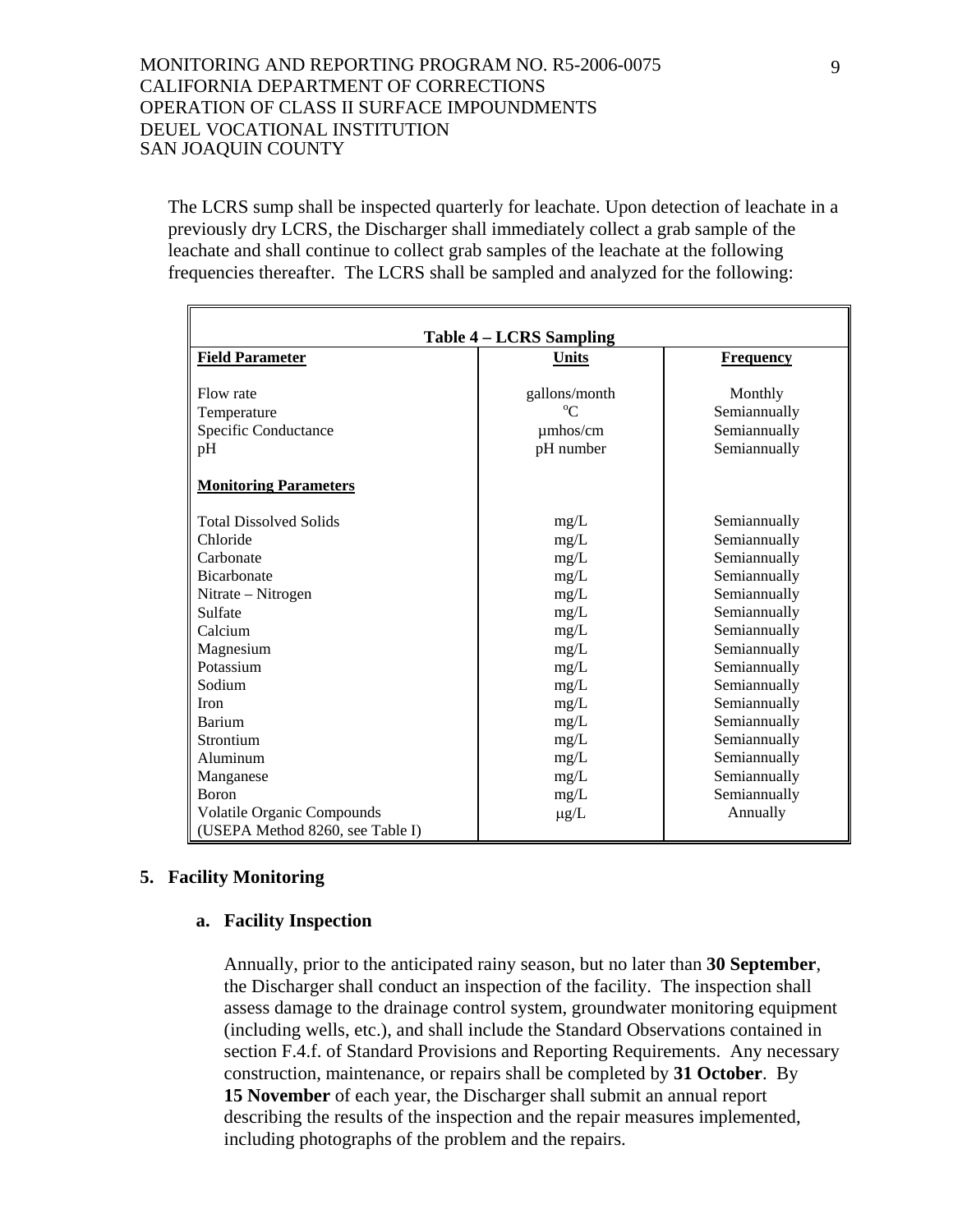#### **b. Storm Events**

The Discharger shall inspect all precipitation, diversion, and drainage facilities for damage **within 7 days** following *major storm events*. Necessary repairs shall be completed **within 30 days** of the inspection. The Discharger shall report any damage and subsequent repairs within 45 days of completion of the repairs,. The report shall include photographs before and after the repairs.

The Discharger shall implement the above monitoring program on the effective date of this Program.

Ordered by:

PAMELA C. CREEDON, Executive Officer

(Date)

MMW: 4/10/06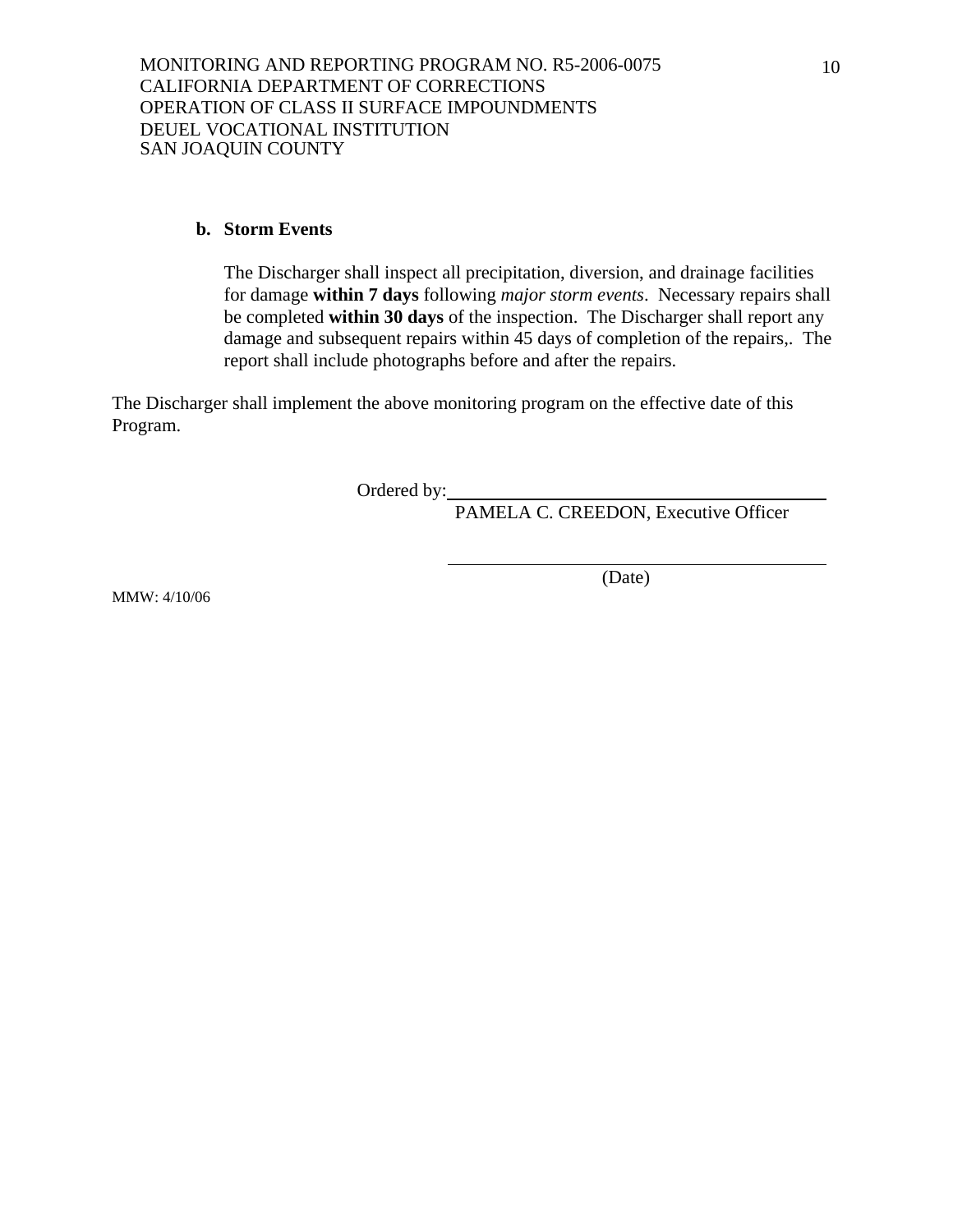# **TABLE I**

#### **MONITORING PARAMETERS FOR DETECTION MONITORING**

#### **Surrogates for Metallic Constituents:**

 pH Total Dissolved Solids Electrical Conductivity Chloride Sulfate Nitrate nitrogen

#### **Constituents included in VOC:**

#### **USEPA Method 8260B**

 Acetone Acrylonitrile Benzene Bromochloromethane Bromodichloromethane Bromoform (Tribromomethane) Carbon disulfide Carbon tetrachloride Chlorobenzene Chloroethane (Ethyl chloride) Chloroform (Trichloromethane) Dibromochloromethane (Chlorodibromomethane) 1,2-Dibromo-3-chloropropane (DBCP) 1,2-Dibromoethane (Ethylene dibromide; EDB) o-Dichlorobenzene (1,2-Dichlorobenzene) m-Dichlorobenzene (1,3-Dichlorobenzene) p-Dichlorobenzene (1,4-Dichlorobenzene) trans- l ,4-Dichloro-2-butene Dichlorodifluoromethane (CFC-12) 1,1-Dichloroethane (Ethylidene chloride) 1,2-Dichloroethane (Ethylene dichloride) 1,1 -Dichloroethylene (1,1 -Dichloroethene; Vinylidene chloride) cis- 1,2-Dichloroethylene (cis- 1,2-Dichloroethene) trans-1,2-Dichloroethylene (trans-1,2-Dichloroethene) 1,2-Dichloropropane (Propylene dichloride) cis- 1,3-Dichloropropene trans- 1,3-Dichloropropene Di-isopropylether (DIPE) Ethanol Ethyltertiary butyl ether Ethylbenzene 2-Hexanone (Methyl butyl ketone) Hexachlorobutadiene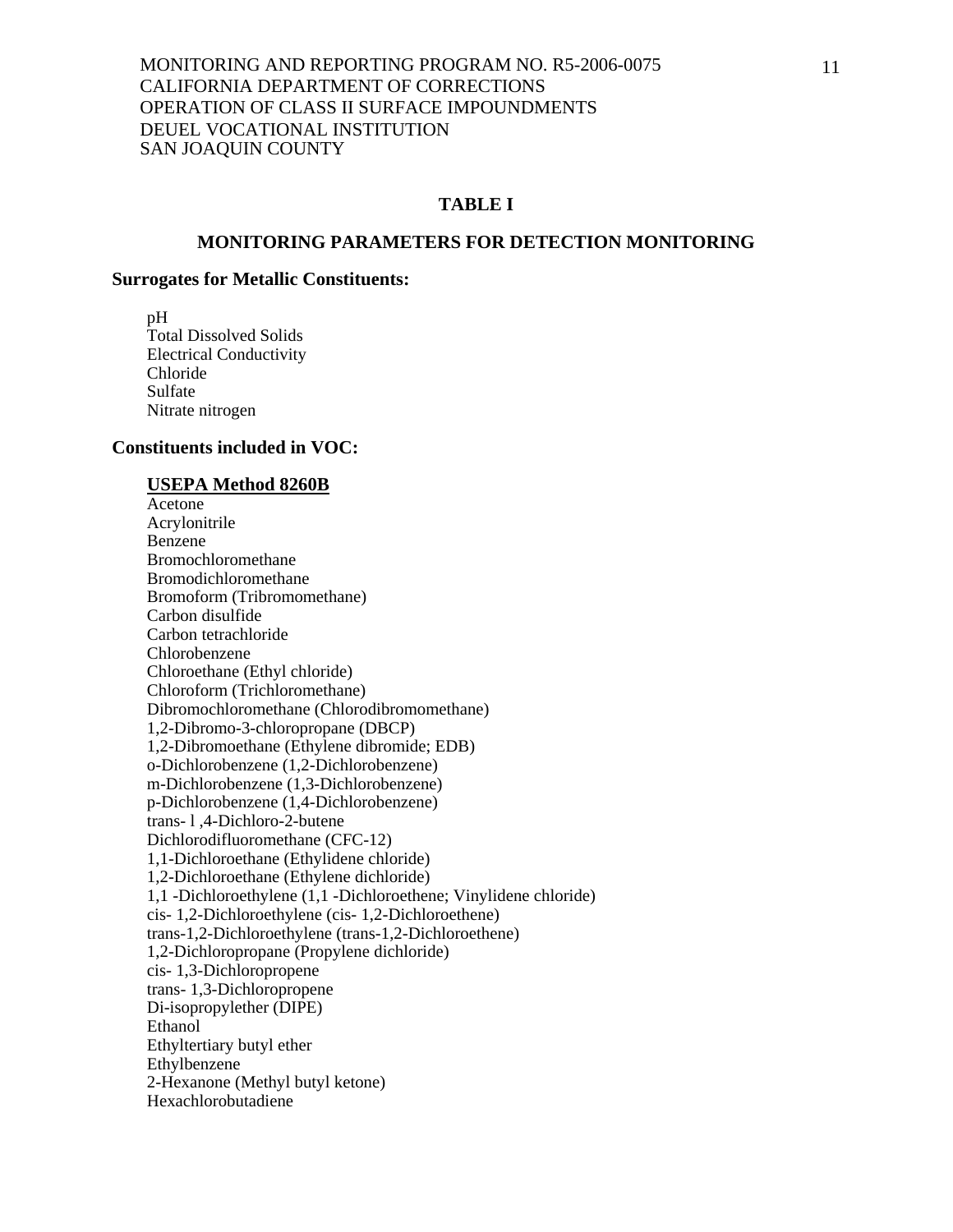## **TABLE I**

#### **MONITORING PARAMETERS FOR DETECTION MONITORING**

#### **Continued**

 Hexachloroethane Methyl bromide (Bromomethene) Methyl chloride (Chloromethane) Methylene bromide (Dibromomethane) Methylene chloride (Dichloromethane) Methyl ethyl ketone (MEK: 2-Butanone) Methyl iodide (Iodomethane) Methyl t-butyl ether 4-Methyl-2-pentanone (Methyl isobutylketone) Naphthalene Styrene Tertiary amyl methyl ether Tertiary butyl alcohol 1,1,1,2-Tetrachloroethane 1,1.2,2-Tetrachloroethane Tetrachloroethylene (Tetrachloroethene; Perchloroethylene) Toluene 1,2,4-Trichlorobenzene 1,1,1-Trichloethane (Methylchloroforrn) 1,1,2-Trichloroethane Trichloroethylene (Trichloroethene) Trichlorofluoromethane (CFC- 11) 1,2,3-Trichloropropane Vinyl acetate Vinyl chloride Xylenes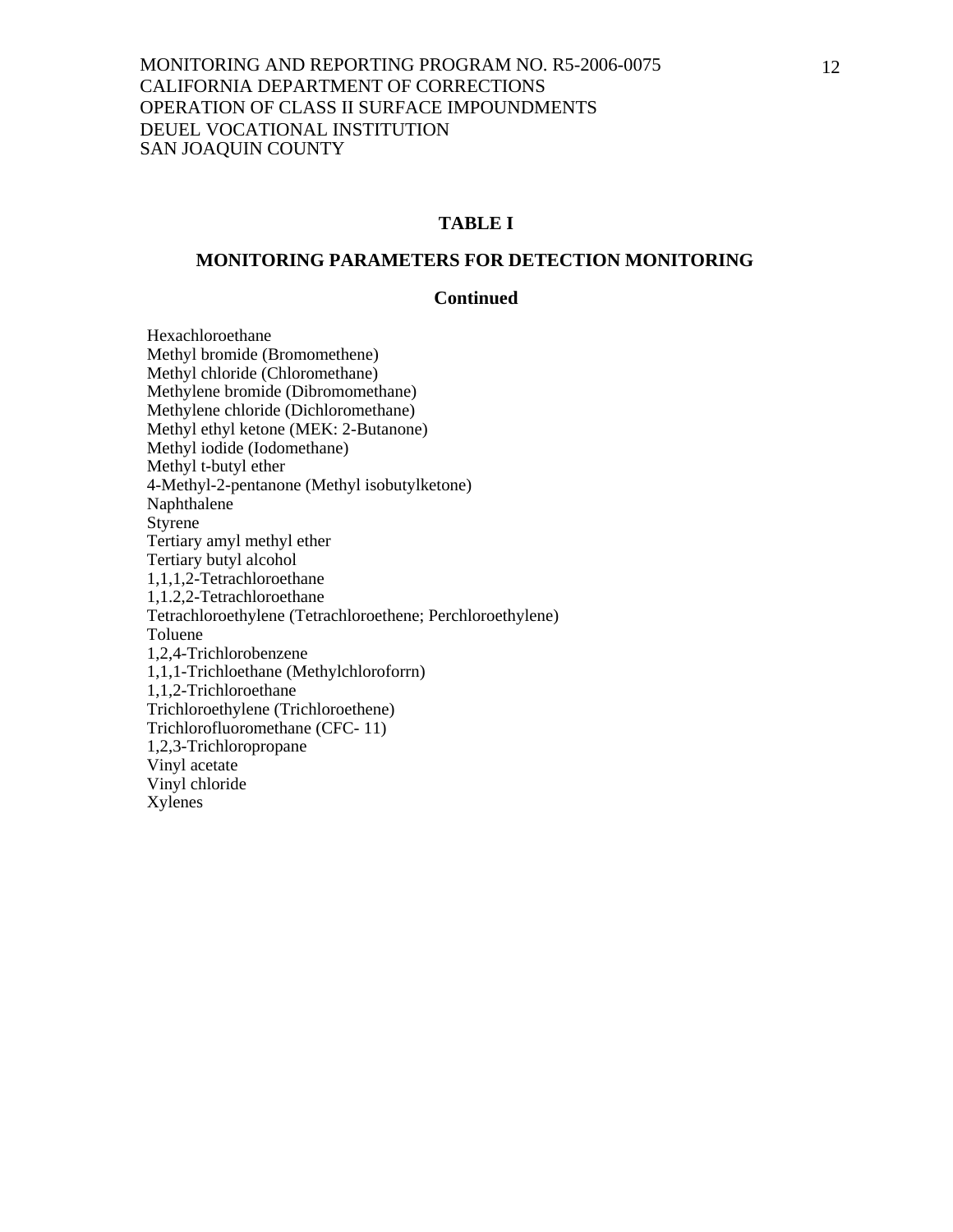## **INFORMATION SHEET**

# ORDER NO. R5-2006-0075 CALIFORNIA DEPARTMENT OF CORRECTIONS AND REHABILITATION FOR OPERATION OF CLASS II SURFACE IMPOUNDMENTS DEUEL VOCATIONAL INSTITUTION SAN JOAQUIN COUNTY

On 25 April 2003, the Regional Board adopted Waste Discharge Requirement Order No. R5-2003-0065, NPDES No. CA0078093, prescribing waste discharge requirements for the Department of Corrections and Rehabilitation (hereafter Discharger) for the discharge of treated effluent from the Deuel Vocational Institution (DVI) wastewater treatment plant to the Deuel Drain in San Joaquin County. DVI is located east of the City of Tracy in San Joaquin County in Section 20, T2S, R6E, MDB&M. Because of the high concentration of total dissolved solids (TDS) in the supply wells, treated wastewater from the wastewater treatment plant continually exceeds the NPDES permit limits. In addition, the supply water exceeds drinking water standards set forth by the California Department of Health Services (DHS). The Regional Board adopted Cease and Desist Order (CDO) No. R5-2003-0066 to address the TDS exceedances.

The Discharger proposes to construct a groundwater treatment plant that will comply with the CDO adopted by the Regional Board and meet the DHS's drinking water standards. Groundwater from the onsite supply wells will be treated via reverse osmosis. The waste from the reverse osmosis plant will be reduced in a brine concentrator and discharged to four lined evaporation basins. This Order classifies the four brine evaporation basins as Class II surface impoundments in accordance with Title 27, CCR Section 20005, et seq. (Title 27).

The concentrated brine from the reverse osmosis water treatment plant is a designated waste. The brine waste characteristics were developed based on feed water quality, RO treatment removal, finished water quality goals and the resulting mass balance. The brine characteristics are as follows:

| <b>Parameter</b>              | <b>Concentration</b> | <b>Units</b> |
|-------------------------------|----------------------|--------------|
| <b>Total Dissolved Solids</b> | 313,600              | mg/L         |
| Aluminum                      | 7.56                 | mg/L         |
| <b>Iron</b>                   | 33.6                 | mg/L         |
| Manganese                     | 58.8                 | mg/L         |
| <b>B</b> oron                 | 84                   | mg/L         |
| Calcium                       | 33,600               | mg/L         |
| Magnesium                     | 18,200               | mg/L         |
| Sodium                        | 39,738               | mg/L         |
| Potassium                     | 1,106                | mg/L         |
| <b>Barium</b>                 | 21                   | mg/L         |
| Strontium                     | 1,092                | mg/L         |
| Sulfate                       | 30,040               | mg/L         |
| Chloride                      | 154,000              | mg/L         |
| <b>Total Silica</b>           | 6,440                | mg/L         |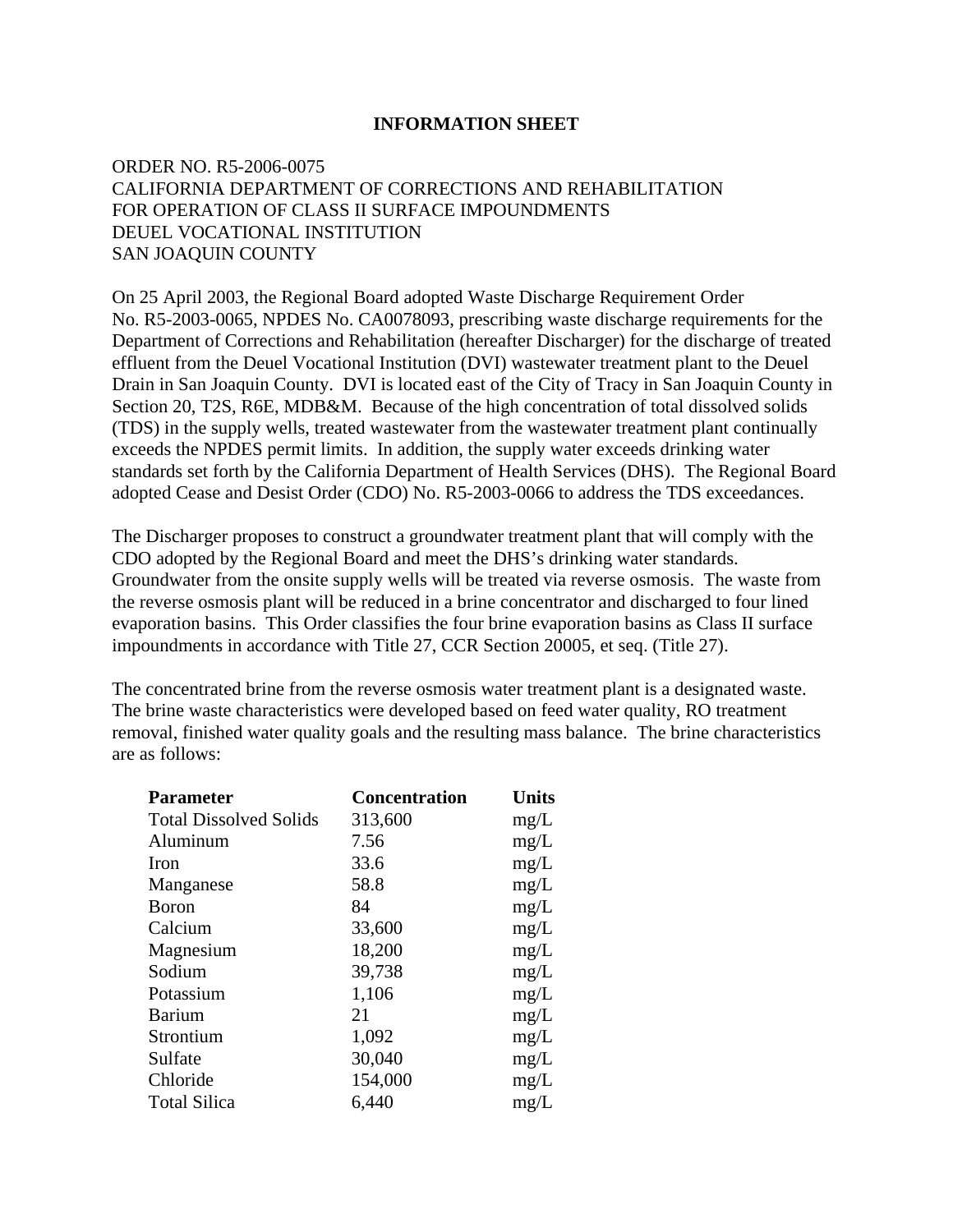# INFORMATION SHEET, ORDER NO. R5-2006-0075 -2-CALIFORNIA DEPARTMENT OF CORRECTIONS AND REHABILITATION OPERATION OF CLASS II SURFACE IMPOUNDMENTS DEUEL VOCATIONAL INSTITUTION SAN JOAQUIN COUNTY

These are estimated concentrations and the Discharger is required to monitor the waste brine once the treatment plant is constructed and operating. Once additional data is received, the waste characteristics may change and the Monitoring and Reporting Program may be revised.

Monitoring data gathered for the onsite supply wells indicates that deeper groundwater has TDS concentrations ranging between 840 to 2200 mg/l. The predicted direction of groundwater flow is toward the east to northeast.

 Background shallow groundwater characterization is unknown. Prior to discharge to the surface impoundments, the Discharger shall, at a minimum, perform groundwater monitoring for one year and submit a Water Quality Protection Standard Report.

The Discharger proposes to install a minimum of three groundwater monitoring wells. Once a true groundwater gradient for the shallow groundwater zone is determined, the Discharger may be required to install additional groundwater monitoring wells such that the detection monitoring system is in compliance with Title 27.

The depth to shallow groundwater ranges from 3.4 to 5.0 feet below grade surface, measured during the geotechnical study performed in May 2005. Title 27, CCR Section 20240(c) requires a minimum separation of five foot between waste and the highest anticipated groundwater elevation. To mitigate the five foot separation requirement, the Discharger has proposed to construct the surface impoundments within a 16-feet fill pad, with the bottom elevation of each surface impoundment five feet above natural grade.

The Discharger proposes an engineered alternative to the prescriptive liner requirements of Title 27 for the Class II surface impoundments. The engineered alternative consists of the following from the top down:

- a. A primary 60-mil thick high density polyethylene (HDPE) geomembrane.
- b. A geonet drainage layer, as a leachate collection and removal system (LCRS).
- c. A secondary 60-mil thick HDPE geomembrane in lieu of the clay liner.
- d. A geonet drainage layer as a vadose zone monitoring system.
- e. A tertiary 60-mil thick HDPE geomembrane.

The waste management facility is within a 100-year flood plain based on the Federal Emergency Management Agency's (FEMA) Flood Insurance Rate Map, Community-Panel Number 060299 0730 B. In order to mitigate potential washout of the surface impoundments in the event of a 100-year flood event, the ponds will be constructed within a 16-feet fill pad and the berms will be constructed two-feet above the 100-year flood elevation.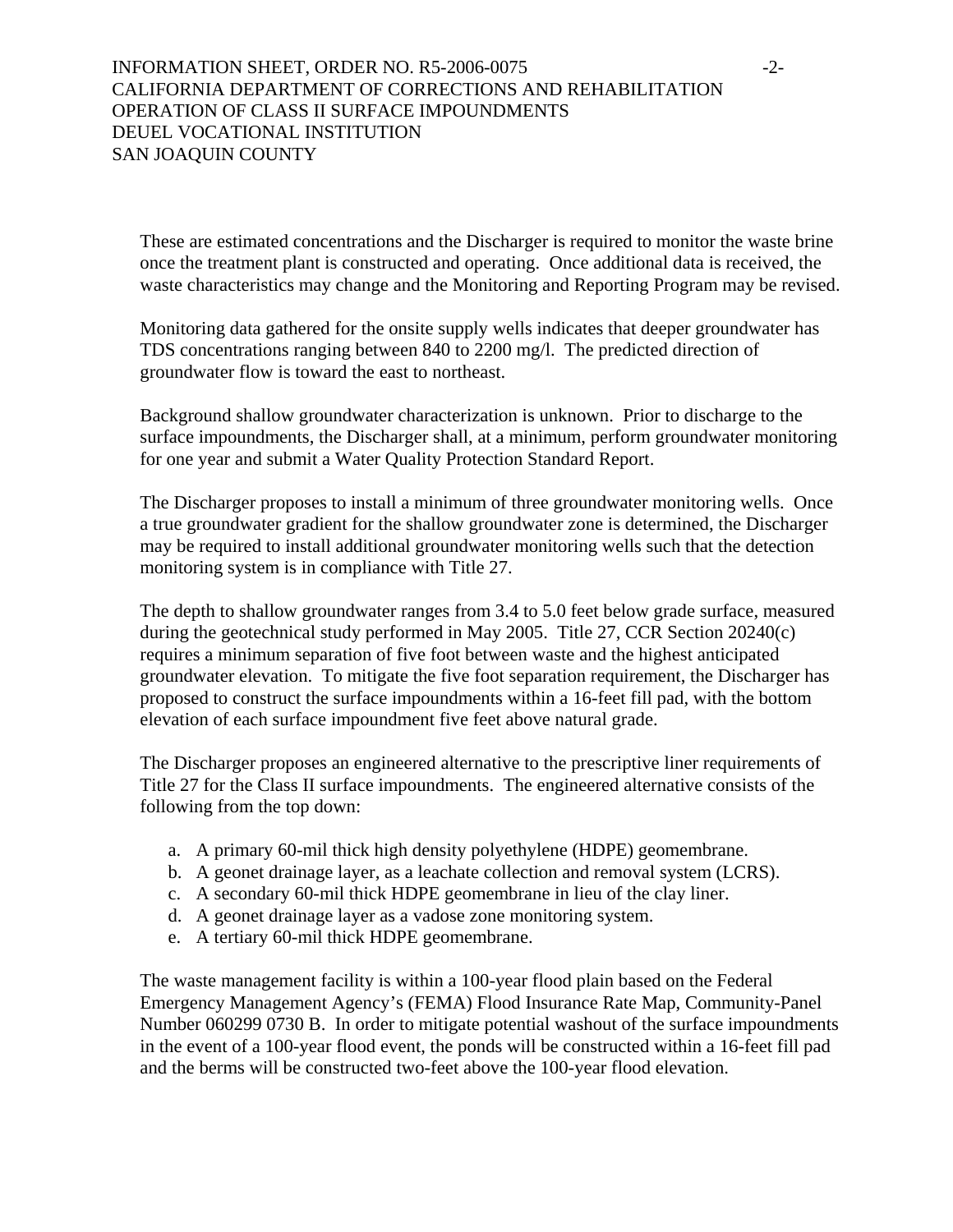# INFORMATION SHEET, ORDER NO. R5-2006-0075 -3-CALIFORNIA DEPARTMENT OF CORRECTIONS AND REHABILITATION OPERATION OF CLASS II SURFACE IMPOUNDMENTS DEUEL VOCATIONAL INSTITUTION SAN JOAQUIN COUNTY

Surface drainage is toward the San Joaquin River.

MMW:4/19/06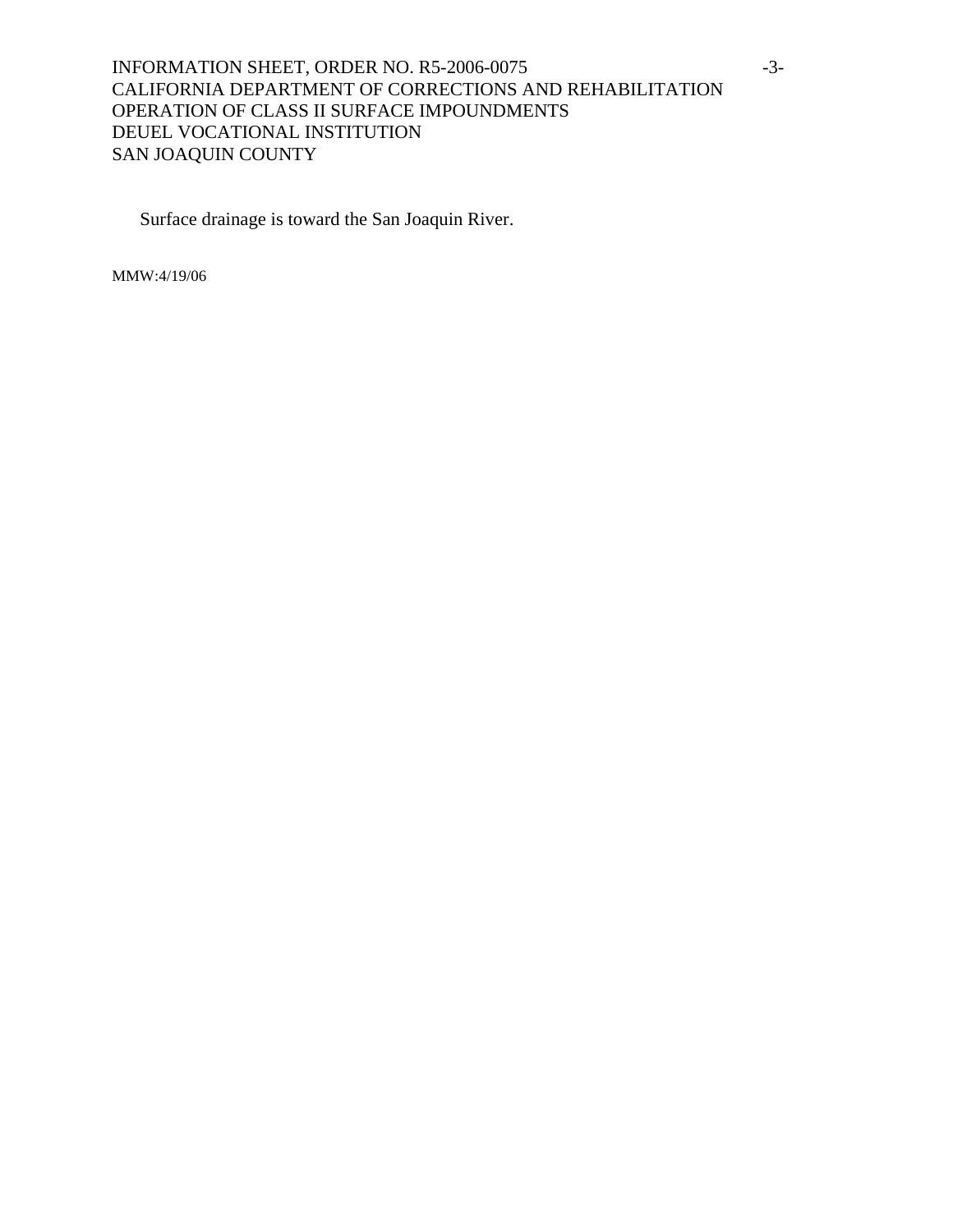**ORDER NO. R5-2006-0075 ATTACHMENT A** 

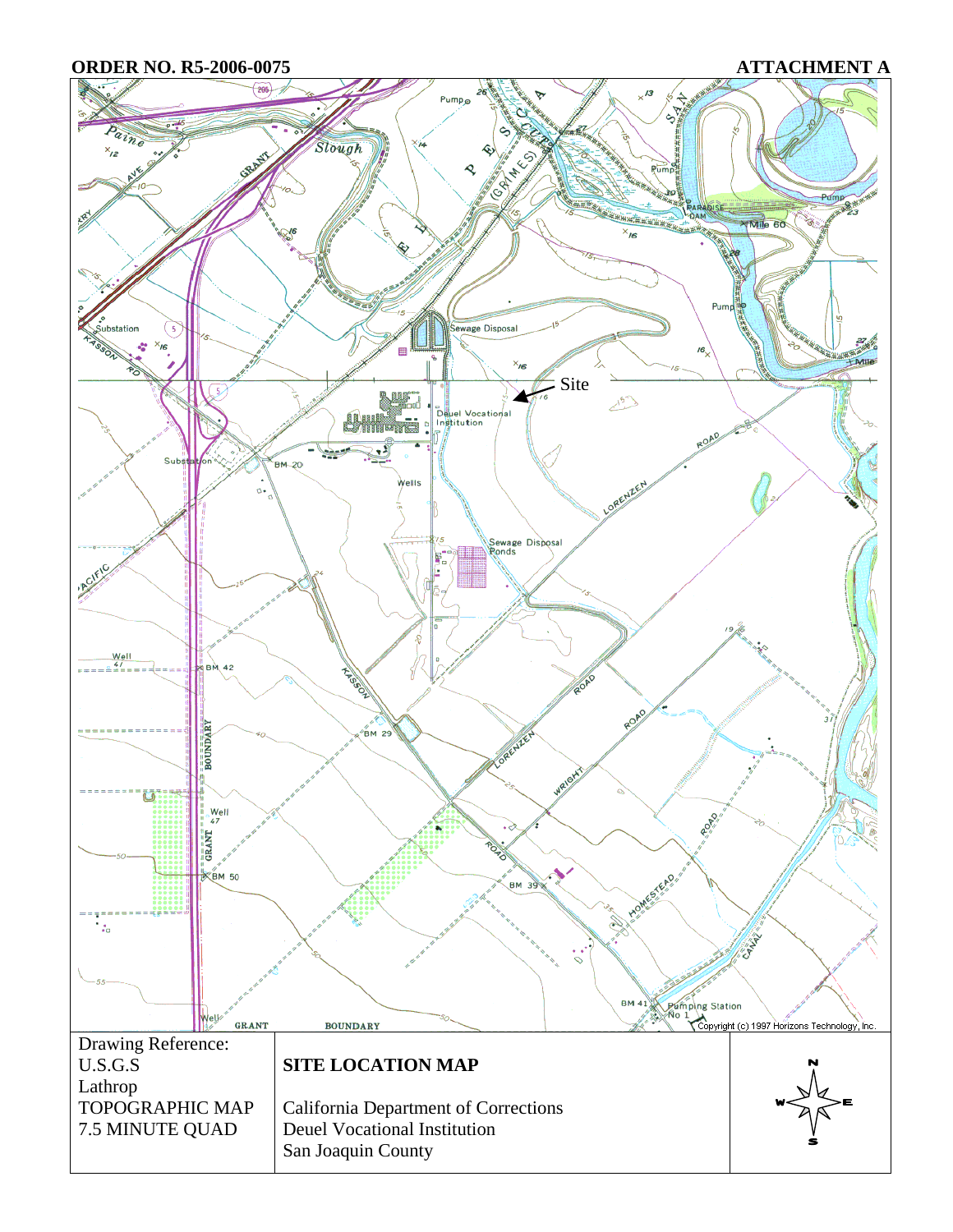## **ORDER NO. R5-2006-0075 ATTACHMENT B**

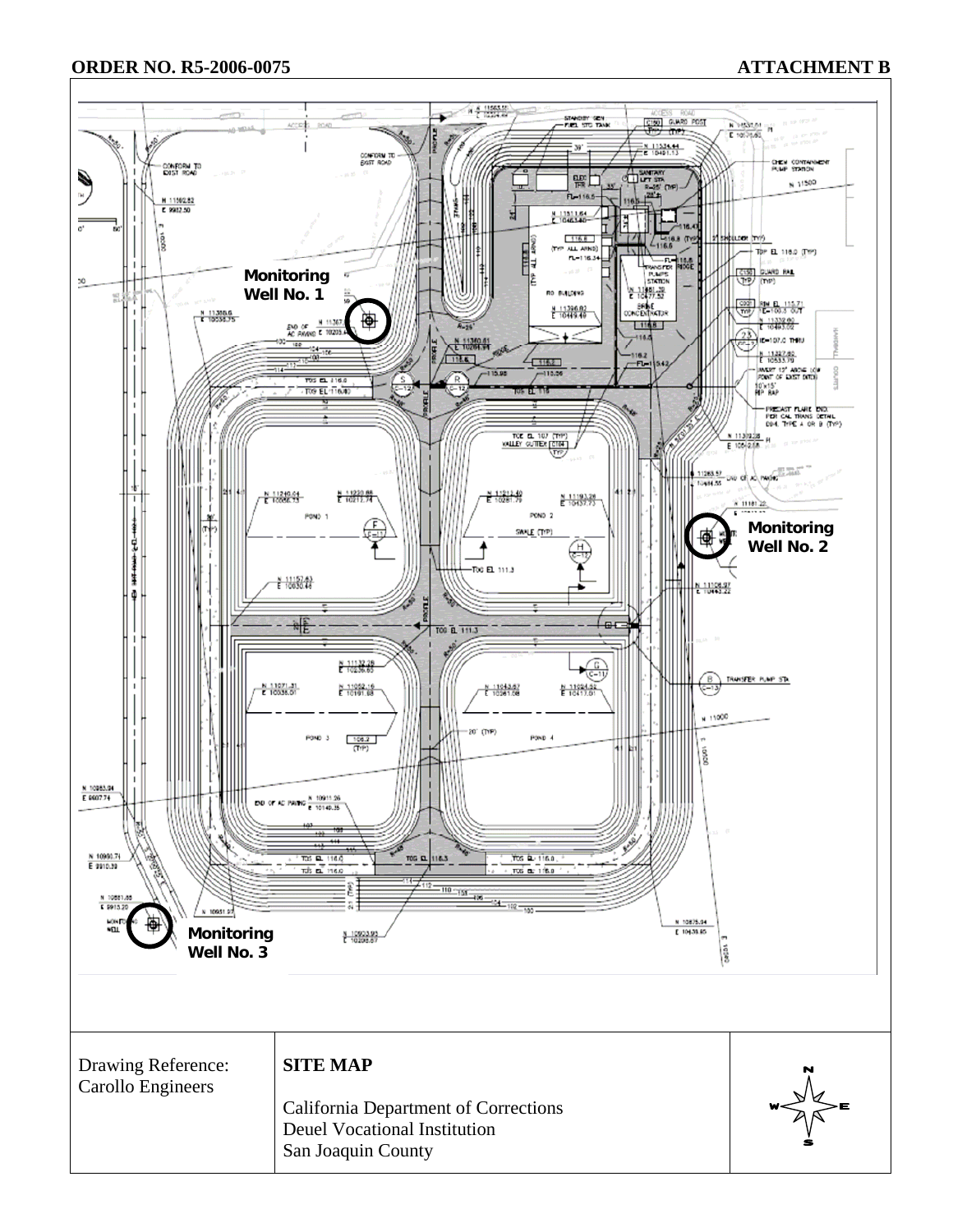# ATTACHMENT C

MONITORING WELL WORKPLAN AND MONITORING WELL INSTALLATION REPORT REQUIREMENTS CALIFORNIA DEPARTMENT OF CORRECTIONS AND REHABILITATION DEUEL VOCATIONAL INSTITUTION SAN JOAQUIN COUNTY, ORDER NO. R5-2006-0075

Prior to installation of groundwater monitoring wells, the Discharger shall submit a workplan containing, at a minimum, the information listed in Section 1, below. Wells may be installed after staff approve the workplan. Upon installation of the monitoring wells, the Discharger shall submit a well installation report, which includes the information contained in Section 2, below. All workplans and reports must be prepared under the direction of, and signed by, a registered geologist or civil engineer licensed by the State of California.

## **SECTION 1 - Monitoring Well Installation Workplan**

A. General Information:

 Purpose of well installation project Copies of County Well Construction Permits (to be submitted after workplan review) Monitoring well locations and rationale Survey details Equipment decontamination procedures Health and safety plan Topographic map showing any existing wells, proposed wells, waste handling facilities, utilities, and other major physical and man-made features.

B. Drilling Details:

 Describe drilling technique Sampling intervals, and logging methods

C. Monitoring Well Design:

 Casing diameter and centralizer spacing (if needed) Borehole diameter Depth of surface seal Well construction materials Diagram of proposed well construction details Type of well cap, bottom cap either screw on or secured with stainless steel screws Size of perforations and rationale Grain size of sand pack and rationale Thickness and position of bentonite seal and sand pack Depth of well, length and position of perforated interval

D. Well Development:

 Method of development to be used Method of determining when development is complete Parameters to be monitored during development Method of development water storage and disposal

E. Well Survey:

*California Environmental Protection Agency*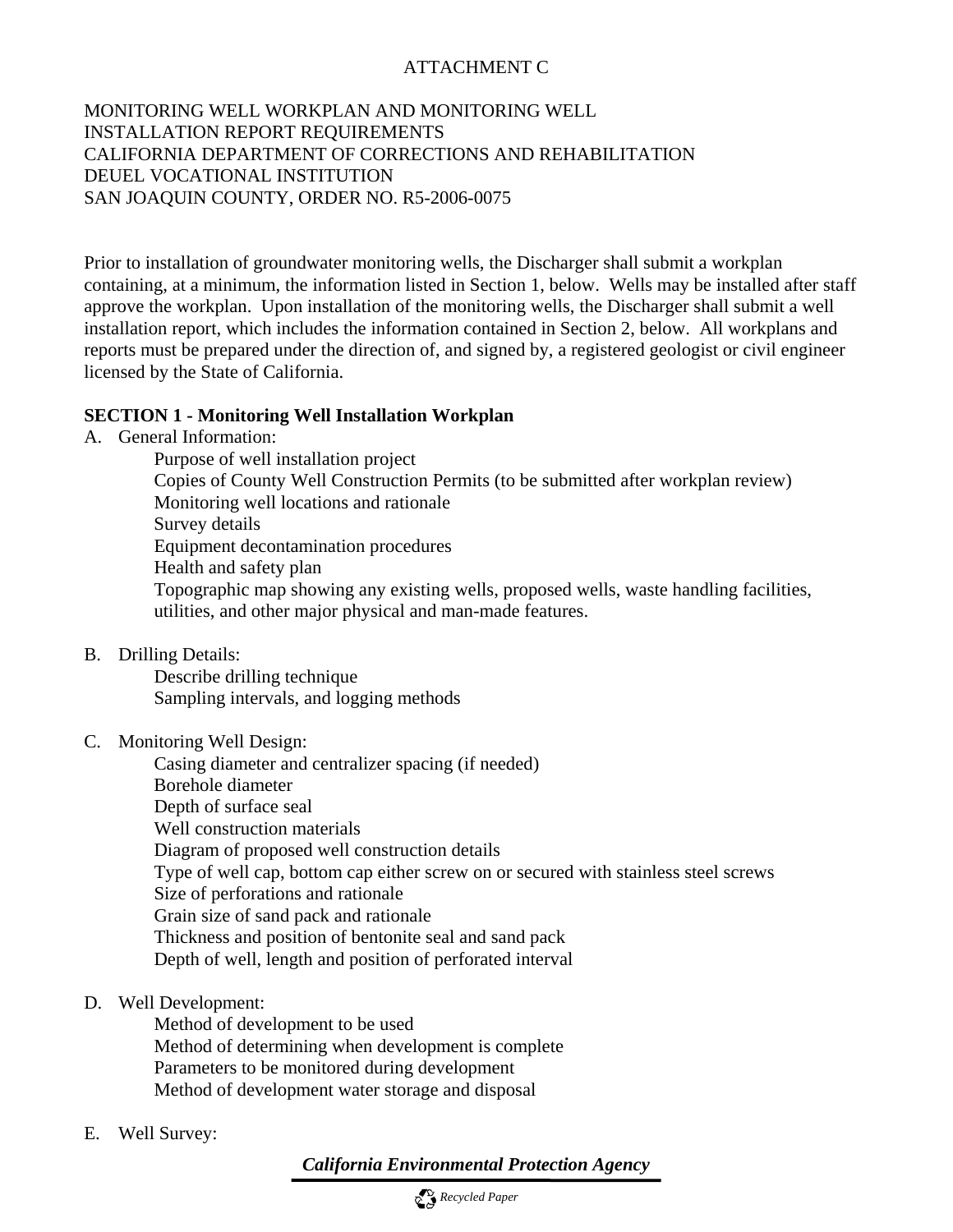Identify the Licensed Land Surveyor or Civil Engineer that will perform the survey Describe what well features will be surveyed (i.e. top of casing, horizontal and vertical coordinates, etc.) Vertical accuracy shall be to at least 0.01 foot

F. Well Sampling:

 Minimum time after development before sampling (48 hours) Well purging method and amount of purge water Sample containers, collection method, and preservation method Table describing sample volumes, sample containers, preservation agents, and hold times QA/QC procedures

G. Water Level Measurement:

 The elevation reference point at each monitoring well shall be within 0.01 foot. Ground surface elevation at each monitoring well shall be within 0.01 foot. Method and time of water level measurement shall be specified.

H. Proposed time schedule for work.

# **SECTION 2 – Groundwater Sampling and Analysis Plan**

A. General Information:

 Site Location Monitoring well locations Monitoring well construction details including elevation, well depth, casing material and size, and screen interval Equipment decontamination procedures Health and safety plan Topographic map showing any existing wells, proposed wells, waste handling facilities, utilities, and other major physical and man-made features.

B. Water Level Measurement:

 Ground surface elevation at each monitoring well shall be within 0.01 foot. Method and time of water level measurement shall be specified Water level in well shall be allowed to equilibrate prior to measuring the depth to water

# C. Well Sampling:

 Well purging method and amount of purge water, purge water storage Sample containers, collection method, and preservation method Table describing sample volumes, sample containers, preservation agents, and hold times Identification of analytical laboratory Chain of custody procedures QA/QC procedures

D. Proposed time schedule for work.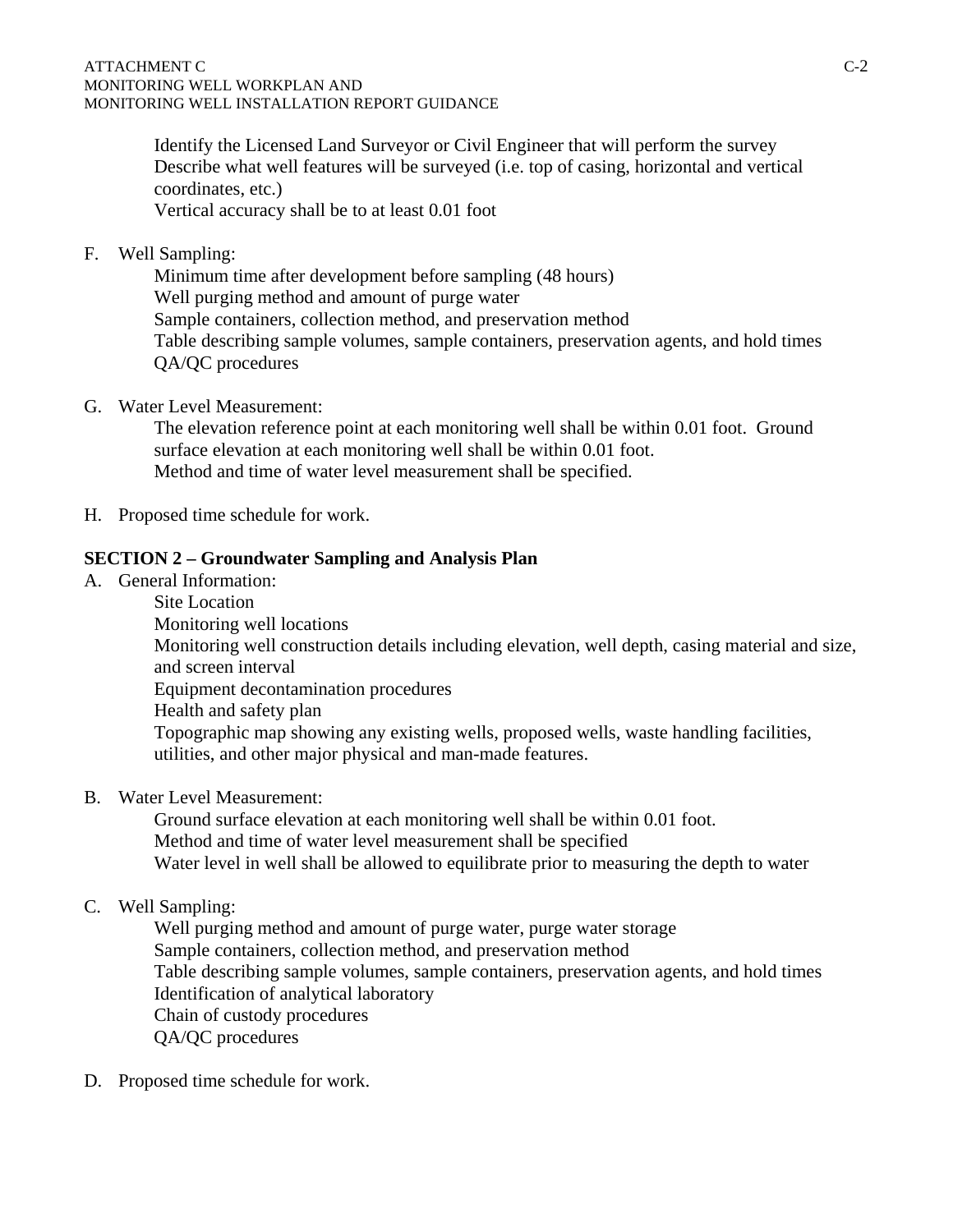#### ATTACHMENT C C-3 MONITORING WELL WORKPLAN AND MONITORING WELL INSTALLATION REPORT GUIDANCE

#### **SECTION 3 - Monitoring Well Installation Report**

A. Well Construction:

 Number and depth of wells drilled Date(s) wells drilled and completed Description of drilling and construction Scaled map of facility site features including monitoring wells, buildings, storage ponds, waste piles, etc. A well construction diagram for each well must be included in the report, and must contain the following details:

 Drilling Contractor and driller name Depth of open hole (same as total depth drilled if no caving occurs) Method and materials of grouting excess borehole Footage of hole collapsed Length of slotted casing installed Depth of bottom of casing Depth to top of sand pack Thickness of sand pack Depth to top of bentonite seal Thickness of bentonite seal Thickness of concrete grout Boring diameter Casing diameter Casing material Size of perforations Well elevation at top of casing Stabilized depth to groundwater Date of water level measurement Monitoring well number Date drilled Location

B. Well Development:

 Date(s) of development of each well Method of development Volume of water purged from well How well development completion was determined Method of effluent disposal Field notes from well development should be included in report.

#### C. Well Survey:

 Identify the coordinate system or reference points Survey the well casing with the cap removed (horizontal and vertical coordinates) Registered Engineer or Licensed Surveyor's report and field notes in appendix Describe the measuring points (i.e. ground surface, top of casing, etc.) Tabular survey data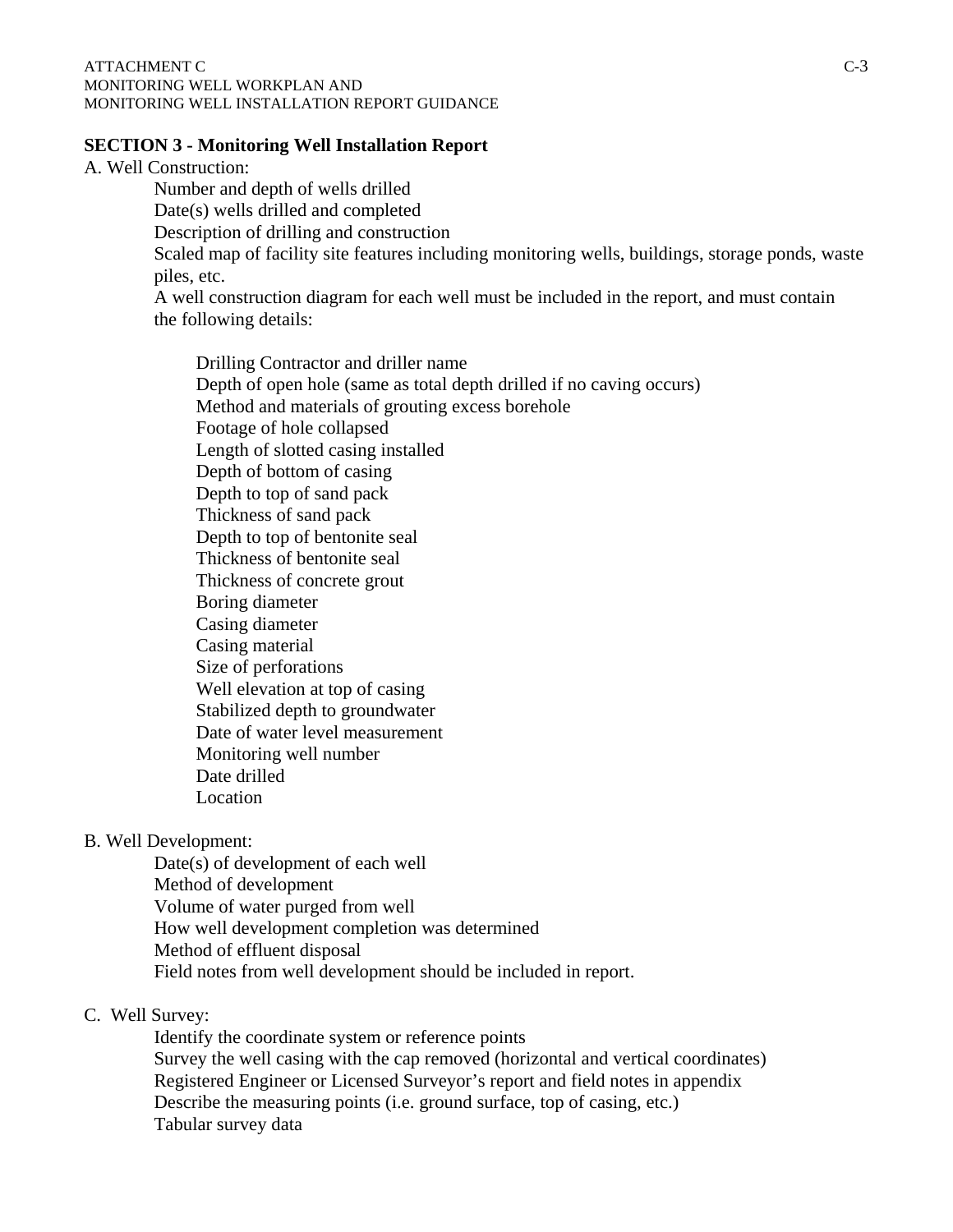# **Partial Table of Content for**

# STANDARD PROVISIONS AND REPORTING REQUIREMENTS INDUSTRIAL FACILITIES For Title 27 (27CCR §20005 et seq.) September 2003

| $\mathbf{I}$ . |                |  |
|----------------|----------------|--|
| $\Pi$          |                |  |
| III.           |                |  |
| IV.            |                |  |
| V.             |                |  |
| VI.            |                |  |
| VII.           |                |  |
| VIII.          |                |  |
|                | $A_{\cdot}$    |  |
|                | $\mathbf{B}$   |  |
| IX             |                |  |
|                | $\mathbf{A}$   |  |
|                | <b>B.</b>      |  |
| X.             |                |  |
|                | $\mathsf{A}$ . |  |
|                | <b>B.</b>      |  |
|                | $C_{\cdot}$    |  |
|                | D.             |  |
| XL             |                |  |
|                | A.             |  |
|                | <b>B.</b>      |  |
|                | C.             |  |
|                | D.             |  |
|                | $E_{\rm c}$    |  |
| XII.           |                |  |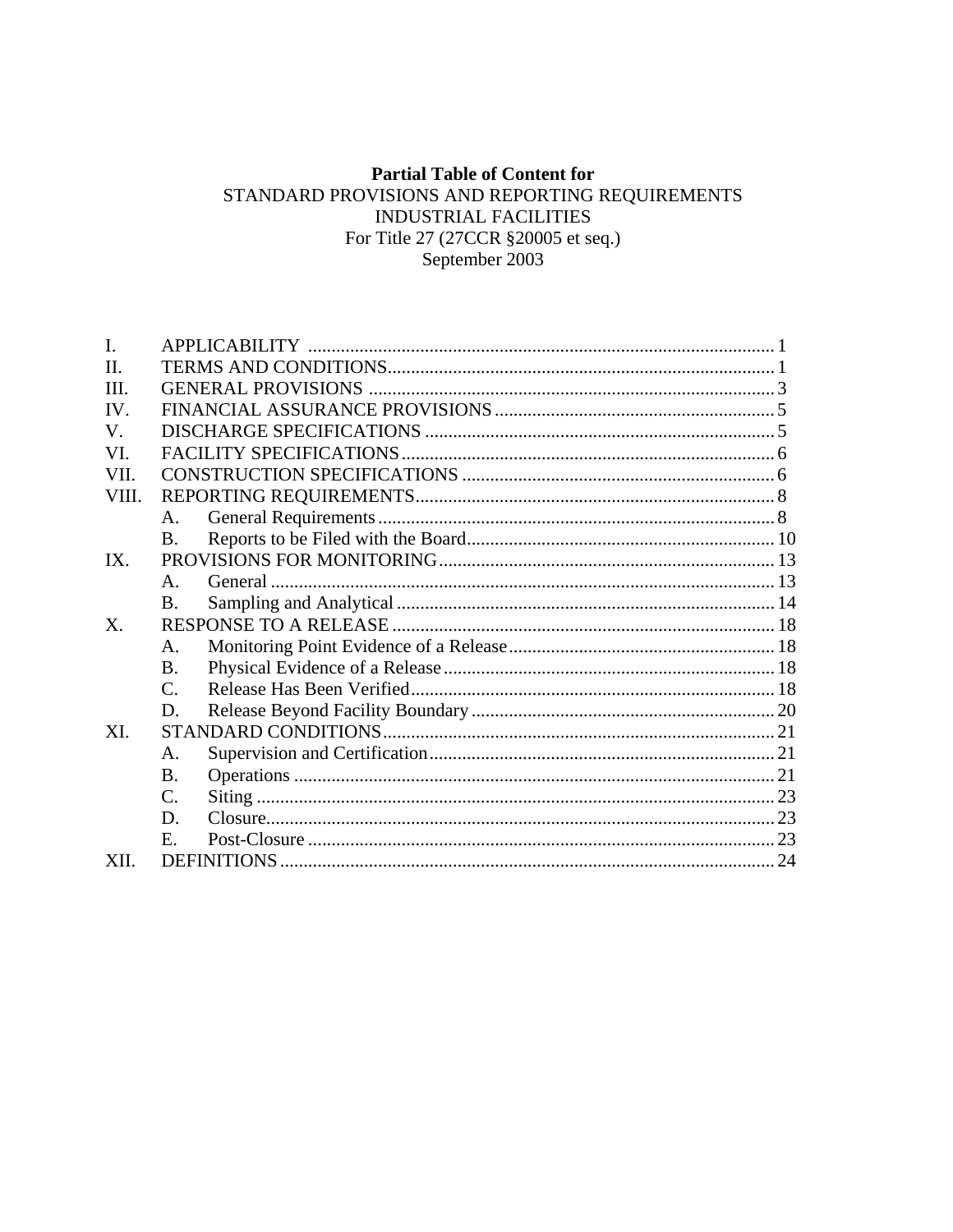# CALIFORNIA REGIONAL WATER QUALITY CONTROL BOARD CENTRAL VALLEY REGION

# STANDARD PROVISIONS AND REPORTING REQUIREMENTS FOR WASTE DISCHARGE REQUIREMENTS FOR DISCHARGES REGULATED BY TITLE 27 (27 CCR §20005 et seq.) INDUSTRIAL FALCILITIES

#### SEPTEMBER 2003

# I. **APPLICABILITY**

- A. These Standard Provisions and Reporting Requirements are applicable to class II surface impoundments, waste piles, and land treatment units that are regulated pursuant to the provisions of Title 27 of the California Code of Regulations, §20005 et seq. (27 CCR or Title 27).
- B. "Order," as used throughout this document, means the Waste Discharge Requirements to which these Standard Provisions and Reporting Requirements are incorporated.
- C. The requirements prescribed herein do not authorize the commission of any act causing injury to the property of another, and do not protect the Discharger from liabilities under federal, state, or local laws. This Order does not convey any property rights or exclusive privileges.
- D. The provisions of this Order are severable. If any provision of this Order is held invalid, the remainder of this Order shall not be affected.
- E. If there is any conflicting or contradictory language between the Waste Discharge Requirements (WDRs), the Monitoring and Reporting Program (MRP), or the Standard Provisions and Reporting Requirements (SPRR), then language in the WDRs shall govern over either the MRP or the SPRR, and language in the MRP shall govern over the SPRR.
- F. Unless otherwise stated, all terms are as defined in §13050 of the California Water Code (CWC) and in §20164 of Title 27.

# II. **TERMS AND CONDITIONS**

A. Failure to comply with any waste discharge requirement, monitoring and reporting requirement, or Standard Provisions and Reporting Requirement, or other order or prohibition issued, reissued, or amended by the Regional Board or the State Water Resources Control Board, or intentionally or negligently discharging waste, or causing or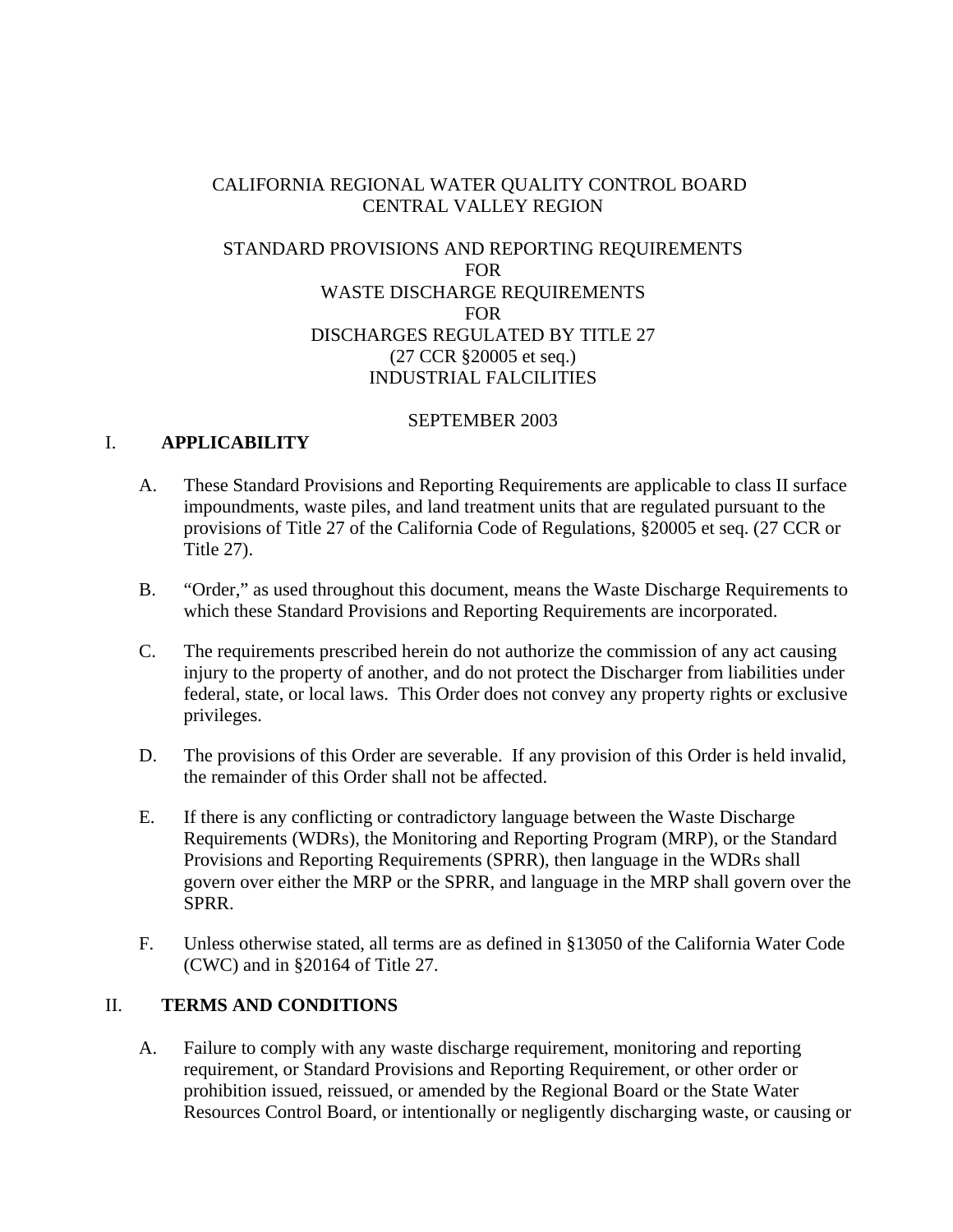permitting waste to be deposited where it is discharged into the waters of the state and creates a condition of pollution or nuisance, is a violation of these waste discharge requirements and the California Water Code, which can result in the imposition of civil monetary liability [CWC §13350(a)]

- B. After notice and opportunity for a hearing, this Order may be terminated or modified for cause, including, but not limited to [CWC §13381]:
	- 1. Violation of any term or condition contained in this Order;
	- 2. Obtaining this Order by misrepresentation, or failure to disclose fully all relevant facts;
	- 3. A change in any condition that results in either a temporary or permanent need to reduce or eliminate the authorized discharge; or
	- 4. A material change in the character, location, or volume of discharge.
- C. Before initiating a new discharge or making a material change in the character, location, or volume of an existing discharge, the Discharger shall file a new report of waste discharge, or other appropriate joint technical document, with the Regional Water Quality Control Board (hereafter Board) [CWC §13260(c) and §13264(a)]. A material change includes, but is not limited to, the following:
	- 1. An increase in area or depth to be used for solid waste disposal beyond that specified in waste discharge requirements;
	- 2. A significant change in disposal method, location, or volume (e.g., change from land disposal to land treatment); or
	- 3. A change in the type of waste being accepted for disposal.
- D. Representatives of the Board may inspect the facilities to ascertain compliance with the waste discharge requirements. The inspection shall be made with the consent of the owner or possessor of the facilities or, if the consent is refused, with a duly issued warrant. However, in the event of an emergency affecting the public health or safety, an inspection may be made without consent or the issuance of a warrant  $[CWC \$ §13267(c)].
- E. The Board will review this Order periodically and will revise these waste discharge requirements when necessary [CWC §13263(e) and 27 CCR §21720(b)].
- F. Except for material determined to be confidential in accordance with California law and regulations, all reports prepared in accordance with terms of this Order shall be available for public inspection at the offices of the Board [CWC §13267(b)]. Data on waste discharges, water quality, geology, and hydrogeology shall not be considered confidential.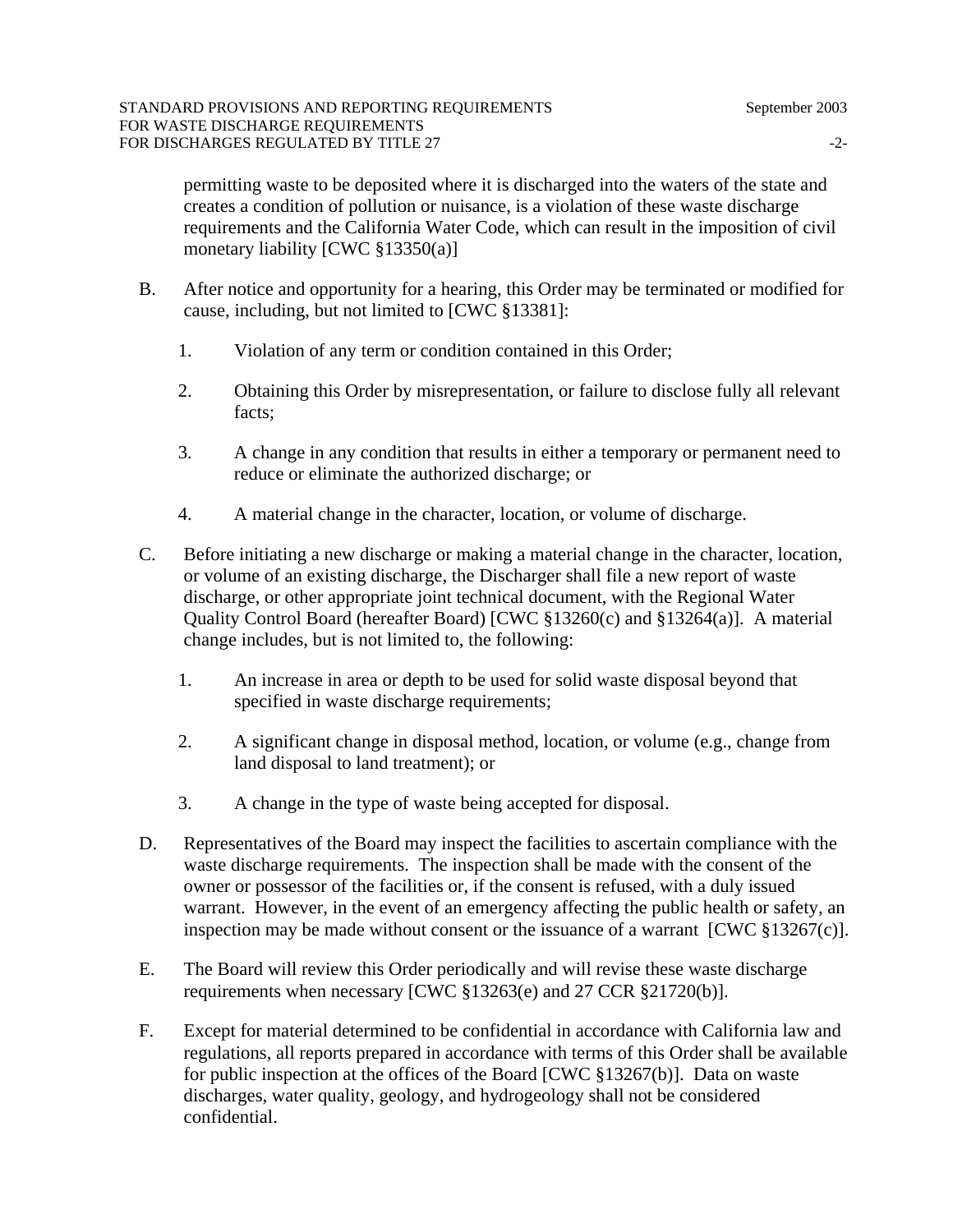G. A discharge of waste into the waters of the state is a privilege, not a right. No discharge of waste into waters of the state, whether or not the discharge is made pursuant to waste discharge requirements, shall create a vested right to continue the discharge [CWC  $§13263(g)$ ].

#### III. **GENERAL PROVISIONS**

- A. The discharge shall neither cause nor contribute to the contamination, degradation, or **pollution of ground water** via the release of waste constituents in either liquid or gaseous phase.
- B. The discharge shall neither cause nor contribute to any **surface water pollution**, contamination, or nuisance, including, but not limited to:
	- 1. floating, suspended, or deposited macroscopic particulate matter or foam;
	- 2. increases in bottom deposits or aquatic growth;
	- 3. an adverse change in temperature, turbidity, or apparent color beyond natural background levels;
	- 4. the creation or contribution of visible, floating, suspended, or deposited oil or other products of petroleum origin;
	- 5. the introduction or increase in concentration of toxic or other pollutants/contaminants resulting in unreasonable impairment of beneficial uses of waters of the State.
- C. The discharge shall not cause any increase in the concentration of waste constituents in soil-pore gas, soil-pore liquid, soil, or other geologic materials outside of the waste management unit (WMU) if such waste constituents could migrate to waters of the State—in either the liquid or the gaseous phase—and cause **a condition of contamination, pollution, degradation, or nuisance**.
- D. The discharge shall not cause the release of pollutants, or waste constituents in a manner which could cause a condition of contamination, pollution, degradation, or nuisance to occur, as indicated by the most appropriate statistical or non-statistical data analysis method and retest method listed in the Monitoring and Reporting Program.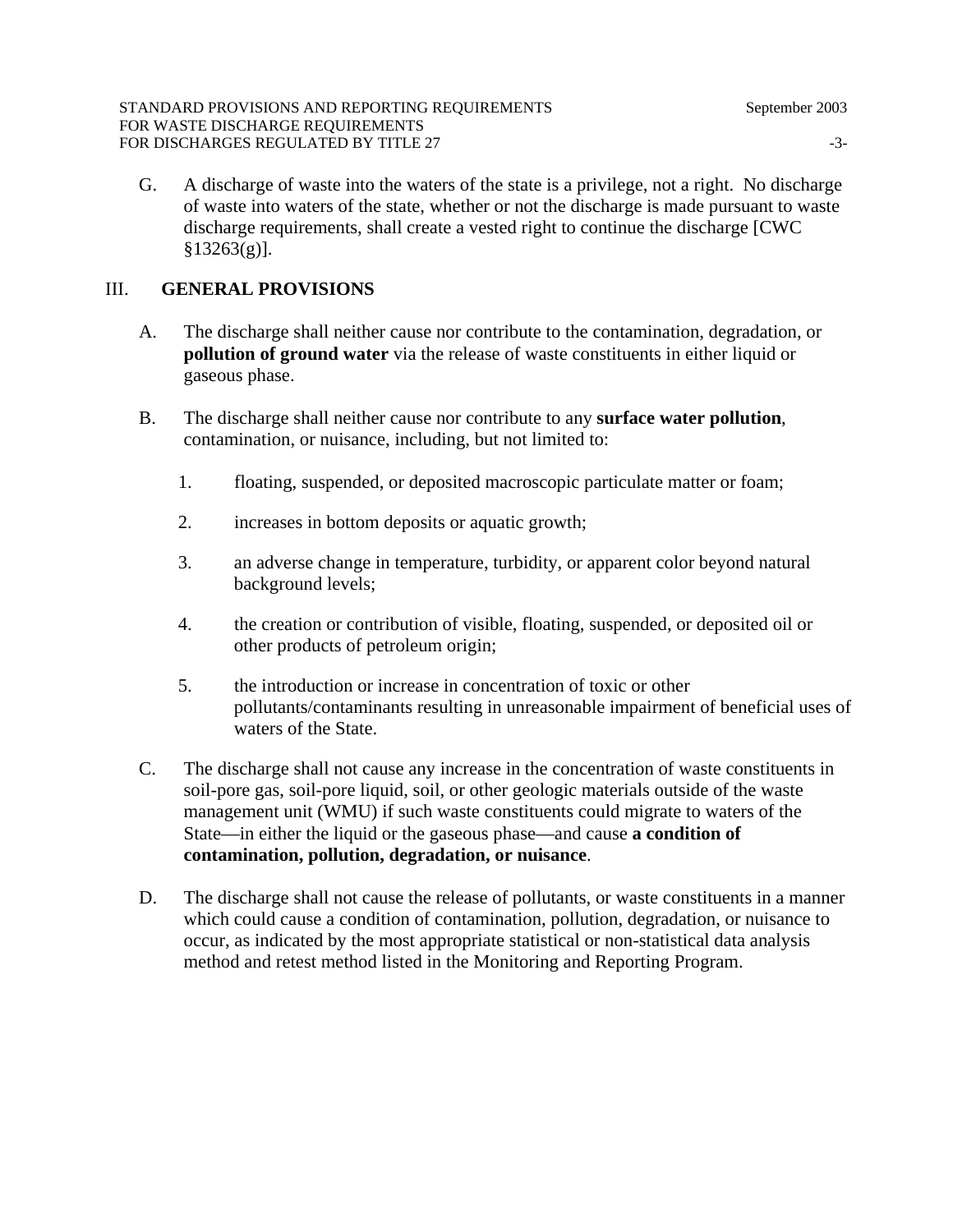- E. The discharger shall take **all reasonable steps to minimize any adverse impact** to the waters of the state resulting from noncompliance with this Order. ("Order," as used throughout this document, means the Waste Discharge Requirements). Such steps shall include accelerated or additional monitoring as necessary to determine the nature, extent, and impact of the noncompliance.
- F. In the event of any change of ownership or responsibility for construction, operation, closure, or post-closure maintenance of the waste discharge facilities described in this Order, the Discharger shall notify the Board prior to the effective date of the change and shall include a statement by the new Discharger that construction, operation, closure, or post-closure maintenance will be in compliance with this Order and any revisions thereof [27 CCR  $§21710(c)(1)].$
- G. The Discharger shall notify the Board of a material change in; the types, quantity, or concentrations of wastes discharged; site operations and features; or proposed closure procedures, including changes in cost estimates. This notification shall be given a reasonable time before the changes are made or become effective. No changes shall be made without Board approval following authorization for closure pursuant to the site Notification of Closure [27 CCR §21710(a)(4)].
- H. The Discharger shall maintain legible records of the volume and type of each waste discharged at each WMU or portion of a WMU, and the manner and location of discharge. Such records shall be maintained by the Discharger until the beginning of the post-closure maintenance period. These records shall be on forms approved by the State Water Resources Control Board or Regional Board and shall be maintained at the waste management facility until the beginning of the post-closure maintenance period. These records shall be available for review by representatives of the State Water Resources Control Board or Regional Board at any time during normal business hours. At the beginning of the post-closure maintenance period, copies of these records shall be sent to the Regional Board [27 CCR §21720(f)].
- I. The discharge of wastes which have the potential to reduce or impair the integrity of containment structures or which, if commingled with other wastes in the WMU, could produce violent reaction, heat or pressure, fire or explosion, toxic by-products, or reaction products, which, in turn:
	- 1. require a higher level of containment than provided by the unit; or
	- 2. are 'restricted wastes'; or
	- 3. impair the integrity of containment structures;

is prohibited [27 CCR §20200(b)].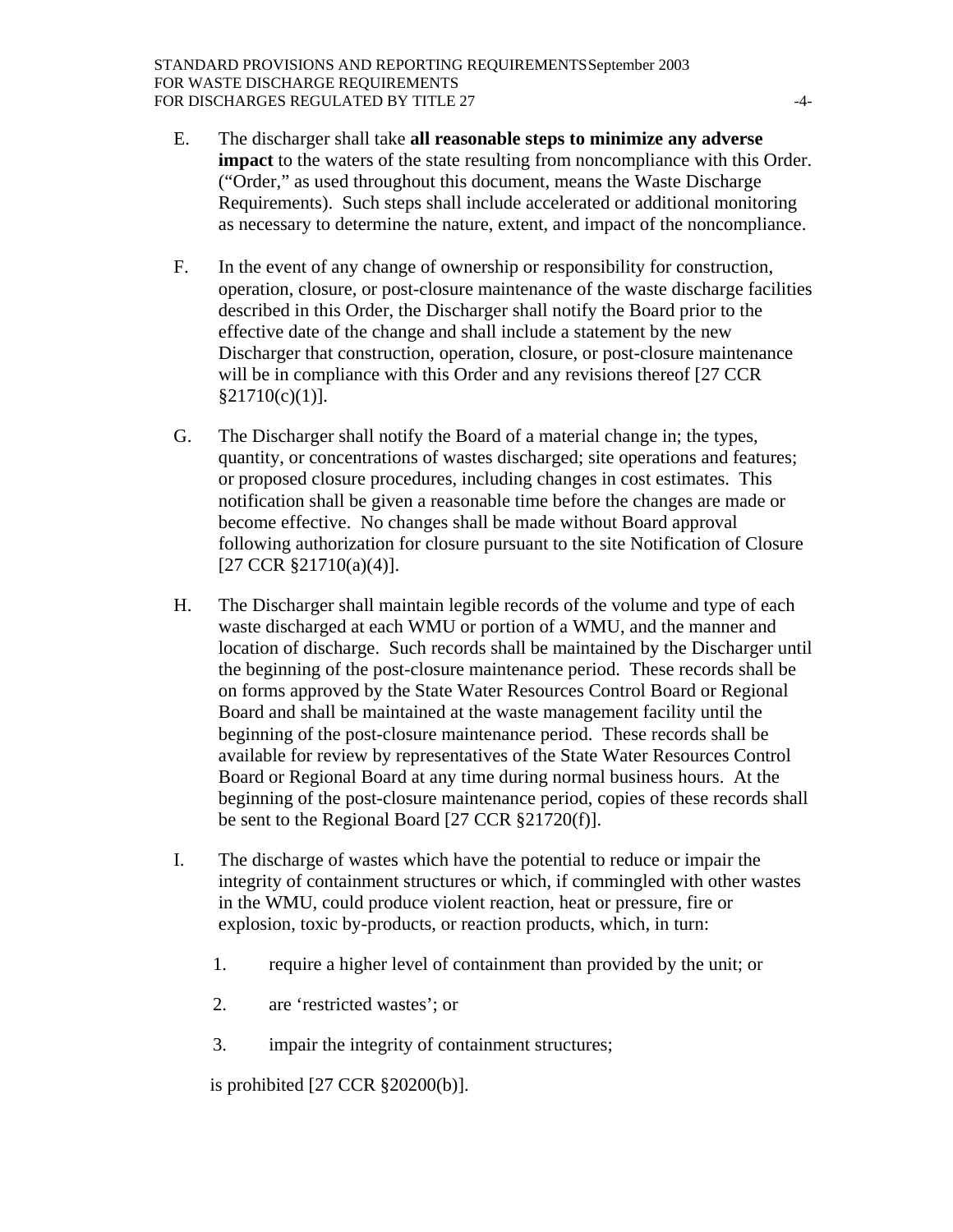#### IV. **FINANCIAL ASSURANCE PROVISIONS**

- A. The Discharger shall obtain and maintain assurances of financial responsibility for initiating and completing corrective action for all known and reasonably foreseeable releases from the WMU [27 CCR §20380(b) and §22222].
- B. The Discharger shall establish an irrevocable fund for closure and post-closure maintenance to ensure closure and post-closure maintenance of each classified WMU in accordance with an approved closure and post-closure maintenance plan [27 CCR §20950(f) and §22207(a)].

# V. **DISCHARGE SPECIFICATIONS**

- A. The Discharger is responsible for accurate characterization of wastes, including a determination of whether or not wastes will be compatible with containment features and other wastes at the WMU and whether or not the wastes are required to be managed as a hazardous waste  $[27 \text{ CCR } \frac{20200(c)}{c}]$ or designated waste [27 CCR §20210].
- B. All WMUs shall be designed, constructed, and operated to ensure that wastes will be a minimum of 5 feet above the highest anticipated elevation of underlying groundwater [27 CCR §20240(c)], including the capillary fringe.
- C. The Discharger shall submit operation plans describing those WMU operations which could affect water quality, including, but not limited to [27 CCR §21760(b)]:
	- 1. A description of proposed treatment, storage, and disposal methods;
	- 2. Contingency plans for the failure or breakdown of waste handling facilities or containment systems, including notice or any such failure, or any detection of waste or leachate in monitoring facilities, to the Board, local governments, and water users downgradient of the WMU(s); and
	- 3. A description of inspection and maintenance programs which will be undertaken regularly during disposal operations and the post-closure maintenance period.
- D. Leachate collected from a WMU shall be discharged to the WMU from which it came, or discharged to an appropriate WMU in accordance with Title 27 and in a manner consistent with the waste classification of the liquid [27 CCR  $\S 20200(d)$  and  $\S 20340(g)$ ].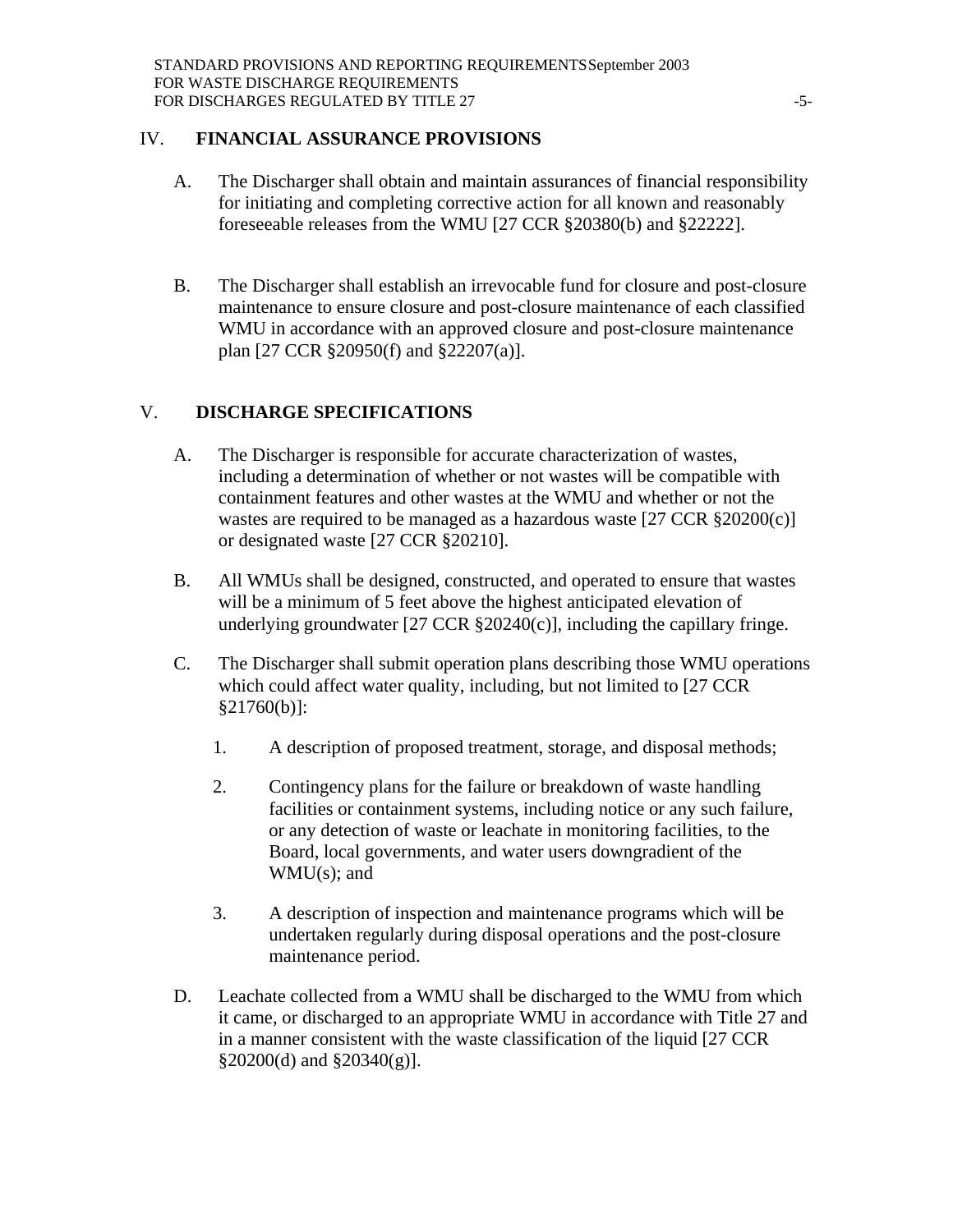#### VI. **FACILITY SPECIFICATIONS**

- A. Surface and subsurface drainage from outside of a WMU shall be diverted from the WMU [27 CCR §20365(e)].
- B. The Discharger shall promptly notify the Board of any slope failure occurring at a WMU. Any failure which threatens the integrity of containment features or the WMU shall be promptly corrected in accordance with an approved method [27 CCR §21710(c)(2)].

# VII. **CONSTRUCTION SPECIFICATIONS**

- A. All containment structures shall be designed by, and construction shall be supervised by, a California registered civil engineer or a certified engineering geologist, and shall be certified by that individual as meeting the prescriptive standards, or approved engineered alternative design, in accordance with this Order prior to waste discharge. WMUs shall receive a final inspection and approval of the construction by Board staff before use of the WMU commences [27 CCR §20310(e)].
- B. Any report, or any amendment or revision of a report, that proposes a design or design change that might affect a WMU's containment features or monitoring systems shall be approved by a registered civil engineer or a certified engineering geologist [27 CCR §21710(d)].
- C. Materials used in containment structures shall have appropriate chemical and physical properties to ensure that such structures do not fail to contain waste because of pressure gradients, physical contact with waste or leachate, chemical reactions with soil or rock, climatic conditions, the stress of installation, or because of the stress of daily operations [27 CCR §20320(a)].
- D. WMUs and their respective containment structures shall be designed and constructed to limit, to the greatest extent possible, ponding, infiltration, inundation, erosion, slope failure, washout, and overtopping [27 CCR  $§20365(a)].$
- E. All WMUs shall be designed to withstand the maximum probable earthquake without damage to the foundation or to the structures that control leachate, or surface drainage, or erosion, or gas [27 CCR §20370(a)].
- F. New WMUs and expansions of existing Class II WMUs shall have a 200 foot setback from any known Holocene fault [27 CCR §20250(d)].
- G. Liners shall be designed and constructed to contain the fluid, including gas, waste, and leachate [27 CCR §20330(a)].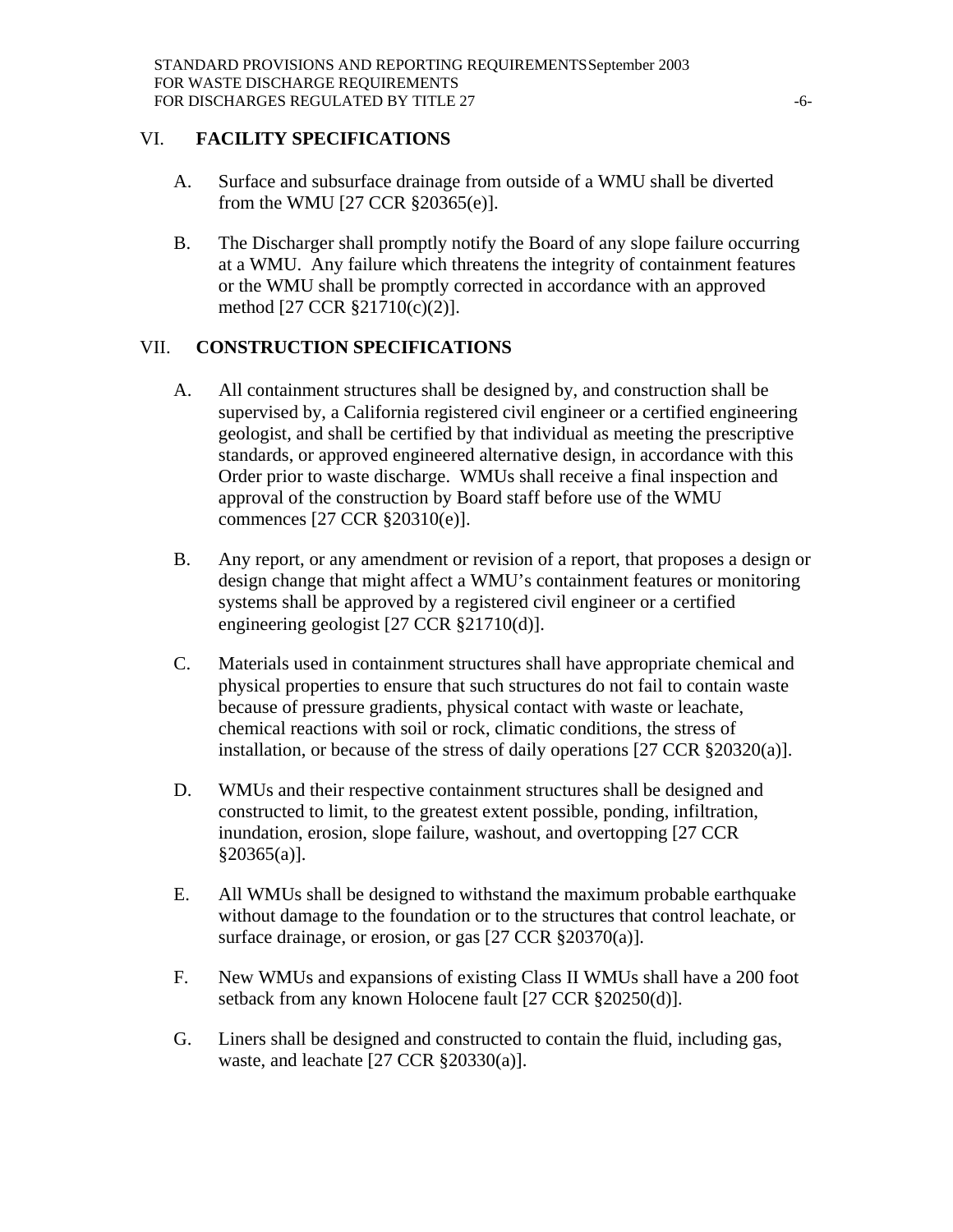- H. Hydraulic conductivities shall be determined primarily by appropriate field test methods in accordance with accepted civil engineering practice. The results of laboratory tests with both water and leachate, and field tests with water, shall be compared to evaluate how the field permeabilities will be affected by leachate. It is acceptable for the Discharger to use appropriate compaction tests in conjunction with laboratory hydraulic conductivity tests to determine field permeabilities as long as a reasonable number of field hydraulic conductivity tests are also conducted [27 CCR §20320(c)].
- I. Hydraulic conductivities specified for containment structures other than the final cover shall be relative to the fluids (leachate) to be contained. Hydraulic conductivities for the final cover shall be relative to water [27 CCR  $§20320(b)].$
- J. A test pad for each barrier layer and final cover shall be constructed in a manner duplicating the field construction. Test pad construction methods, with the designated equipment, shall be used to determine if the specified density/moisture-content/hydraulic conductivity relationships determined in the laboratory can be achieved in the field with the compaction equipment to be used and at the specified lift thickness  $[27 \text{ CCR } \frac{20324(g)(1)(A)}{2}]$ .
- K. Performance requirements for geosynthetic membranes shall include, but are not limited to, a need to limit infiltration of water, to the greatest extent possible; a need to control any gas emissions; mechanical compatibility with stresses caused by equipment traffic, and for final covers the result of differential settlement over time and durability throughout the post-closure maintenance period [27 CCR §20324(i)(1)].
- L. Leachate collection and removal systems are required for Class II surface impoundments [27 CCR §20340(a)].
- M. All new WMUs or lateral expansions of existing WMUs that require a leachate collection and removal system shall have a blanket-type leachate collection and removal system that covers the bottom of the WMU and extends as far up the sides as possible. The leachate collection and removal system shall be of sufficient strength and thickness to prevent collapse under the pressures exerted by overlying wastes, waste cover materials, and by any equipment used at the WMU [27 CCR §20340(e)].
- N. The leachate collection and removal system shall be designed, constructed, maintained, and operated to collect and remove twice the maximum anticipated daily volume of leachate from the WMU [27 CCR §20340(b)].
- O. Leachate collection and removal systems shall be designed and operated to function without clogging through the scheduled closure of the WMU and during the post-closure maintenance period. The systems shall be tested at least annually to demonstrate proper operation. The results of the tests shall be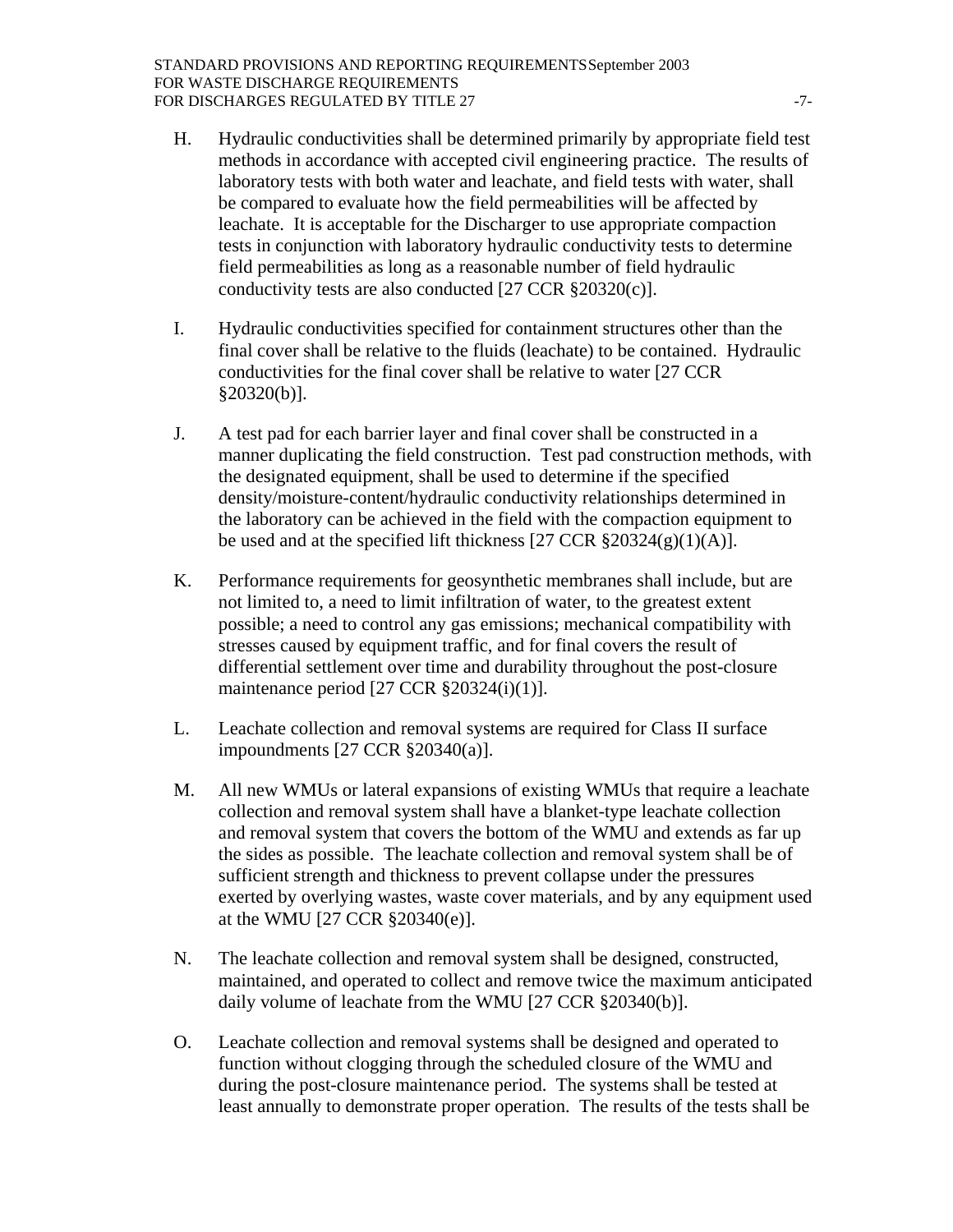compared with earlier tests made under comparable conditions [27 CCR §20340(d)].

- P. Leachate Collection and Removal Systems shall be designed and constructed to ensure that there is no buildup of hydraulic head on the liner. The depth of fluid in the collection sump shall be kept at the minimum needed to ensure efficient pump operation [27 CCR §20340(c)
- Q. All construction of liner systems and final cover systems shall be performed in accordance with a Construction Quality Assurance Plan certified by a registered civil engineer or a certified engineering geologist [27 CCR §20323] and approved by the Executive Officer.
- R. The Construction Quality Assurance (CQA) program shall be supervised by a registered civil engineer or a certified engineering geologist who shall be designated the CQA officer [27 CCR §20324(b)(2)].

# VIII. **REPORTING REQUIREMENTS**

# A. **General Requirements**

- 1. In the event the discharger does not comply or will be unable to comply with any prohibition or limitation of this Order for any reason, the discharger shall **notify the Board by telephone** at (916) 255-3000 as soon as it or its agents have knowledge of such noncompliance or potential for noncompliance, and shall confirm this notification in writing within two weeks. The written notification shall state the nature, time and cause of **noncompliance**, and shall describe the measures being taken to prevent recurrences and shall include a timetable for corrective actions.
- 2. The Discharger shall **immediately notify the Board** of any **evidence of a release**, or of any flooding, equipment failure, slope failure, or other **change in site conditions** which could impair the integrity of waste or leachate containment facilities or of precipitation and drainage control structures.
- 3. The discharger shall **mail a copy of each** monitoring **report** and any other reports required by this Order to:

 California Regional Water Quality Control Board Central Valley Region 11029 Sun Center Drive #200 Rancho Cordova, CA 95670 (or the current address if the office relocates)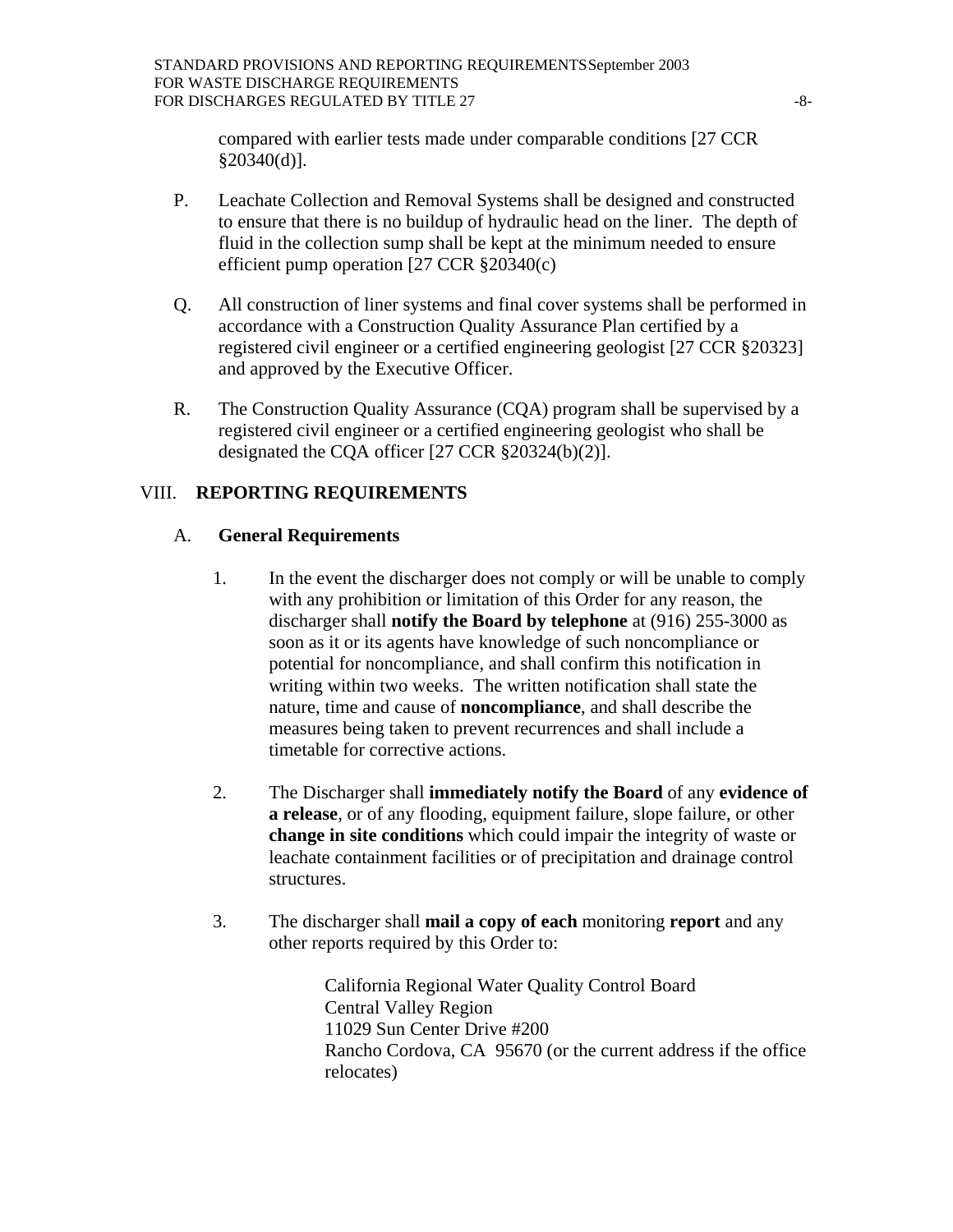4. The discharger shall **retain records of all monitoring information**, including all calibration and maintenance records, all original strip chart recordings of continuous monitoring instrumentation, copies of all reports required by this Order, and records of all data used to complete the application for this Order. Records shall be maintained for a minimum of five years from the date of the sample, measurement, report, or application. This period may be extended during the course of any unresolved litigation regarding this discharge or when requested by the Board Executive Officer.

Such records shall show the following for each sample:

- a. Identity of sample and of the Monitoring Point or Background Monitoring Point from which it was taken, along with the identity of the individual who obtained the sample;
- b. Date, time, and manner of sampling;
- c. Date and time that analyses were started and completed, and the name of the personnel and laboratory performing each analysis;
- d. Complete procedure used, including method of preserving the sample, and the identity and volumes of reagents used;
- e. Calculation of results; and
- f. Results of analyses, and the MDL and PQL for each analysis.

Such records shall also include legible records of the volume and type of each waste discharged at each WMU and the manner and location of discharge. These waste discharge records shall be maintained at the facility until the beginning of the post-closure maintenance period, at which time copies of these records shall be sent to the Board.

# 5. **All reports and transmittal letters shall be signed** by persons identified below:

- a. *For a corporation:* by a principal executive officer of at least the level of senior vice-president.
- b. *For a partnership or sole proprietorship:* by a general partner or the proprietor.
- c. *For a municipality, state, federal or other public agency:* by either a principal executive officer or ranking elected or appointed official.
- d. A duly authorized representative of a person designated in a, b or c above if;
	- i. the authorization is made in writing by a person described in a, b, or c of this provision;
	- ii. the authorization specifies either an individual or a position having responsibility for the overall operation of the regulated facility or activity, such as the position of plant manager, operator of a WMU, superintendent, or position of equivalent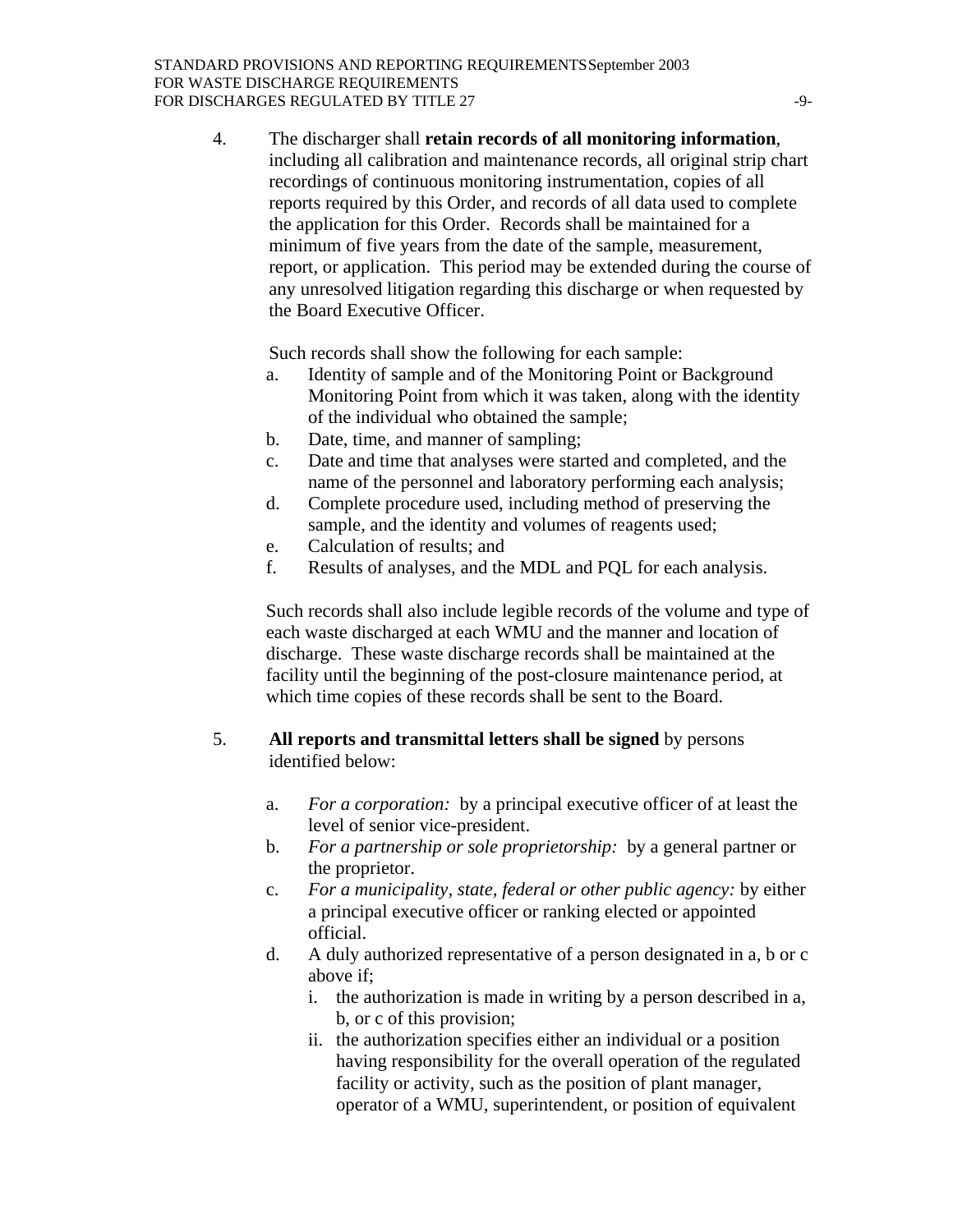responsibility. (A duly authorized representative may thus be either a named individual or any individual occupying a named position); and

iii. the written authorization is submitted to the Board.

Any person signing a document under this Section shall make the following certification:

"I certify under penalty of law that I have personally examined and am familiar with the information submitted in this document and all attachments and that, based on my inquiry of those individuals immediately responsible for obtaining the information, I believe that the information is true, accurate, and complete. I am aware that there are significant penalties for submitting false information, including the possibility of fine and imprisonment."

- 6. In reporting the monitoring data, the Discharger shall arrange the **data in tabular form** so that the date, the constituents, the concentrations, and the units are readily discernible. The data shall be summarized in such a manner so as to illustrate clearly the compliance with waste discharge requirements or lack thereof.
- 7. Unless otherwise required in the Monitoring and Reporting Program, monthly **monitoring reports shall be submitted** to the Board by the 15th day of the month following the month in which the samples were taken or observations made, and quarterly, semiannual, and annual monitoring reports shall be submitted to the Board by the 15th day of the month following the calendar quarter in which the samples were taken or observations made.
- 8. The results of any monitoring done more frequently than required at the locations specified herein shall be reported to the Board.

## B. **Reports to be Filed with the Board**

1. A transmittal **letter** explaining the essential points in each report shall accompany each report. Such a letter shall include a discussion of any violations found since the last such report was submitted, and shall describe actions taken or planned for correcting those violations. If the Discharger has previously submitted a detailed time schedule for correcting the violations, a reference to the correspondence transmitting such schedule will be satisfactory. If no violations have occurred since the last submittal, this shall be stated in the letter of transmittal.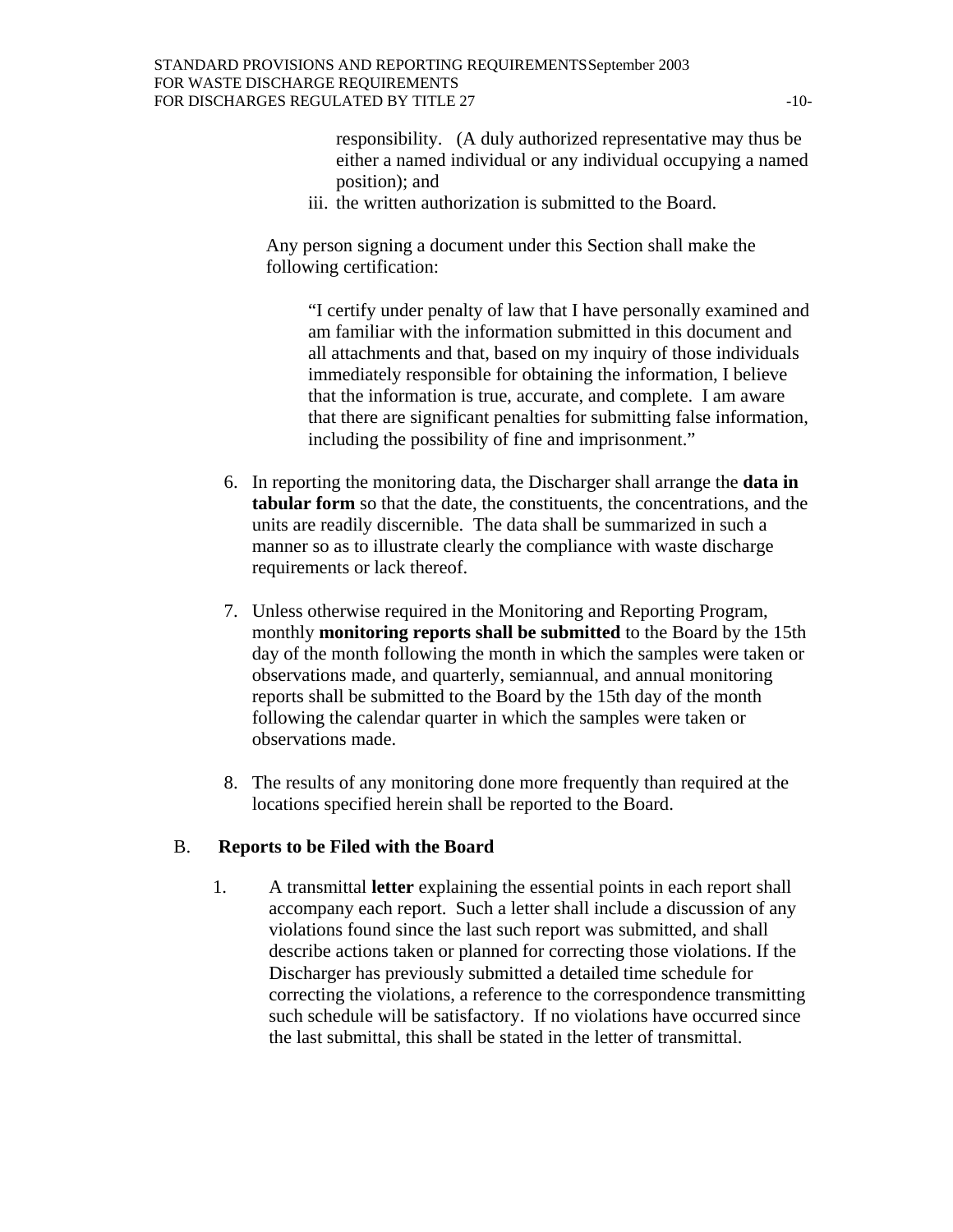- 2. Each monitoring report (e.g., Detection Monitoring Report, Constituents of Concern 5-Year Report) shall include a **compliance evaluation summary**. The summary shall contain at least:
	- a. For each monitored ground water body, a description and graphical presentation of the gradient and direction of **ground water flow** under/around the WMU, based upon water level elevations taken during the collection of the water quality data submitted in the report.
	- b. For each monitoring well addressed by the report, a description of the method and time of water level measurement, of the type of pump used for **purging** and the placement of the pump in the well, and of the method of purging (the pumping rate, the equipment and methods used to monitor field pH, temperature, and conductivity during purging, the calibration of the field equipment, results of the pH, temperature, conductivity, and turbidity testing, the well recovery time, and the method of disposing of the purge water).
	- c. For each Monitoring Point and Background Monitoring Point addressed by the report, a description of the type of pump—or other device—used and its placement for **sampling**, and a detailed description of the sampling procedure (number and description of the samples, field blanks, travel blanks, and duplicate samples taken, the type of containers and preservatives used, the date and time of sampling, the name and qualifications of the person actually taking the samples, and any other observations).
	- d. For each monitoring well addressed by the report, a description of how the well was **purged to remove** all portions of the water that was in the well bore while the sample was being taken.
	- e. A **map or aerial photograph** showing the locations of observation stations, Monitoring Points, and Background Monitoring Points.
	- f. **Laboratory** statements of results of all analyses evaluating compliance with requirements.
	- g. An evaluation of the effectiveness of the leachate monitoring and control facilities, and of the run-off/run-on control facilities.
	- h. A summary and certification of completion of all Standard Observations for the WMU, for the perimeter of the WMU, and for the receiving waters.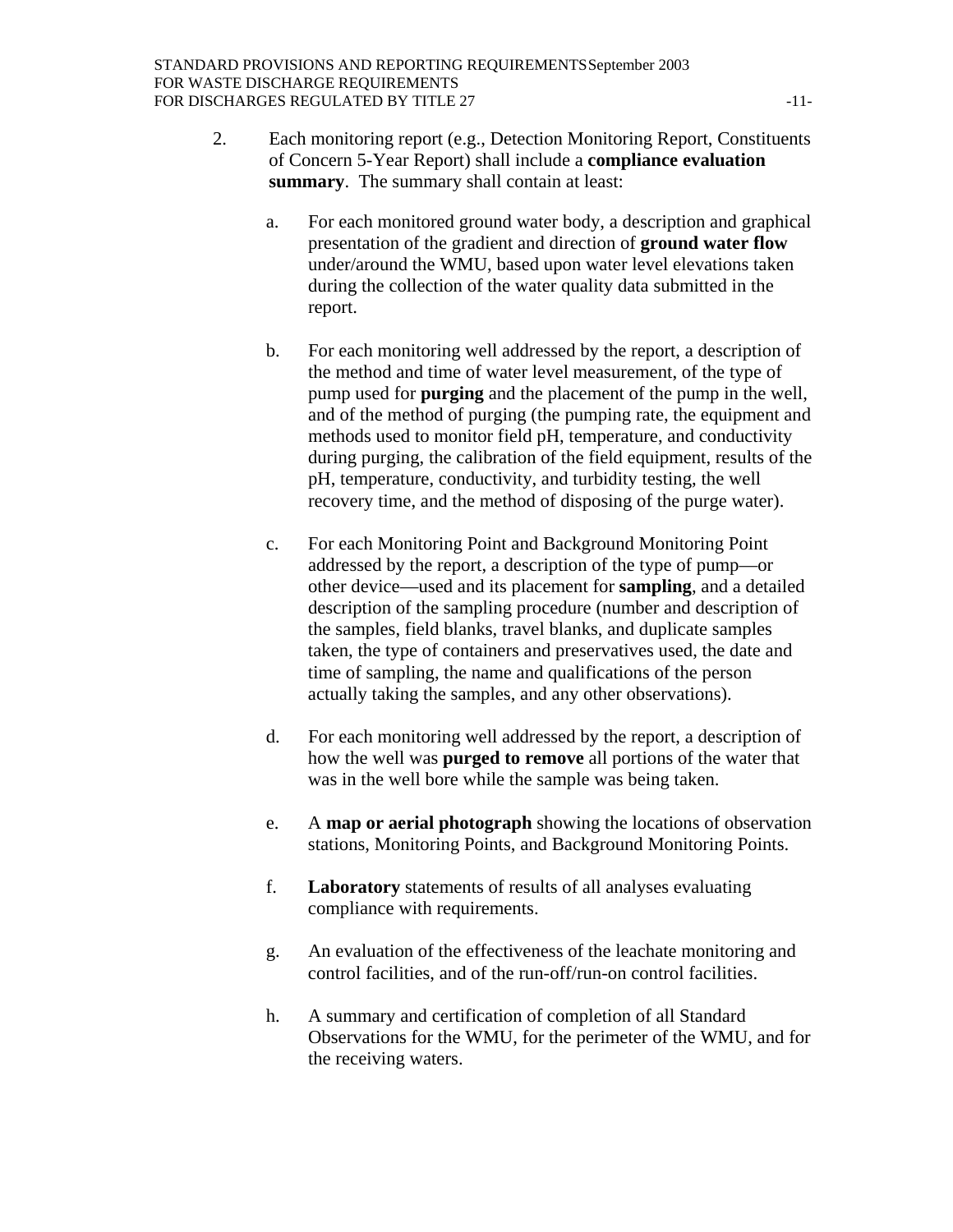- i. The quantity and types of wastes discharged and the locations in the WMU where waste has been placed since submittal of the last such report.
- 3. The Discharger shall report by telephone concerning any **seepage from the disposal area** immediately after it is discovered. A written report shall be filed with the Board within seven days, containing at least the following information:
	- a. a map showing the location(s) of seepage;
	- b. an estimate of the flow rate;
	- c. a description of the nature of the discharge (e.g., all pertinent observations and analyses); and
	- d. corrective measures underway or proposed, and corresponding time schedule.

See **RESPONSE TO A RELEASE** below.

- 4. The Discharger shall submit an **Annual Monitoring Summary Report** to the Board covering the reporting period previous monitoring year. This report shall contain:
	- a. For each Monitoring Point and Background Monitoring Point, submit in **graphical format** the laboratory analytical data for all samples taken within at least the previous five calendar years. Each such graph shall plot the concentration of one or more constituents for the period of record for a given Monitoring Point or Background Monitoring Point, at a scale appropriate to show trends or variations in water quality. The graphs shall plot each datum, rather than plotting mean values. For any given constituent or parameter, the scale for background plots shall be the same as that used to plot downgradient data. Graphical analysis of monitoring data may be used to provide significant evidence of a release.
	- b. Unless otherwise exempted by the Executive Officer, all monitoring analytical data obtained during the previous two six-month Reporting Periods, presented in tabular form as well as on 3.50" **computer diskettes**, either in MS-DOS/ASCII format or in another file format acceptable to Board staff. Data sets too large to fit on a single 2 MB diskette may be submitted on disk in a commonly available compressed format (e.g. PKZIP or NORTON BACKUP). The Board regards the submittal of data in hard copy and on diskette as "...the form necessary for..." statistical analysis (§20420(h)), in that this facilitates periodic review by the Board's statistical consultant.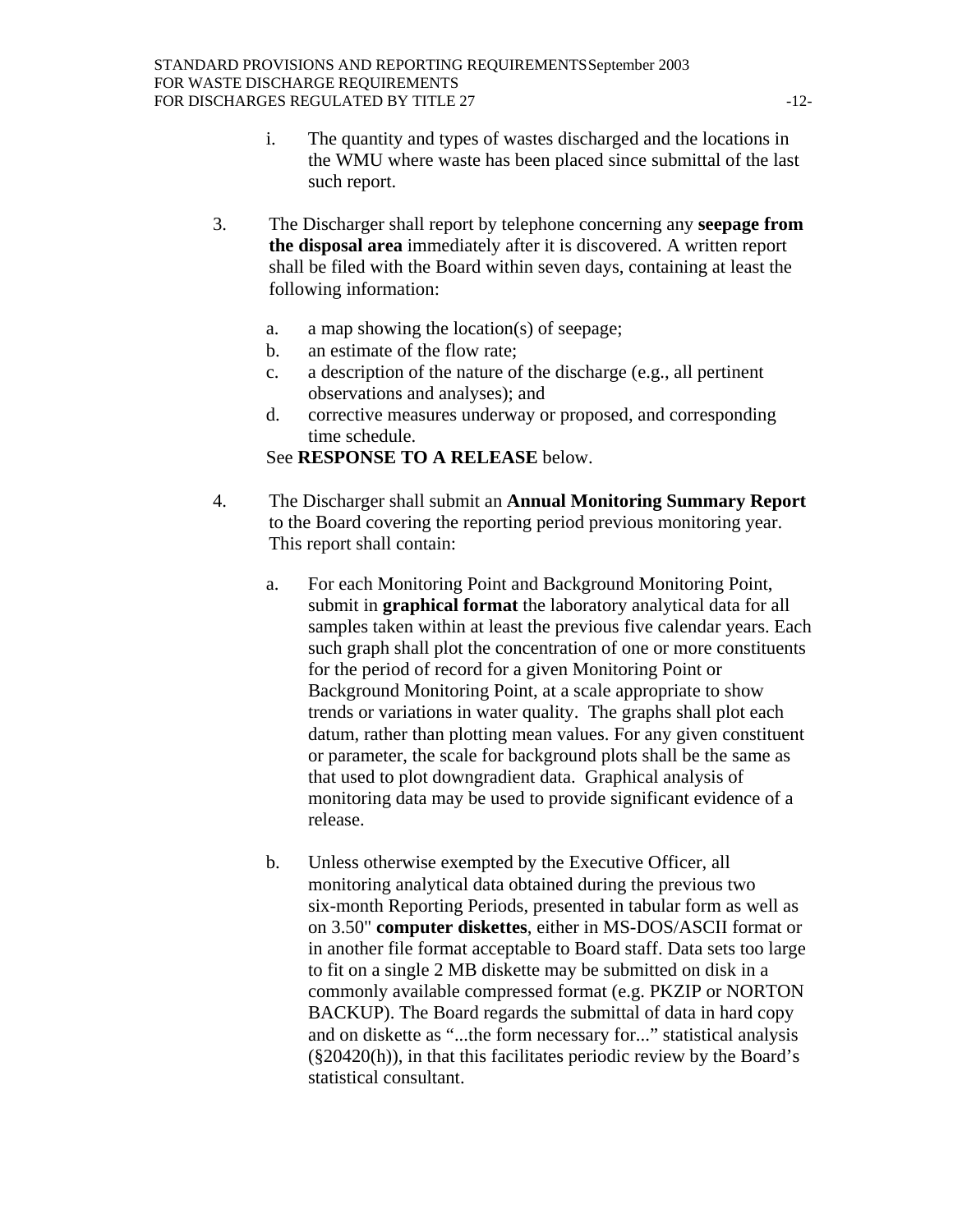- c. A **comprehensive discussion of the compliance record**, and the result of any corrective actions taken or planned which may be needed to bring the Discharger into full compliance with the waste discharge requirements.
- d. A **map** showing the area and elevations in which filling has been completed during the previous calendar year.
- e. A **written** summary of the monitoring results, indicating any changes made or observed since the previous annual report.
- f. An evaluation of the effectiveness of the leachate monitoring/control facilities.

# IX. **PROVISIONS FOR MONITORING**

# A. **General**

- 1. The discharger shall maintain a **written sampling and analysis plan** sufficient to assure compliance with the terms of this Order. Anyone performing sampling on behalf of the discharger shall be familiar with the sampling and analysis plan.
- 2. All monitoring instruments and devices used by the discharger to fulfill the prescribed monitoring program shall be properly maintained and regularly **calibrated** to ensure their continued accuracy.
- 3. The discharger shall construct or abandon all **monitoring wells** to meet or exceed the standards stated in the State Department of Water Resources Bulletin 74-81 and subsequent revisions, and shall comply with the reporting provisions for wells required by Water Code Sections 13750 through 13755.
- 4. All sample analyses shall be conducted at a **laboratory accredited** for such analyses by the State Department of Health Services. The **Quality Assurance-Quality Control Program** must conform to EPA guidelines (e.g., "Laboratory Documentation Requirements for Data Validation," January 1990, USEPA Region 9) or to procedures approved by the Board.
- 5. The director **of the laboratory** whose name appears on the certification shall supervise all analytical work in his/her laboratory and shall sign all reports of such work submitted to the Regional Board.
- 6. Unless samples are from water supply wells or unless otherwise specified by Board staff, all ground water samples to be analyzed for **metals** shall be field-filtered. Filtration methods shall minimize the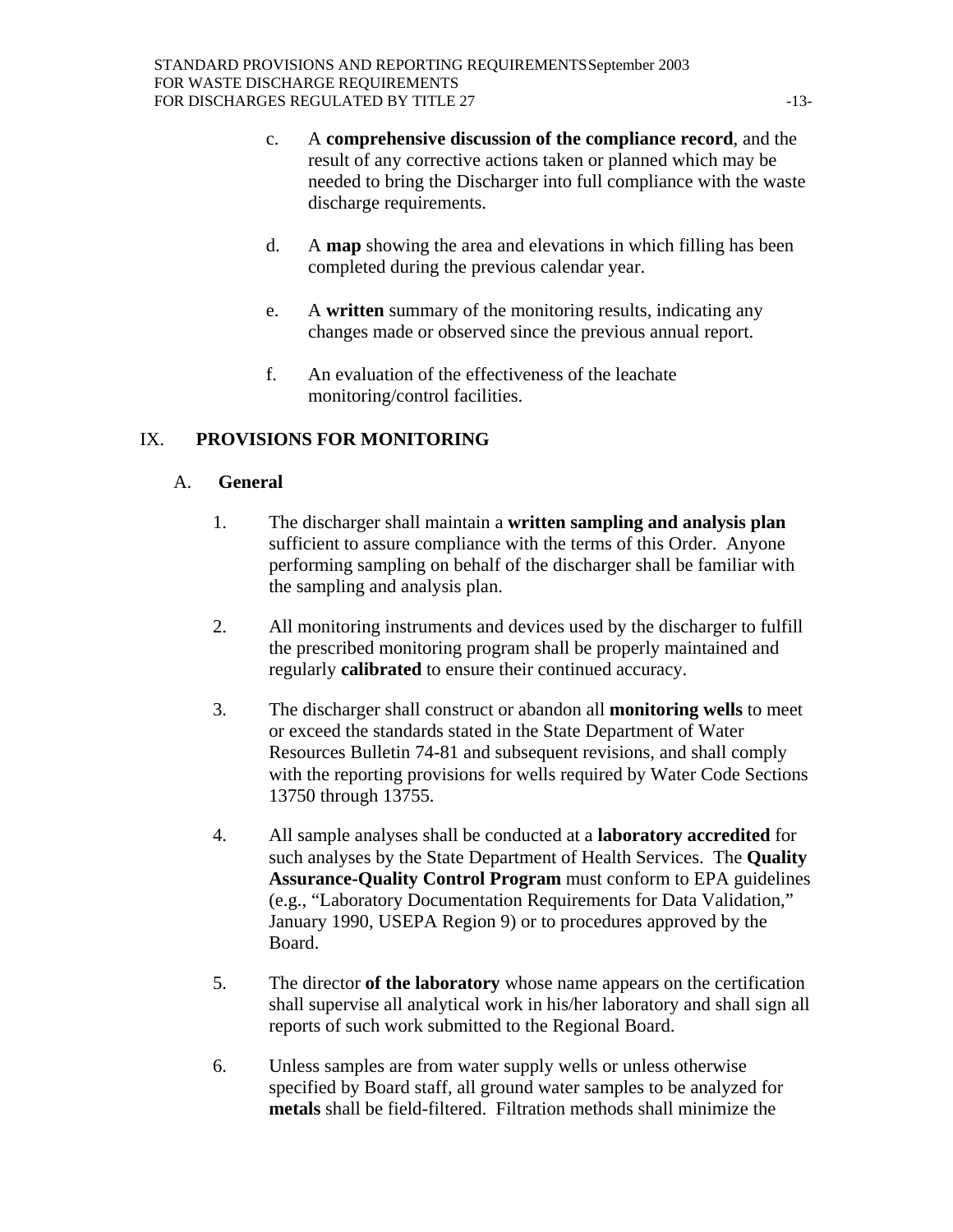entrainment of air into the sample (by using, for example, in-line pressure filtration).

#### B. **Sampling and Analytical Methods**

- 1. For any given monitored medium, the samples taken from all monitoring points and background monitoring points to satisfy the data analysis requirements for a given reporting period shall all be taken within a span not to exceed 30 days, unless the Executive Officer approves a longer time period, and shall be taken in a manner that ensures sample independence to the greatest extent feasible. Specific methods of collection and analysis must be identified. Sample collection, storage, and analysis shall be performed according to the most recent version of USEPA Methods, such as the latest editions, as applicable, of: (1) Methods for the Analysis of Organics in Water and Wastewater (USEPA 600 Series), (2) Test Methods for Evaluating Solid Waste (SW-846, latest edition), and (3) Methods for Chemical Analysis of Water and Wastes (USEPA 600/4-79-020), and in accordance with the approved Sample Collection and Analysis Plan.
- 2. If methods other than USEPA-approved methods or Standard Methods are used, the exact methodology shall be submitted for review and approval by the Executive Officer prior to use.
- 3. The **methods of analysis and the detection limits** used must be appropriate for the expected concentrations. For the monitoring of any constituent or parameter that is found in concentrations which produce more than 90% non-numerical determinations (i.e., "trace" or "ND") in data from background monitoring points for that medium, the analytical method having the lowest method detection limit (MDL) shall be selected from among those methods which would provide valid results in light of any matrix effects or interferences.
- 4. **"Trace" results** results falling between the MDL and the practical quantitation limit (PQL) - shall be reported as such, and shall be accompanied by both the estimated MDL and PQL values for that analytical run.
- 5. **MDLs and PQLs** shall be derived by the laboratory for each analytical procedure, according to State of California laboratory accreditation procedures. These MDLs and PQLs shall reflect the detection and quantitation capabilities of the specific analytical procedure and equipment used by the lab, rather than simply being quoted from USEPA analytical method manuals. In relatively interference-free water, laboratory-derived MDLs and PQLs are expected to closely agree with published USEPA MDLs and PQLs.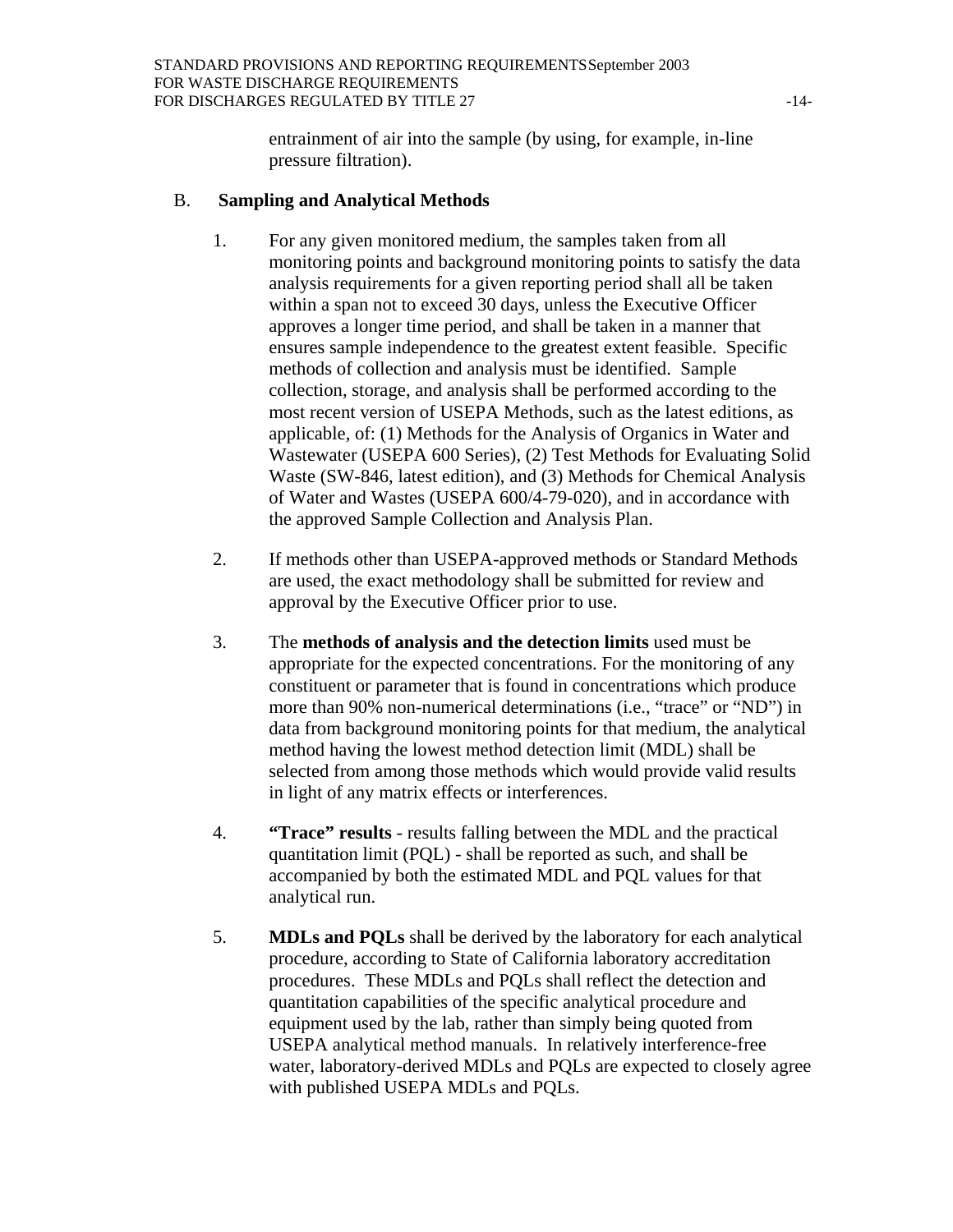- 6. If the laboratory suspects that, due to a change in matrix or other effects, the true detection limit or quantitation limit for a particular analytical run differs significantly from the laboratory-derived MDL/PQL values, the results shall be flagged accordingly, along with estimates of the detection limit and quantitation limit actually achieved. **The MDL shall always be calculated such that it represents the lowest achievable concentration associated with a** 99**% reliability of a nonzero result.** The PQL shall always be calculated such that it represents the lowest constituent concentration at which a numerical value can be assigned with reasonable certainty that it represents the constituent's actual concentration in the sample. Normally, PQLs should be set equal to the concentration of the lowest standard used to calibrate the analytical procedure.
- 7. Unknown chromatographic peaks shall be reported, along with an estimate of the concentration of the unknown analyte. When unknown peaks are encountered, second column or second method confirmation procedures shall be performed to attempt to identify and more accurately quantify the unknown analyte.
- 8. All **QA/QC data** shall be reported, along with the sample results to which they apply, including the method, equipment, analytical detection and quantitation limits, the percent recovery, an explanation for any recovery that falls outside the QC limits, the results of equipment and method blanks, the results of spiked and surrogate samples, the frequency of quality control analysis, and the name and qualifications of the person(s) performing the analyses. Sample results shall be reported unadjusted for blank results or spike recoveries. In cases where contaminants are detected in QA/QC samples (i.e., field, trip, or lab blanks), the accompanying sample results shall be appropriately flagged.
- 9. The statistical method shall account for data below the practical quantitation limit (PQL) with one or more statistical procedures that are protective of human health and the environment. Any PQL validated pursuant to §20415(e)(7) of Title 27 that is used in the statistical method shall be **the lowest concentration (or value) that can be reliably achieved** within limits of precision and accuracy specified in the WDRs for routine laboratory operating conditions that are available to the facility. The Discharger's technical report, pursuant to  $\S 20415(e)(7)$  of Title 27, shall consider the PQLs listed in Appendix IX to Chapter 14 of Division 4.5 of Title 22, California Code of Regulations, for guidance when specifying limits of precision and accuracy. For any given constituent monitored at a background or downgradient monitoring point, an indication that falls between the MDL and the PQL for that constituent (hereinafter called a "trace" detection) shall be identified and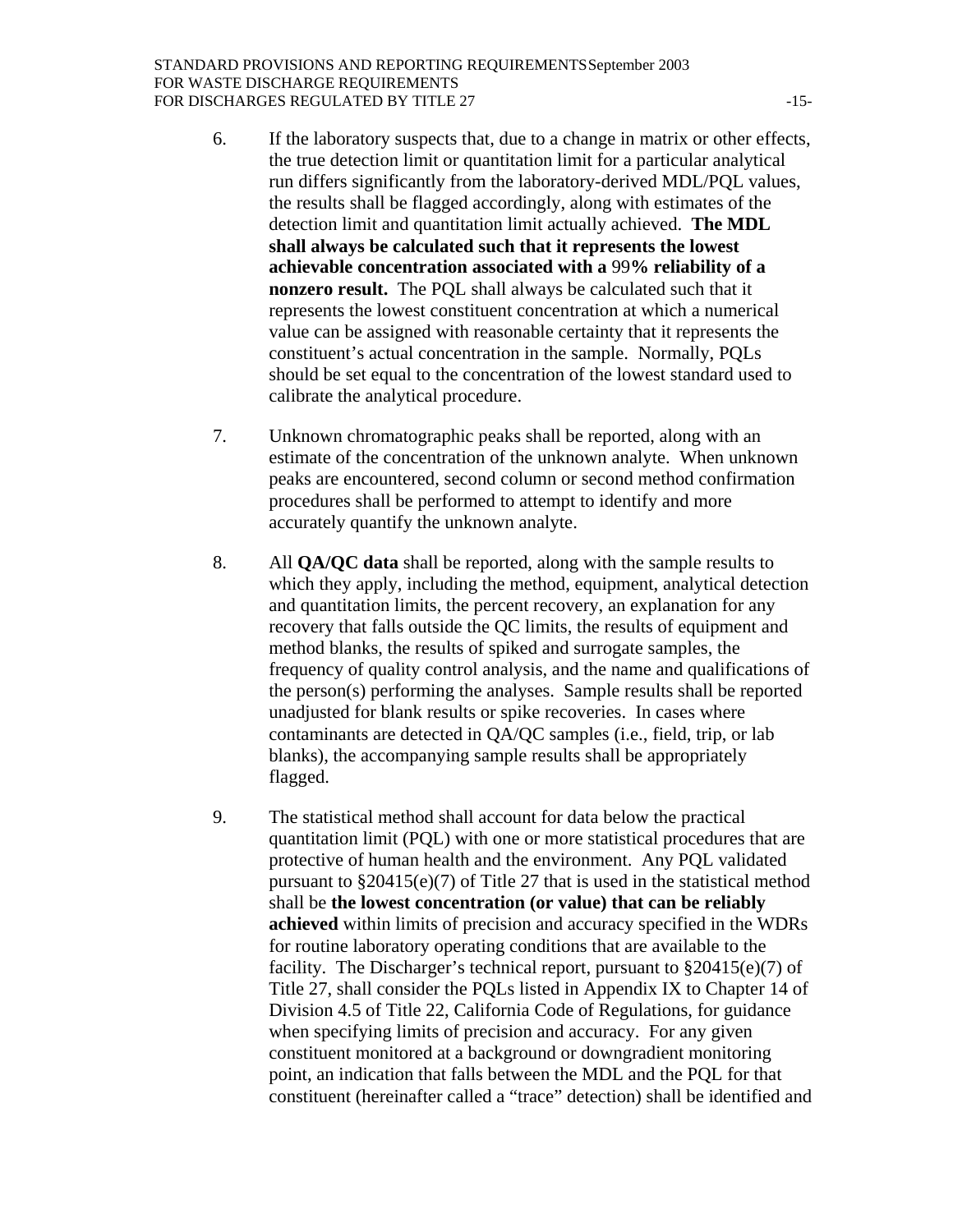used in appropriate statistical or nonstatistical tests. Nevertheless, for a statistical method that is compatible with the proportion of censored data (trace and ND indications) in the data set, the Discharger can use the laboratory's concentration estimates in the trace range (if available) for statistical analysis, in order to increase the statistical power by decreasing the number of "ties".

- 10. Background for water samples or soil-pore gas samples shall be represented by the data from all samples taken from applicable background monitoring points during that reporting period (at least one sample from each background monitoring point). The Discharger may propose an alternate statistical method [to the methods listed under 27 CCR  $\S 20415(e)(8)(A-D)$ ] in accordance with  $\S 20415(e)(8)(E)$  of Title 27, for review and approval by the Executive Officer.
- 11. The Discharger may propose an alternate statistical method [to the methods listed under 27 CCR §20415(e)(8)(A-D)] in accordance with §20415(e)(8)(E) of Title 27, for review and approval by the Executive Officer. Upon receiving written approval from the Executive Officer, alternate statistical procedures may be used for determining the significance of analytical results for common laboratory contaminants (i.e., methylene chloride, acetone, diethylhexyl phthalate, and di-n-octyl phthalate). Nevertheless, analytical results involving detection of these analytes in any background or downgradient sample shall be reported and flagged for easy reference by Board staff.
- 12. The Discharger shall use the following non-statistical method for all analytes that are detected in less than 10% of the background samples. The non-statistical method shall be implemented as follows:
	- a. From the constituent of concern or monitoring parameter list, identify each analyte in the **current** sample that exceeds either its respective MDL or PQL. The Discharger shall conclude that the exceedance provides a preliminary indication of a release or a change in the nature or extent of the release, at that monitoring point, if *either:*
		- i. The data contains two or more analytes that are detected in less than 10% of background samples that equal or exceed their respective MDLs; or
		- ii. The data contains one or more analyte that equals or exceeds its PQL.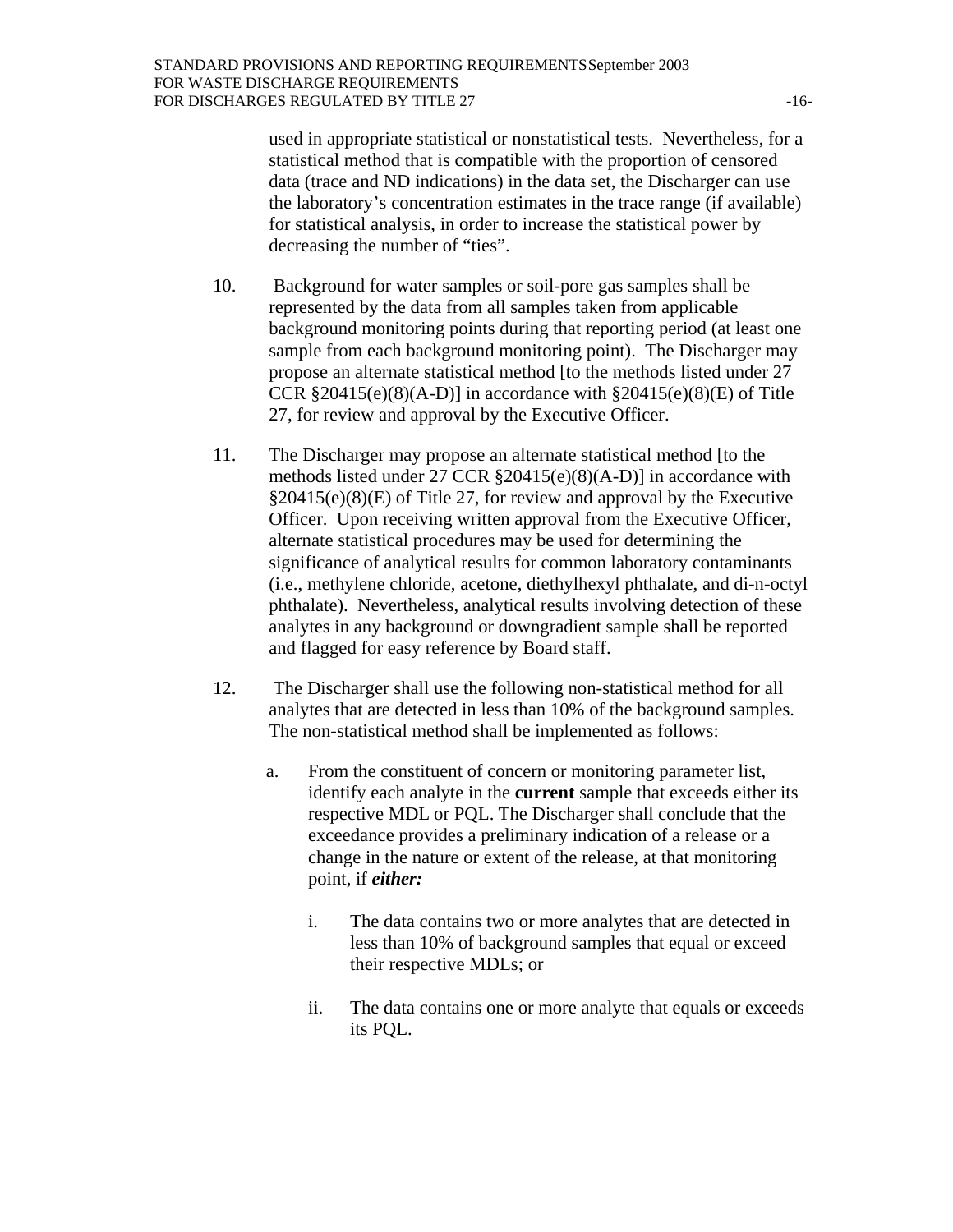- b. **Discrete Retest** [Title 27 CCR Section 20415(e)(8)(E)]:
	- i. In the event that the Discharger concludes (pursuant to paragraph 12.a., above) that there is a preliminary indication of a release, then the Discharger shall immediately notify Regional Board staff by phone or e-mail and, within 30 days of such indication, shall collect two new (retest) samples from the monitoring point where the release is preliminarily indicated.
	- ii. For any given retest sample, the Discharger shall include, in the retest analysis, **only the laboratory analytical results for those analytes detected in the original sample**. As soon as the retest data are available, the Discharger shall conclude that there is measurably significant evidence of a release if two or more analytes equal or exceed their respective MDLs or if one or more analyte equals or exceeds its PQL and shall:
		- a. **Immediately** notify the Regional Board about any constituent or constituents verified to be present at the monitoring point, and follow up with written notification submitted by certified mail **within seven days** of validation; and
		- b. Comply with ¶14, below if any constituent or constituents were verified to be present.
	- iii. Any analyte that triggers a discrete retest per this method shall be added to the monitoring parameter list such that it is monitored during each regular monitoring event.
- 13. If the Executive Officer determines, after reviewing the submitted report in 12.b. above, that the detected constituent most likely originated from the WMU(s), the Discharger shall **immediately** implement the requirements of X. Response To A Release, C. Release Has Been Verified, contained in the Standard Provisions and Reporting Requirements (September 2003).
- 14. If the Discharger determines that there is measurably significant evidence of a release from the WMU at any monitoring point, the Discharger shall **immediately** implement the requirements of **X. Response To A Release, C. Release Has Been Verified**, contained in the Standard Provisions and Reporting Requirements.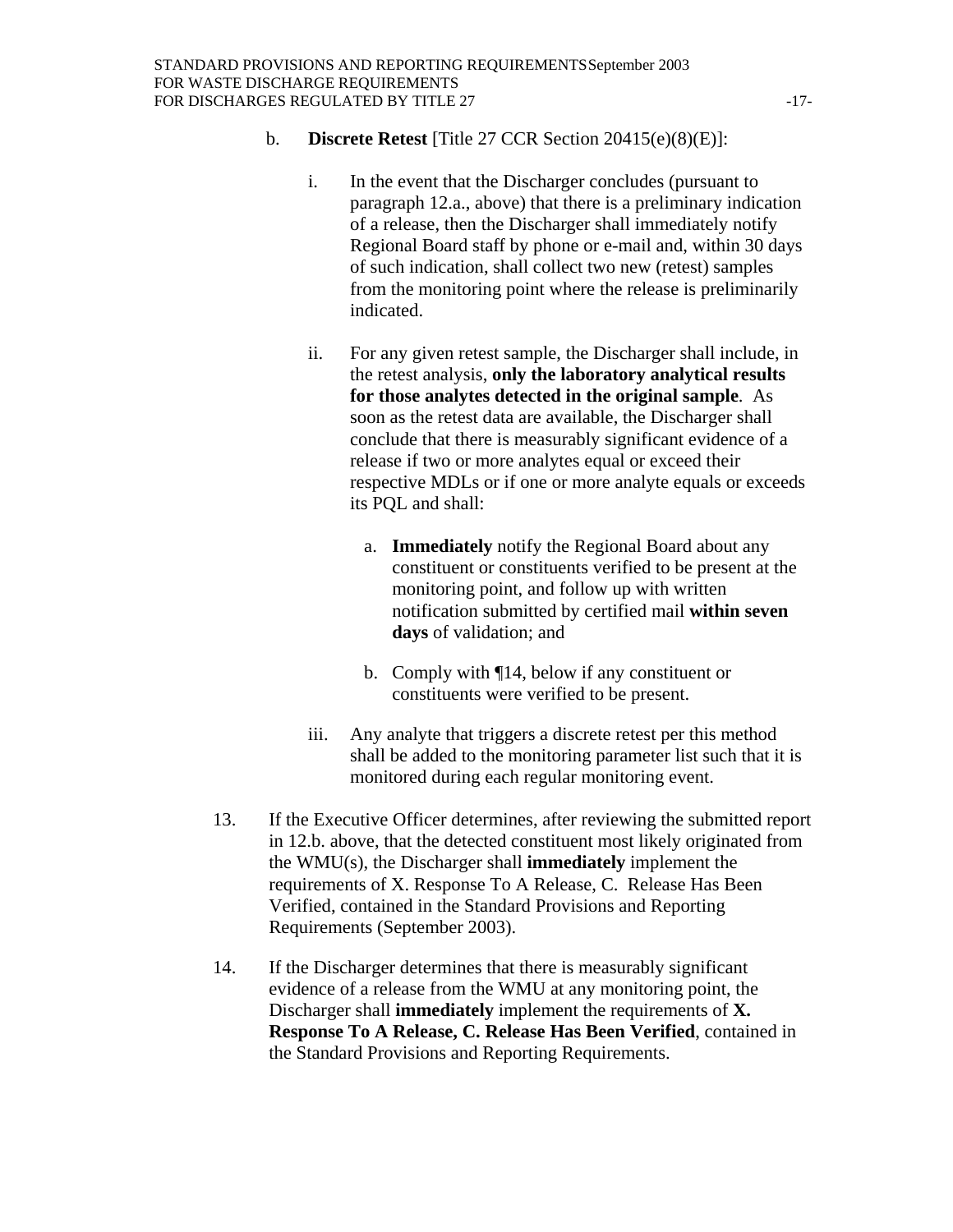# X. **RESPONSE TO A RELEASE**

#### A. **Monitoring Point Evidence of a Release**

- 1. If the Discharger determines that there is "measurably significant" evidence of a release from the WMU (i.e. the initial statistical comparison or nonstatistical comparison indicates, for any constituent of concern or monitoring parameter, that a release is tentatively identified), the Discharger shall  $[27 \text{ CCR } \frac{820420(i)}{i}]$ :
	- a. **Notification immediately notify Board staff verbally** of the finding and **provide** written notification by certified mail **within seven days** of such determination. The notification shall, for each affected monitoring point, identify the monitoring parameters and constituents of concern that have indicated "measurably significant" evidence of a release from the WMU [27 CCR  $§20420(j)(1)];$
	- b. **Retest Optional** can immediately initiate the verification (retest) procedure pre-approved by the Board [pursuant to §20415(e)(8)(E) of Title 27] to verify that there is "measurably significant" evidence of a release from the WMU for a parameter or constituent which has indicated a release at a monitoring point  $[27 \text{ CCR } \frac{820420(i)(2)}{i}$ ; and
	- c. **Next Step** immediately following detection of a release [or after completing the retest pursuant to b) above and confirming the existence of a release], shall comply with the requirements of C. (Release Has Been Verified) below [27 CCR §20420(j)(3)].

## B. **Physical Evidence of a Release**

If the Discharger determines that there is a significant **physical** evidence of a release, the Discharger shall notify the Board **by certified mail within 7 days** of such determination, and within 90 days shall submit an amended report of waste discharge to make any appropriate changes to the detection monitoring program [27 CCR §20420(1)(1) & (2)].

## C. **Release Has Been Verified**

1. If the detection was made based upon sampling and analysis for monitoring parameters, **immediately** sample all monitoring points in the affected medium at that WMU and determine the concentration of all constituents of concern. Because this constituent of concern scan does not involve statistical testing, the Discharger need collect and analyze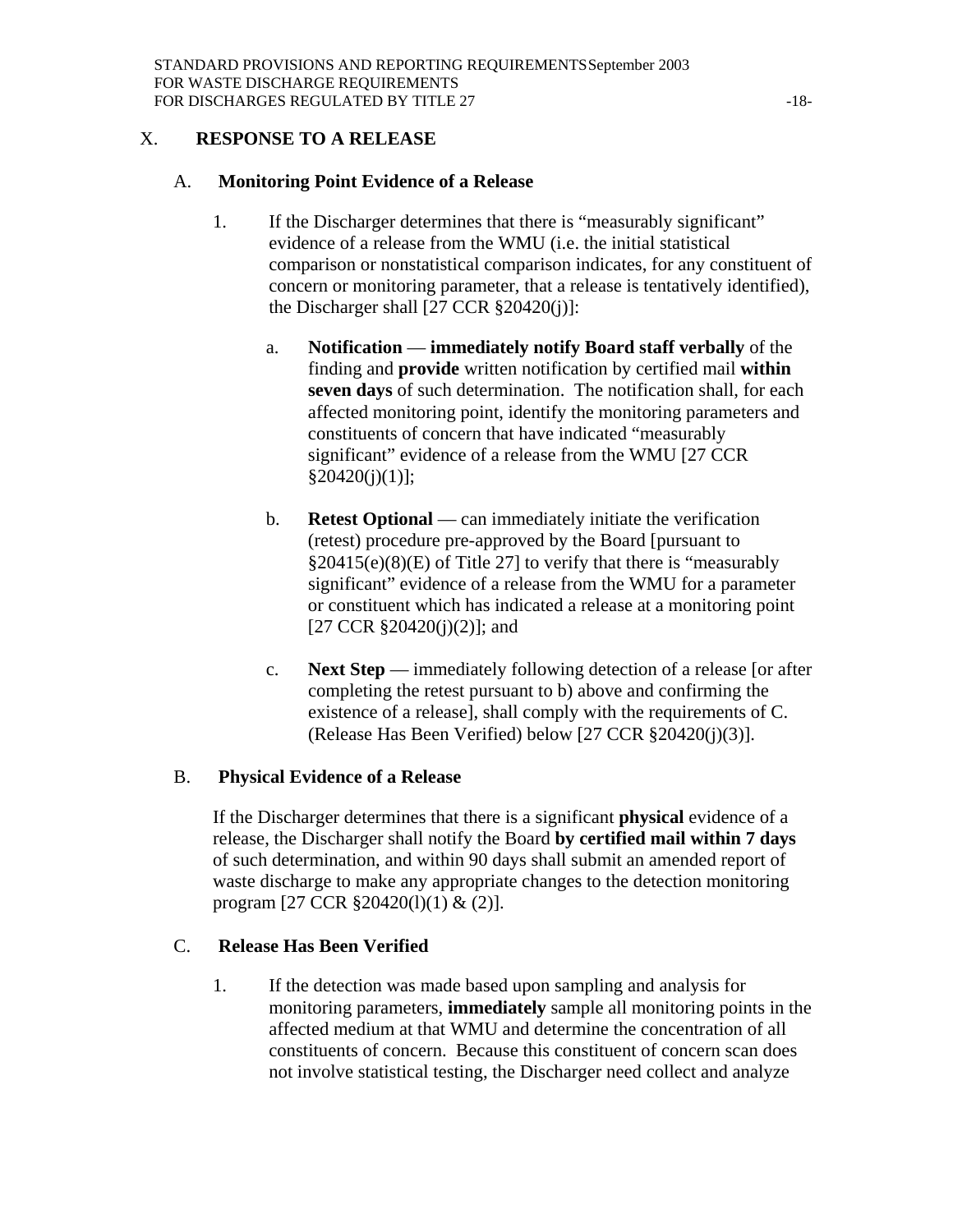only a single water sample from each monitoring point in the affected medium [27 CCR §20420(k)(1)].

- 2. The Discharger, **within 90 days** of determining "measurably significant" evidence of a release, shall submit an amended report of waste discharge to establish an evaluation monitoring program meeting the requirements of  $\S 20425$  of Title 27 [27 CCR  $\S 20420(k)(5)$ ].
- 3. The Discharger, **within 180 days** of determining "measurably significant" evidence of a release, shall submit to the Board an initial engineering feasibility study for a corrective action program necessary to meet the requirements of §20430 of Title 27. At a minimum, the engineering feasibility study shall contain a detailed description of the corrective action measures that could be taken to achieve background concentrations for all constituents of concern [27 CCR §20420(k)(6)].
- 4. If the Discharger determines that there is "measurably significant" evidence of a release from the WMU at any monitoring point, the Discharger may demonstrate that a source other than the WMU caused the evidence of a release or that the evidence is an artifact caused by an error in sampling, analysis, or statistical evaluation or by natural variation in groundwater, surface water, or the unsaturated zone. The Discharger may make a demonstration pursuant to §20420(k)(7) of Title 27 in addition to or in lieu of submitting both an amended report of waste discharge or an engineering feasibility study; however, the Discharger is not relieved of the requirements of  $\S 20420(k)(6) \& (7)$  of Title 27 unless the demonstration successfully shows that a source other than the WMU caused the evidence of a release or that the evidence resulted from error in sampling, analysis, or statistical evaluation or from natural variation in groundwater, surface water, or the unsaturated zone. In making this demonstration, the Discharger shall notify the Board by certified mail of the intent to make the demonstration **within seven days** of determining "measurably significant" evidence of a release. The report shall be submitted to the Board **within 90 days** of determining "measurably significant" evidence of a release demonstrating that a source other than the WMU caused the evidence [27 CCR §20420(k)(7)].
- 5. The Discharger, **within 90 days** of establishing an Evaluation Monitoring Program, shall conduct an evaluation monitoring program used to assess the nature and extent of the release from the WMU and to design a corrective action program meeting the requirements of §20430 of Title 27. At a minimum, an evaluation monitoring program for a WMU shall include: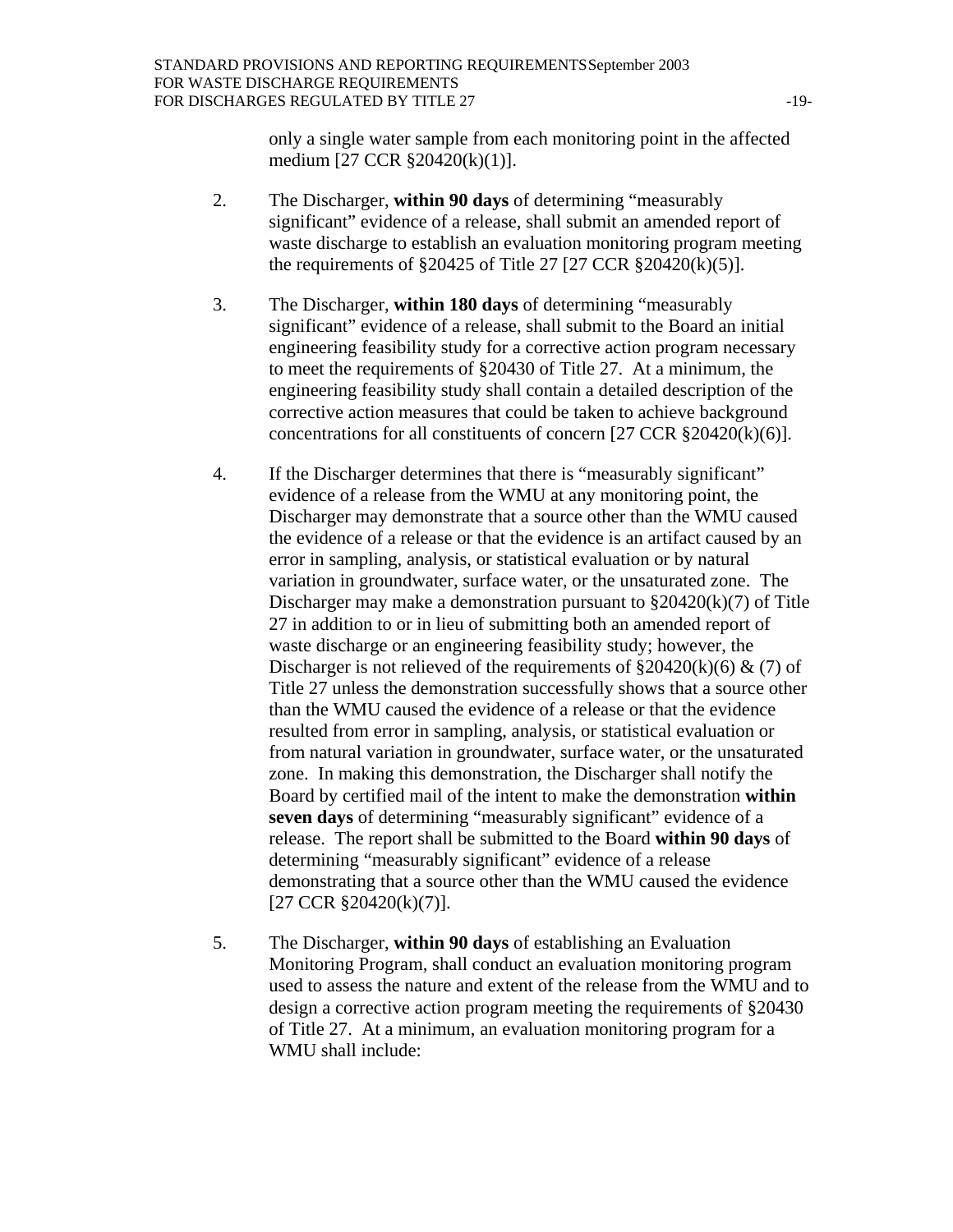- a. An assessment of the nature and extent of the release from the WMU. This assessment shall include a determination of the special distribution and concentration of each constituent of concern throughout the zone affected by the release. The Discharger shall submit this assessment to the Board **within 90 days** of establishing an evaluation monitoring program [27 CCR §20425(b)].
- b. Update the initial engineering feasibility study for corrective action based on the data collected to delineate the release and from the ongoing monitoring program. The Discharger shall submit this updated engineering feasibility study to the Board **within 90 days** of establishing an evaluation monitoring program [27 CCR §20425(c)].
- c. Submit an amended report of waste discharge to establish a corrective action program meeting the requirements of §20430 of Title 27 based on the data collected to delineate the release and on the updated engineering feasibility study. The Discharger shall submit this report to the Board **within 90 days** of establishing an evaluation monitoring program [27 CCR §20425(d)].

# D. **Release Beyond Facility Boundary**

- 1. Any time the discharger concludes that a release from the WMU has proceeded beyond the facility boundary, the discharger shall so notify all persons who either own or reside upon the land that directly overlies any part of the plume (Affected Persons).
- 2. Initial notification to Affected Persons shall be accomplished within 14 days of making this conclusion and shall include a description of the discharger's current knowledge of the nature and extent of the release.
- 3. Subsequent to initial notification, the discharger shall provide updates to all Affected Persons, including any persons newly affected by a change in the boundary of the release, within 14 days of concluding there has been any material change in the nature or extent of the release.
- 4. Each time the discharger sends a notification to Affected Persons, the discharger shall provide the Board, within seven days of sending such notification, with both a copy of the notification and a current mailing list of Affected Persons.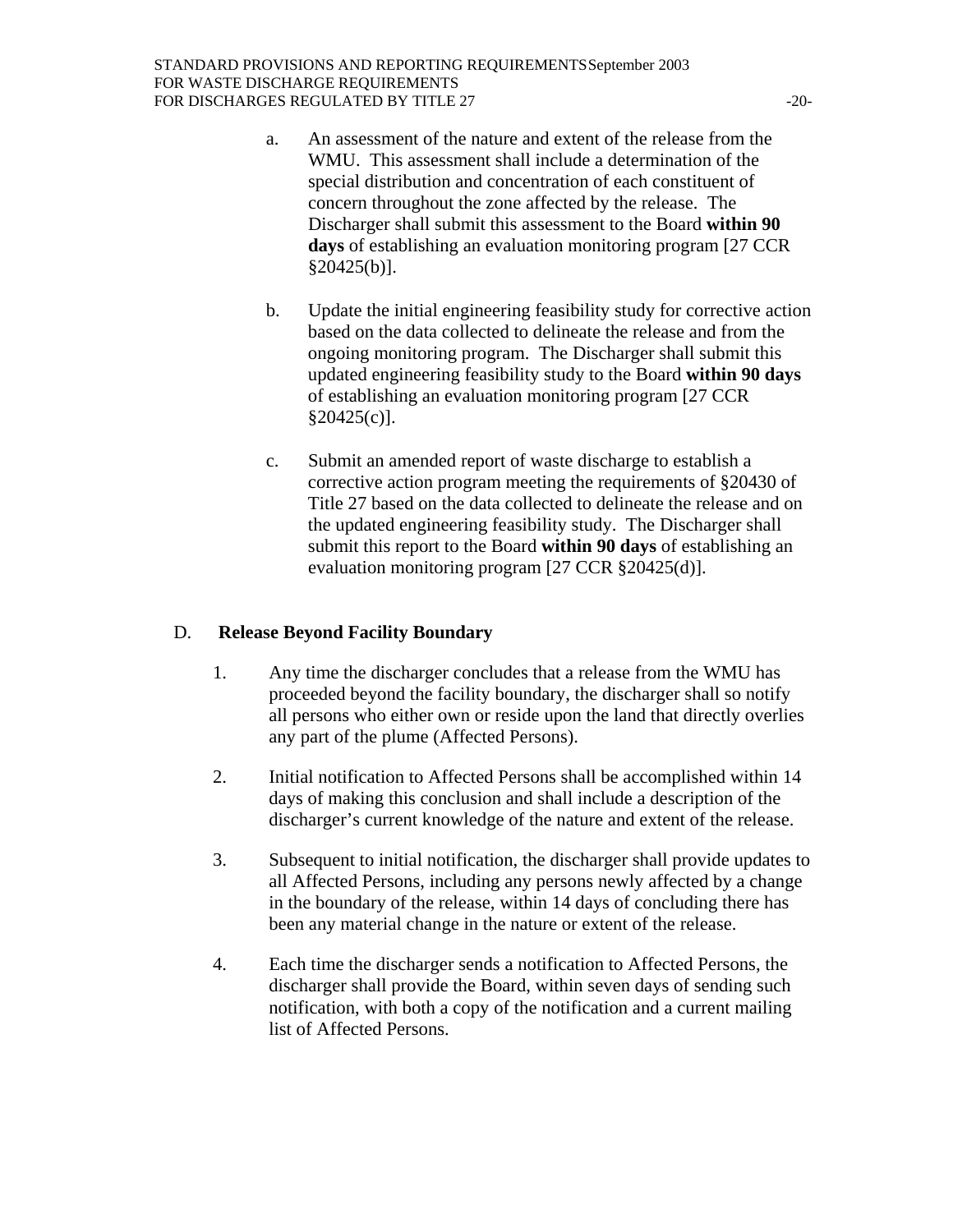## XI. **STANDARD CONDITIONS**

## A. **Supervision and Certification**

- 1. All WMUs shall be **designed and constructed** under the direct supervision of a California registered civil engineer or a certified engineering geologist and shall be certified by that individual as meeting the prescriptive standards, or approved engineered alternative design, and performance goals of Title 27 prior to waste discharge.
- 2. Designs of WMUs shall include a **Construction Quality Assurance Plan**, which shall:
	- a. be submitted for review and approval by the Board prior to construction;
	- b. demonstrate that the WMU has been constructed according to the specifications and plans as approved by the Board; and
	- c. provide quality control on the materials and construction practices used to construct the WMU and prevent the use of inferior products and/or materials which do not meet the approved design plans or specifications.
- 3. **Closure** of each WMU shall be performed under the direct supervision of a California registered civil engineer or California certified engineering geologist.

## B. **Operations**

- 1. The discharger shall maintain in **good working order** and operate as efficiently as possible any facility, control system, or monitoring device installed to achieve compliance with the waste discharge requirements.
- 2. For any **electrically** operated equipment at the site, the **failure** of which could cause loss of control or containment of waste materials, or violation of this Order, the discharger shall employ safeguards to prevent loss of control over wastes. Such safeguards may include alternate power sources, standby generators, retention capacity, operating procedures, or other means.
- 3. The fact that it would have been necessary to halt or reduce the permitted activity in Order to maintain compliance with this Order shall not be regarded as a defense for the discharger's violations of the Order.
- 4. The discharge shall remain within the designated disposal area at all times.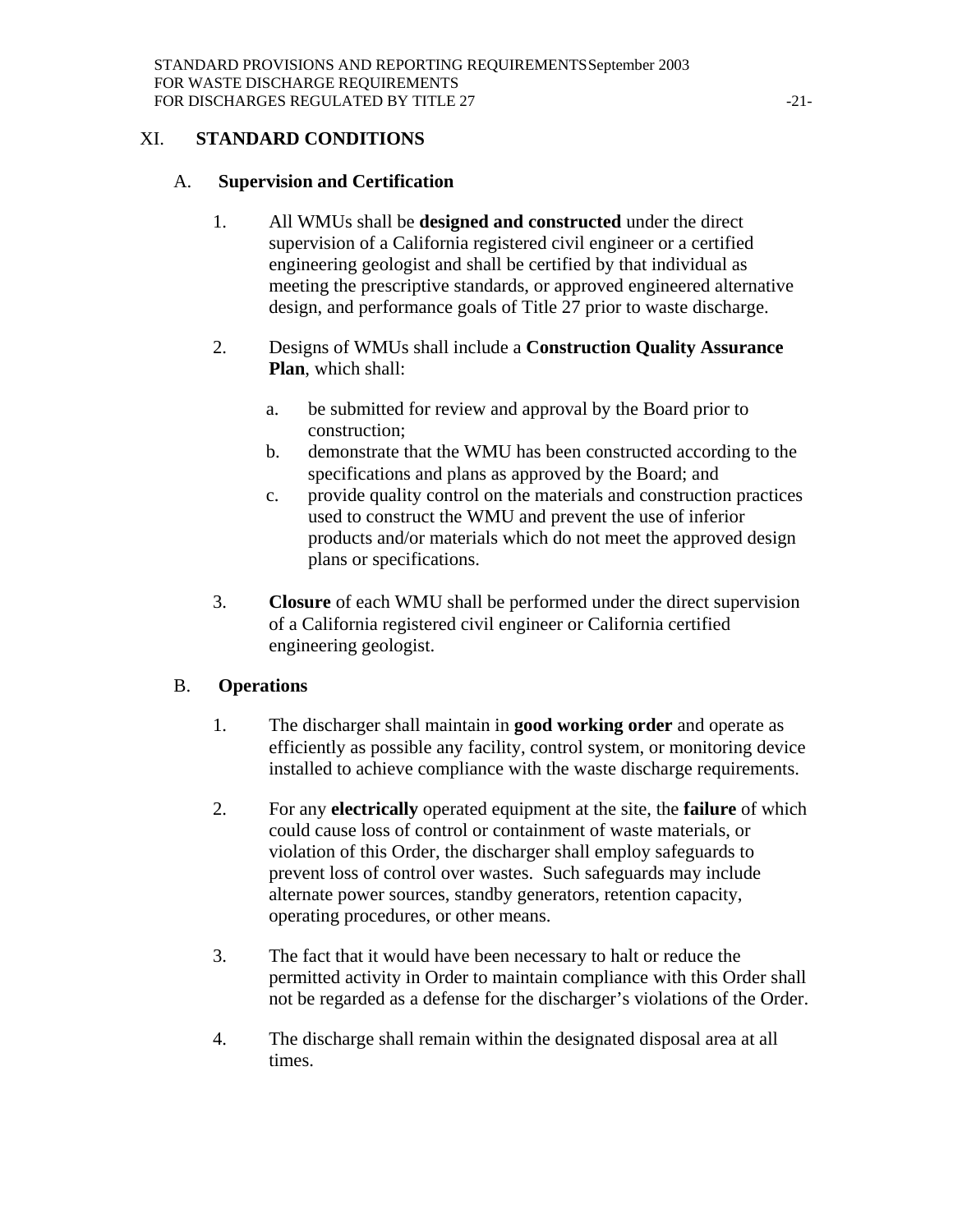- 5. By the effective date of waste discharge requirements, the discharger shall have a plan for preventing and controlling **accidental discharges**, and for minimizing the effect of such events. This plan shall:
	- a. Identify the possible sources of accidental loss or leakage of wastes from each waste storage, treatment, or disposal unit.
	- b. Evaluate the effectiveness of present WMUs and operational procedures, and identify needed changes or contingency plans.
	- c. Predict the effectiveness of the proposed changes in waste management facilities and procedures and provide an implementation schedule containing interim and final dates when changes will be implemented.

The Board, after review of the plan, may establish conditions that it deems necessary to control leakage and minimize its effects.

- 6. WMU **gases** shall be adequately vented, removed from WMU, or otherwise controlled to prevent the danger of explosion, adverse health effects, nuisance conditions, or the impairment of beneficial uses of water due to migration through the vadose (unsaturated) zone.
- 7. Any direct-line discharge to a surface impoundment shall have fail-safe equipment or operating procedures to prevent overfilling.
- 8. Surface impoundments shall be designed, constructed and maintained to prevent scouring and/or erosion of the liners and other containment features at points of discharge to the impoundments and by wave action at the waterline.
- 9. Leachate removed from a surface impoundment LCRS shall be discharged to the impoundment from which it originated.
- 10. Solids which accumulate in a surface impoundment shall be periodically removed to maintain minimum freeboard requirements and to maintain sufficient capacity for the surface impoundment leachate and for the discharge of wastes. Prior to removal of these solids, sufficient samples shall be taken for their characterization and classification pursuant to Article 2, Subchapter 2 of Title 27. The rationale for the sampling protocol used, the results of this sampling, and a rationale for classification of the solids shall be submitted to the Board for review. The solids may be discharged to the Class III landfill units only if the Board determines that they qualify for classification as "nonhazardous solid waste" or "inert waste."
- 11. Water used for facility maintenance shall be limited to the minimum amount necessary for dust control.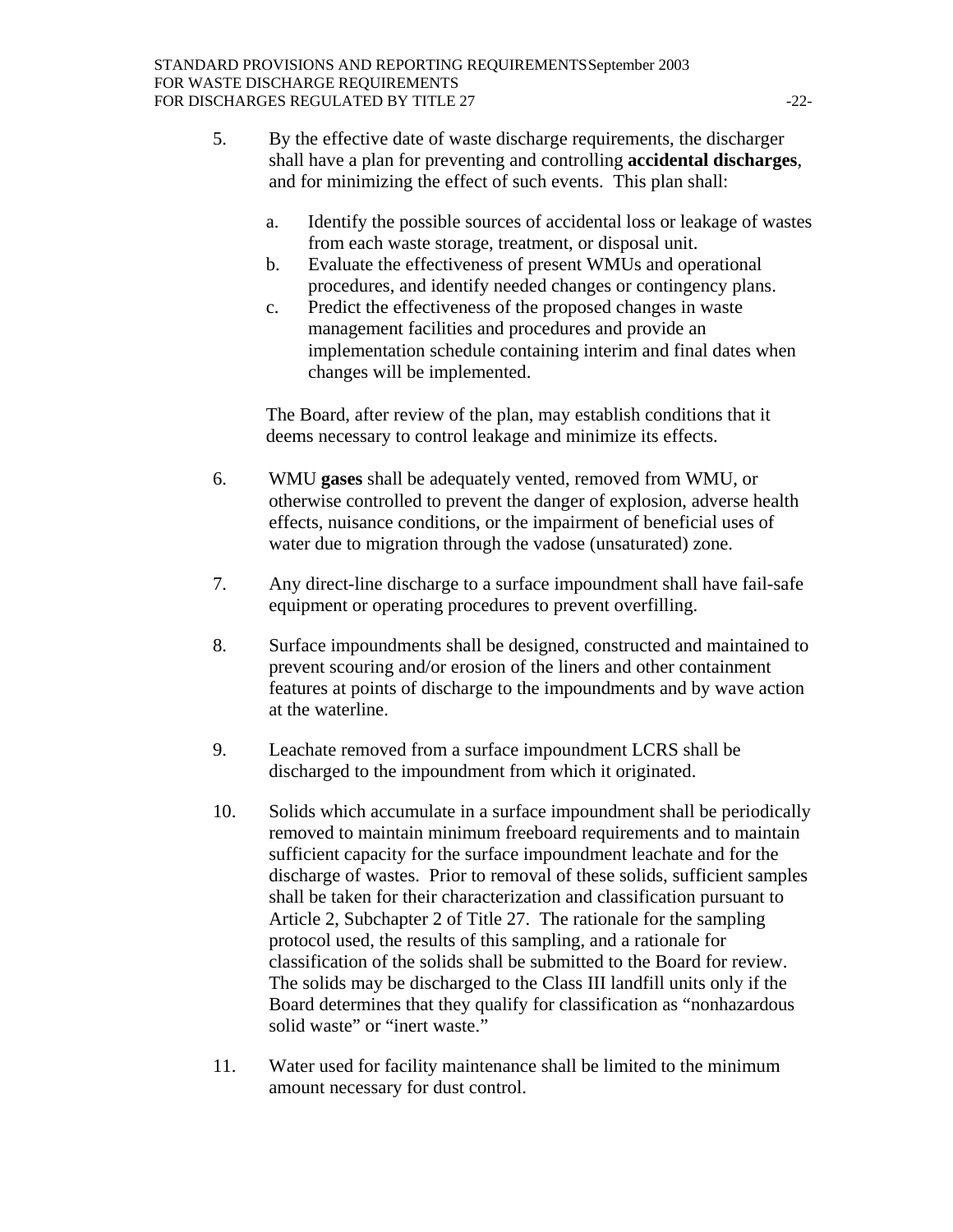## C. **Siting**

1. WMUs shall be designed, constructed, and operated to prevent inundation or washout due to floods with a 100-year return period.

Class II surface impoundments and related containment structures shall be constructed and maintained to prevent, to the greatest extent possible, inundation, erosion, slope failure, washout, and overtopping under 1000-year, 24-hour precipitation conditions, and shall be designed to contain the 100-year wet season precipitation without using the required two feet of freeboard.

2. Surface drainage from tributary areas and internal site drainage from surface or subsurface sources shall not contact or percolate through wastes, and shall either be contained on-site or be discharged in accordance with applicable storm water regulations.

#### D. **Closure**

- 1. Closed WMUs shall be provided with at least two **permanent monuments**, installed by a licensed land surveyor or by a registered civil engineer authorized to perform land surveying, from which the location and elevation of all wastes, containment structures, and monitoring facilities can be determined throughout the post-closure maintenance period.
- 2. Areas with **slopes greater than ten percent**, surface drainage courses, and areas subject to erosion by wind or water shall be designed and constructed to prevent such erosion.

#### E. **Post-Closure**

- 1. The post-closure maintenance period shall continue until the Board determines that remaining wastes in all WMUs will not threaten water quality.
- 2. The owner of the waste management facility shall have the continuing responsibility to assure protection of usable waters from discharged wastes and from gases and leachate generated by discharged waste during the active life, closure, and post-closure maintenance period of the WMUs and during subsequent use of the property for other purposes.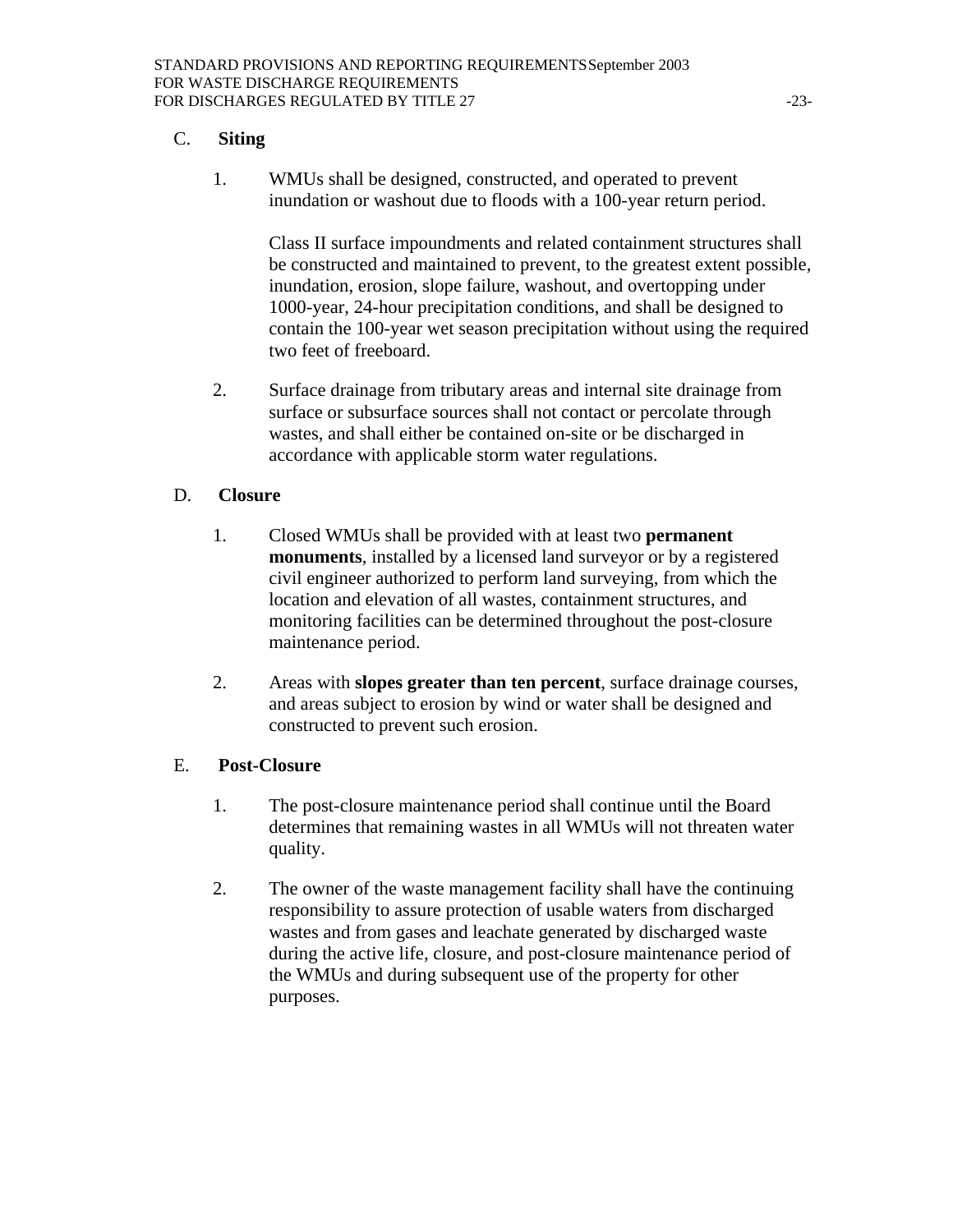# XII. **DEFINITIONS**

Unless otherwise stated, all terms are as defined in Chapter 2, Division 7, of the California Water Code (Section 13050 et.seq.), in Article 2, Chapter 2, Division 2, Title 27 of the California Code of Regulations (27 CCR §20005 et seq.), and in Section 258.2, and elsewhere in Part 258, Title 40 of the Code of Federal Regulations.

The following additional definitions apply to the Order:

- A. "**Affected Persons**" means all individuals who either own or occupy land outside the boundaries of the parcel upon which the WMU is located that has been or may be affected by the **release** of leachate or waste constituents (in gas or liquid phase) from a WMU.
- B. "**Background Monitoring Point**" means a device (e.g., well) or location (e.g., a specific point along a lakeshore), upgradient or sidegradient from the WMU, or as otherwise approved by the Executive Officer, where water quality samples are taken that are not affected by any release from the WMU and that are used as a basis of comparison against samples taken from downgradient Monitoring Points.
- C. "**Composite liner**" means a liner that consists of two or more components, which include a Synthetic Liner in direct and uniform contact with an underlying layer of prepared, low-permeability soil such that the net permeability of the resulting combination is significantly less than would be expected by reference to the permeability of the individual components layers.
- D. Unless otherwise specified, "**composite sample**" means a combination of individual samples either collected over a specified sampling period or collected over an area at one time (synoptically):
	- 1. at equal time intervals,
	- 2. at varying time intervals so that each sample represents an equal portion of the media to be sampled.

The duration of the sampling period shall be specified in the Monitoring and Reporting Program. The method of compositing shall be reported with the results."**Constituents of Concern (COC)**" means those constituents which are likely to be in the waste in the WMU or which are likely to be derived from waste constituents in the event of a release.

- E. "**Daily maximum concentration**" means the highest measurement made on any single discrete sample or composite sample.
- F. "**Grab sample**" means a discrete sample collected in less than 15 minutes.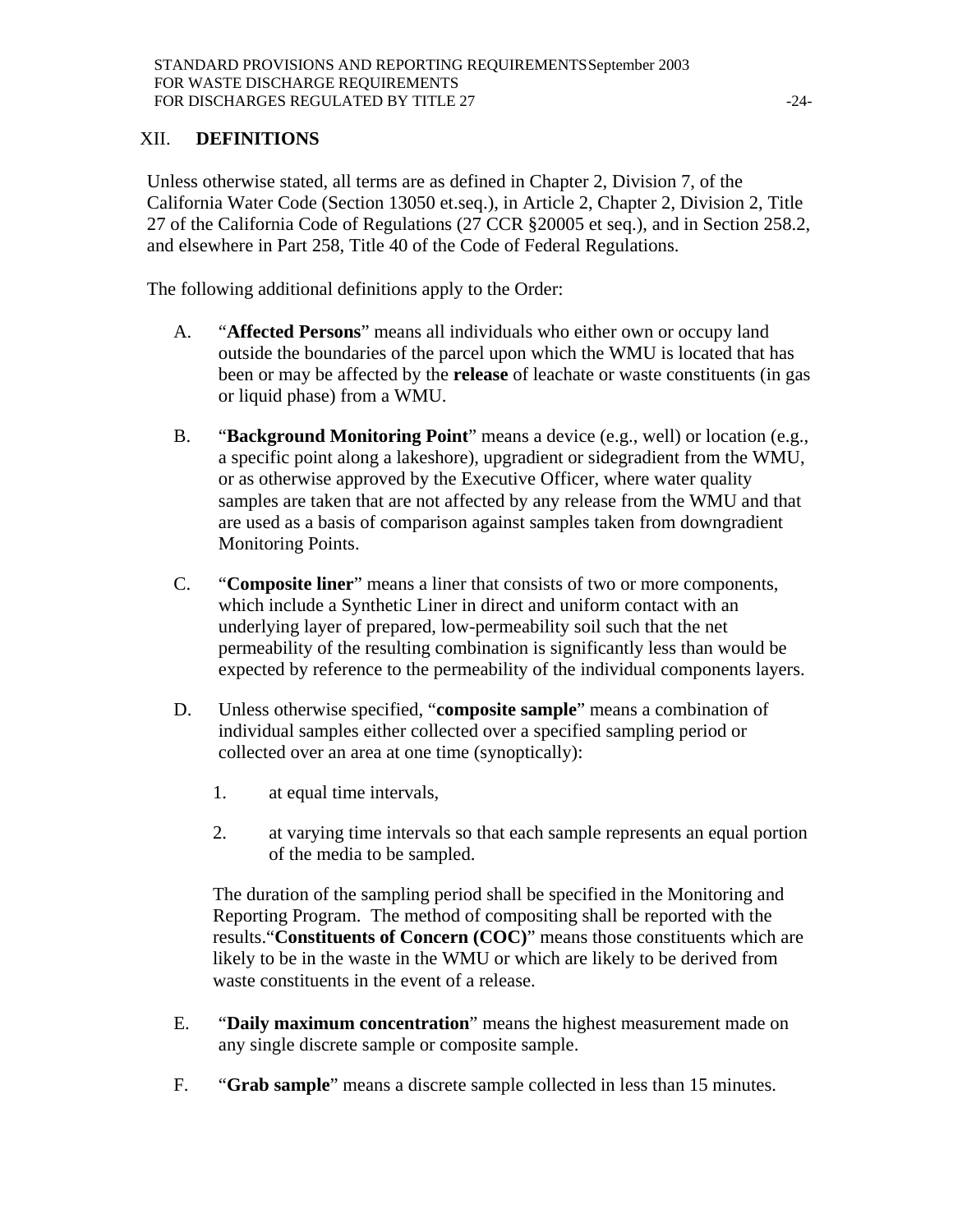- G. "**Matrix effect**" means any change in the method detection limit or practical quantitation limit for a given analyte as a result of the presence of other constituents - either of natural origin or introduced **by** humans as a result of a release or spill - that are present in the sample of water or soil-pore gas being analyzed.
- H. "**Method detection limit** (**MDL**)" means the lowest constituent concentration associated with a 99% reliability of a "non-zero" analytical result. The MDL shall reflect the detection capabilities of the specific analytical procedure and equipment used by the laboratory. MDLs reported by the laboratory shall not simply be restated from USEPA analytical method manuals. In relatively interference-free water, laboratory-derived MDLs are expected to closely agree with published USEPA MDLs. If the lab suspects that, due to matrix or other effects, the detection limit for a particular analytical run differs significantly from the laboratory-derived MDL, the results should be flagged accordingly, along with an estimate of the detection limit achieved.
- I. "**Monitoring Parameters**" means the short list of constituents and parameters used for the majority of monitoring activity at a given WMU. Monitoring for the short list of Monitoring Parameters constitutes "indirect monitoring," in that the results are used to indicate indirectly the success or failure of adequate containment for the longer list of Constituents of Concern.
- J. "**Monitored Media**" means those water-, solid-, or gas-bearing media that are monitored pursuant to the Monitoring and Reporting Program. The Monitored Media may include:
	- 1. Ground water in the uppermost aquifer, in any other portion of the zone of saturation in which it would be reasonable to anticipate that waste constituents migrating from the WMU could be detected, and in any perched zones underlying the WMU,
	- 2. Any bodies of surface water that could be measurably affected by a release,
	- 3. Soil pore liquid beneath and/or adjacent to the WMU, and
	- 4. Soil pore gas beneath and/or adjacent to the WMU.
- K. "**Monitoring Point**" means a device (e.g., well) or location (e.g., a specific point along a lakeshore), downgradient from the WMU and that is assigned in this Order, at which samples are collected for the purpose of detecting a release by comparison with samples collected at Background Monitoring Points.
- L. "**Monthly** average **concentration**" means the arithmetic mean of measurements made during the month.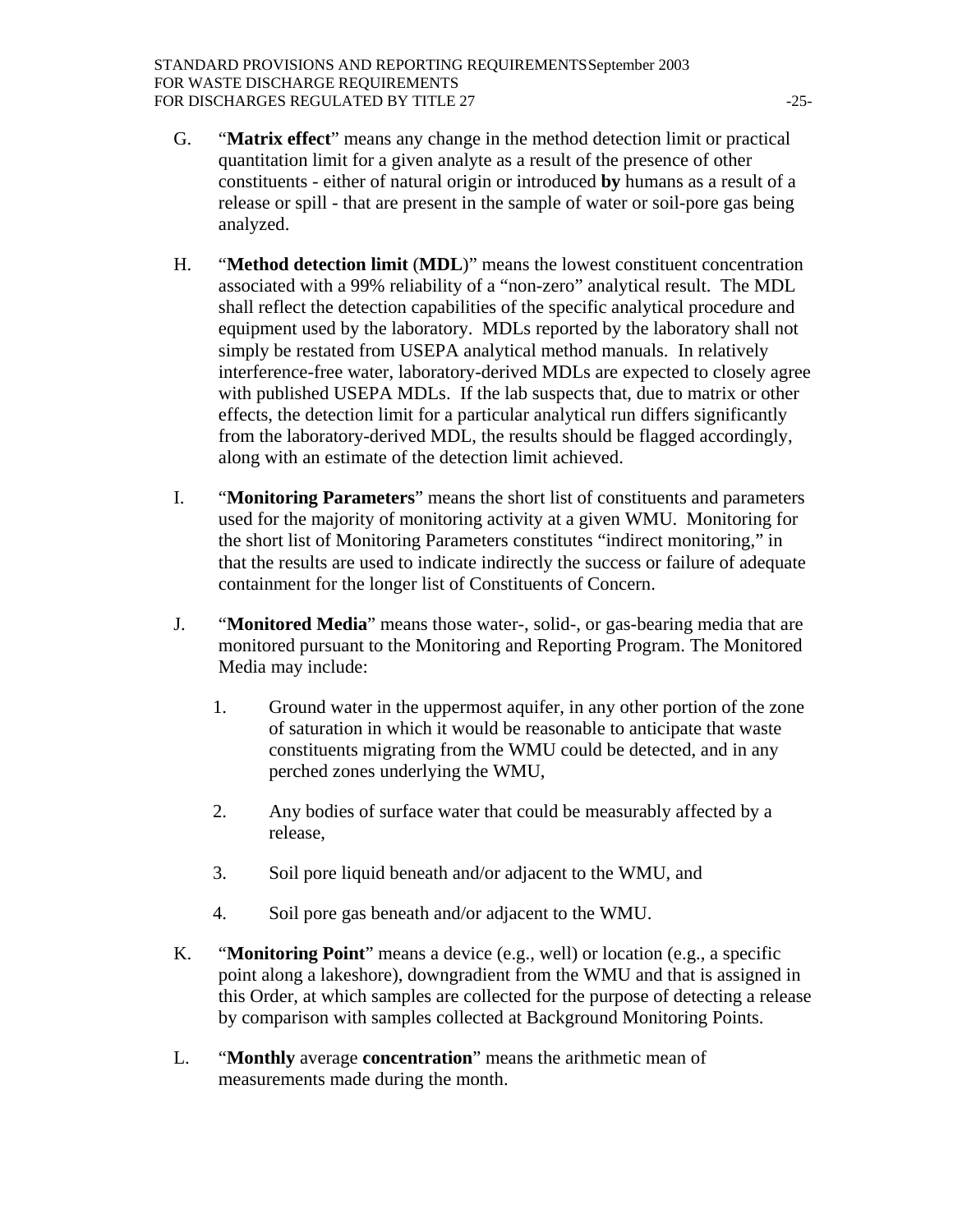M. "**Monthly average discharge**" means the total discharge by volume during a calendar month divided by the number of days in the month that the facility was discharging (e.g. gallons per day, cubic feet per day).

Where less than daily sampling is required by this Order, the monthly average shall be determined by the summation of all the measured discharges divided by the number of days during the month when the measurements were made.

- N. "**Order**," as used throughout this document, means the Waste Discharge Requirements. The Monitoring and Reporting Program and Standard Provisions and Reporting Requirements are incorporated by reference into the Waste Discharge Requirements.
- O. "**Practical quantitation limit** (**PQL**)" means the lowest constituent concentration at which a numerical concentration can be assigned with reasonable certainty that its value represents the constituent's actual concentration in the sample. Normally PQLs should be set equal to the concentration of the lowest standard used to calibrate the analytical procedure. The PQL shall reflect the quantitation capabilities of the specific analytical procedure and equipment used by the laboratory. PQLs reported by the laboratory shall not simply be restated from U.S. EPA analytical method manuals. In relatively interference-free water, laboratory-derived PQLs are expected to closely agree with published U. S. EPA PQLs. If the lab suspects that, due to matrix or other effects, the quantitation limit for a particular analytical run differs significantly from the laboratory-derived PQL, the results should be flagged accordingly, along with an estimate of the quantitation limit achieved.
- P. "**Reporting Period**" means the time interval during which samples are collected and analyzed, and the results then reported to the Board, to comply with a specified monitoring and reporting frequency. The maximum reporting period for analysis of all Constituents of Concern is five years; for Monitoring Parameters it is six months (generally, Spring/Summer = April 1 to September 30, and Fall/Winter = October 1 to March 31). The Reporting Period for the Annual Summary Report extends from April 1 of the previous year to March 31 of the current year. The due date for the submittal of any given report will be 15 days after the end of its Reporting Period, unless otherwise stated.
- Q. "**Receiving Waters**" refers to any surface or ground water which actually or potentially receives waste constituents, leachate, or surface or ground waters which come in contact with waste materials or contaminated soils.
- R. "**Sample size**":
	- 1. For Monitoring Points, means the number of data points obtained from a given Monitoring Point during a given Reporting Period used for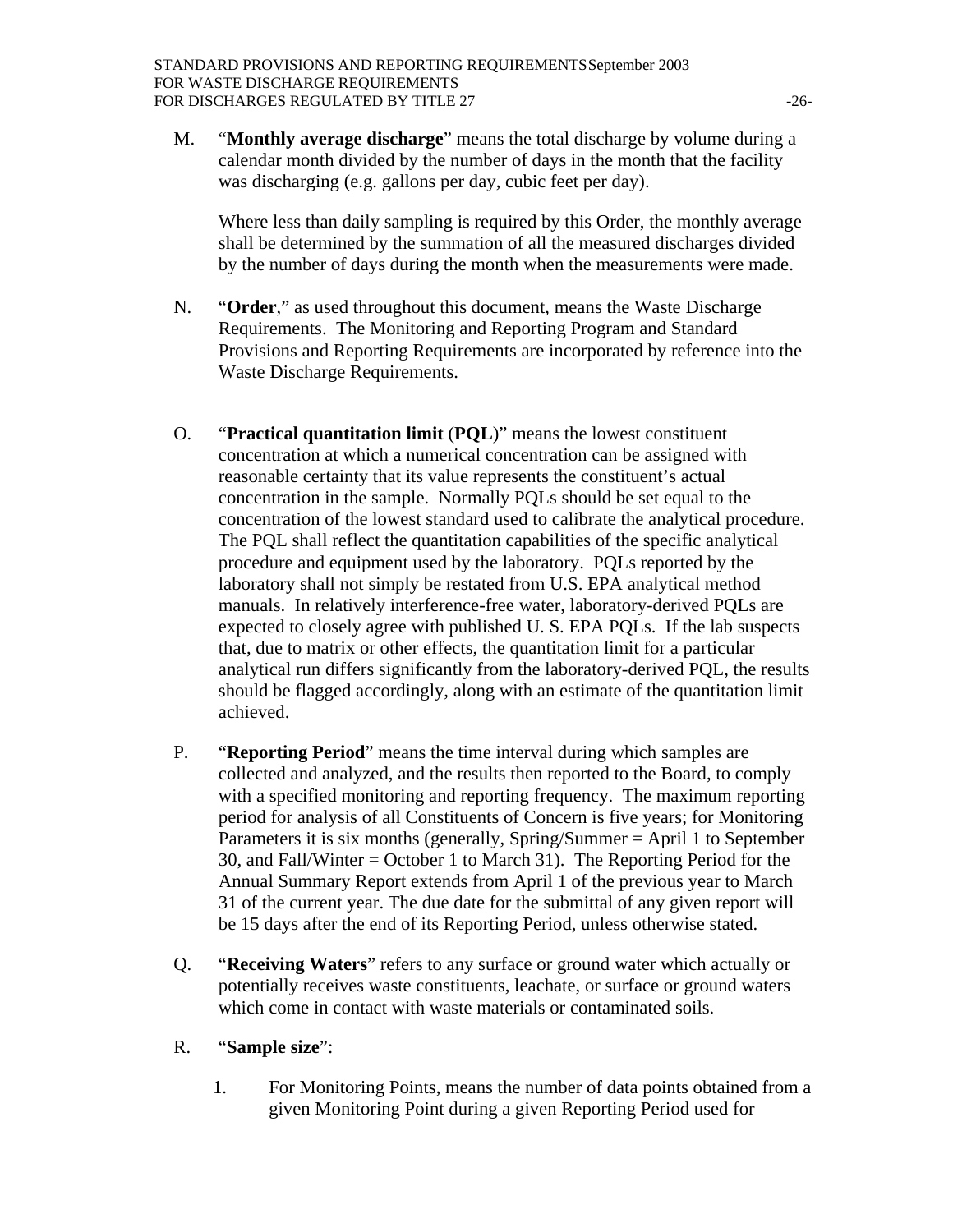carrying out the statistical or non-statistical analysis of a given analyte during a given Reporting Period; or

2. For Background Monitoring Points, means the number of new and existing data points collected under §20415(e)(11 and 12) from all applicable Background Monitoring Points in a given monitored medium—used to collectively represent the background concentration and variability of a given analyte in carrying out statistical or non-statistical analysis of that analyte during a given Reporting Period.

# S. "**Standard Observations**" means:

- 1. For Receiving Waters:
	- a. Floating and suspended materials of waste origin: presence or absence, source, and size of affected area;
	- b. Discoloration and turbidity: description of color, source, and size of affected area;
	- c. Evidence of odors: presence or absence, characterization, source, and distance of travel from source;
	- d. Evidence of water uses: presence of water-associated wildlife;
	- e. Flow rate; and
	- f. Weather conditions: wind direction and estimated velocity, total precipitation during recent days and on the day of observation;
- 2. Along the perimeter of the WMU:
	- a. Evidence of liquid leaving or entering the WMU, estimated size of affected area, and flow rate (show affected area on map);
	- b. Evidence of odors: presence or absence, characterization, source, and distance of travel from source; and
	- c. Evidence of erosion and/or of daylighted refuse.
- 3. For the WMU:
	- a. Evidence of ponded water at any point on the waste management facility (show affected area on map);
	- b. Evidence of odors: presence or absence, characterization, source, and distance of travel from source;
	- c. Evidence of erosion and/or of daylighted refuse; and

# T. "**Standard Analysis and Measurements**" means:

- 1. Turbidity, in NTU;
- 2. Water elevation to the nearest 1/100th foot above mean sea level; and